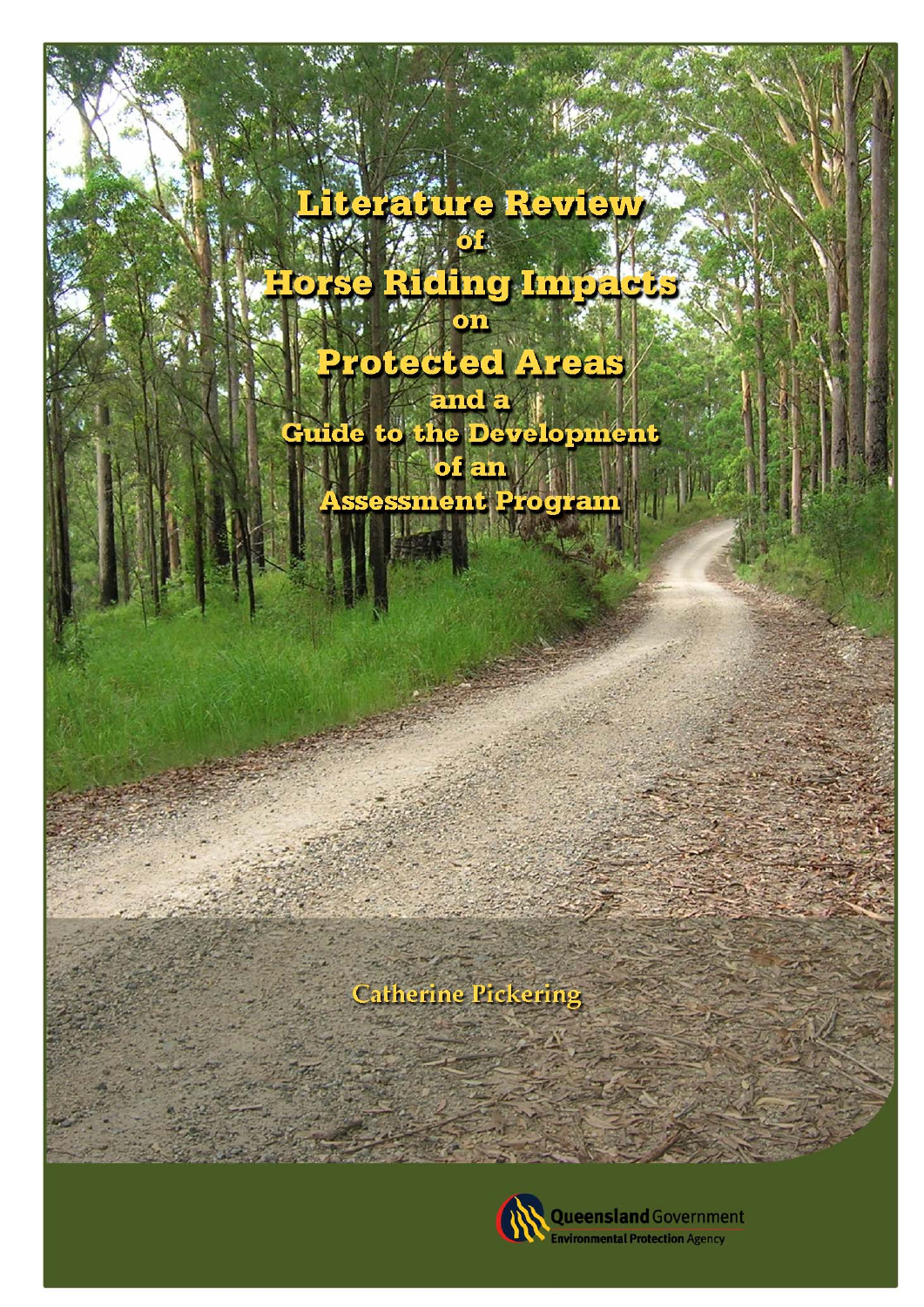ISBN 978-1-920928-13-1

This publication can be cited as:

Pickering, C.M. (2008). Literature Review of Horse Riding Impacts on Protected Areas and a Guide to the Development of an Assessment Program. Environmental Protection Agency: Brisbane

This publication can be viewed at http://www.epa.qld.gov.au/publications?id=2813

#### *Disclaimer*

The information contained in this publication is intended for general use, to assist public knowledge and discussion and to help improve the sustainable management of land, water and vegetation. The information does not represent a statement of policy of the Environmental Protection Agency, Queensland. The information should not be relied upon for the purposes of any particular matter. Appropriate enquires must be made to establish the current accuracy of the information and whether any new material is available on the subject matter. Legal advice should be obtained before any action or discussion is taken on the basis of any material in this document. While data in this publication were collected, processed and compiled with care, the accuracy and reliability of this information is not guaranteed in any way by the Environmental Protection Agency. Neither the Environmental Protection Agency, Queensland or the author accept liability of any kind for any decisions or actions taken on the basis of this publication whatsoever resulting from any person's or group's interpretations, deductions, conclusions or actions in relying on this material.

This document is produced for general information only and does not represent a statement of policy of the Environmental Protection Agency, Queensland.

#### *© The State of Queensland, Environmental Protection Agency, 2008*

Copyright protects this publication. Except for purposes permitted by the *Copyright Act*, reproduction by any means is prohibited without prior written permission of the Environmental Protection Agency, Queensland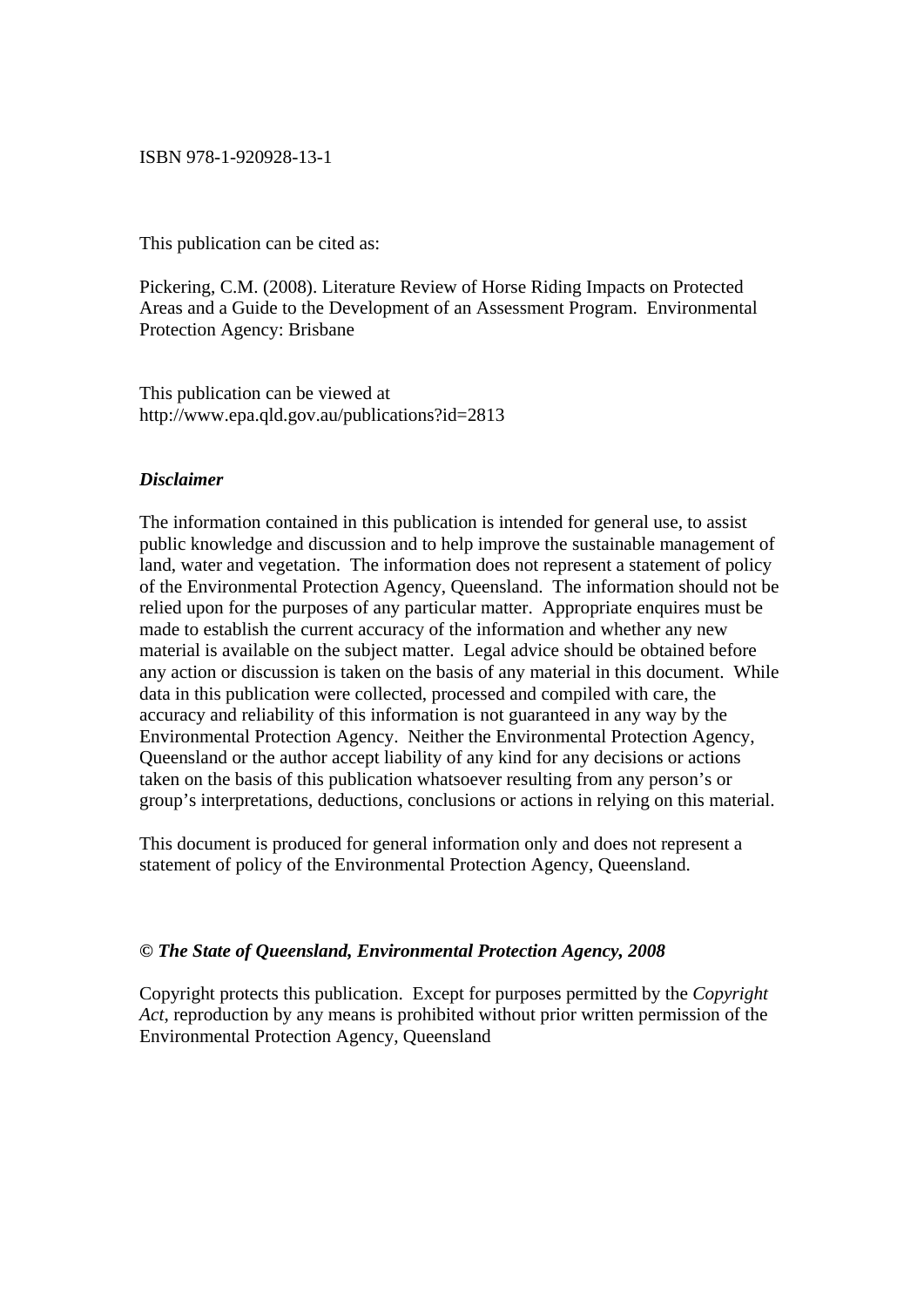# **Table of Contents**

| 6. Why horse riding impacts are of particular concern in Australia ecosystems 11     |    |
|--------------------------------------------------------------------------------------|----|
| 7. Ten factors that can affect the extent and significance of biophysical impacts of |    |
|                                                                                      |    |
|                                                                                      |    |
| 9. Which type of assessment approach is appropriate for assessing environmental      |    |
|                                                                                      | 24 |
| 10. So what could be assessed in south east Queensland, why and how? 29              |    |
|                                                                                      |    |
| References.                                                                          |    |
| Appendix 1. Potential sources of information regarding social aspects of impact      |    |
| assessment.                                                                          | 38 |
| Appendix 2: One hundred and eighty-nine species that have seed that was either found |    |
|                                                                                      | 42 |
|                                                                                      |    |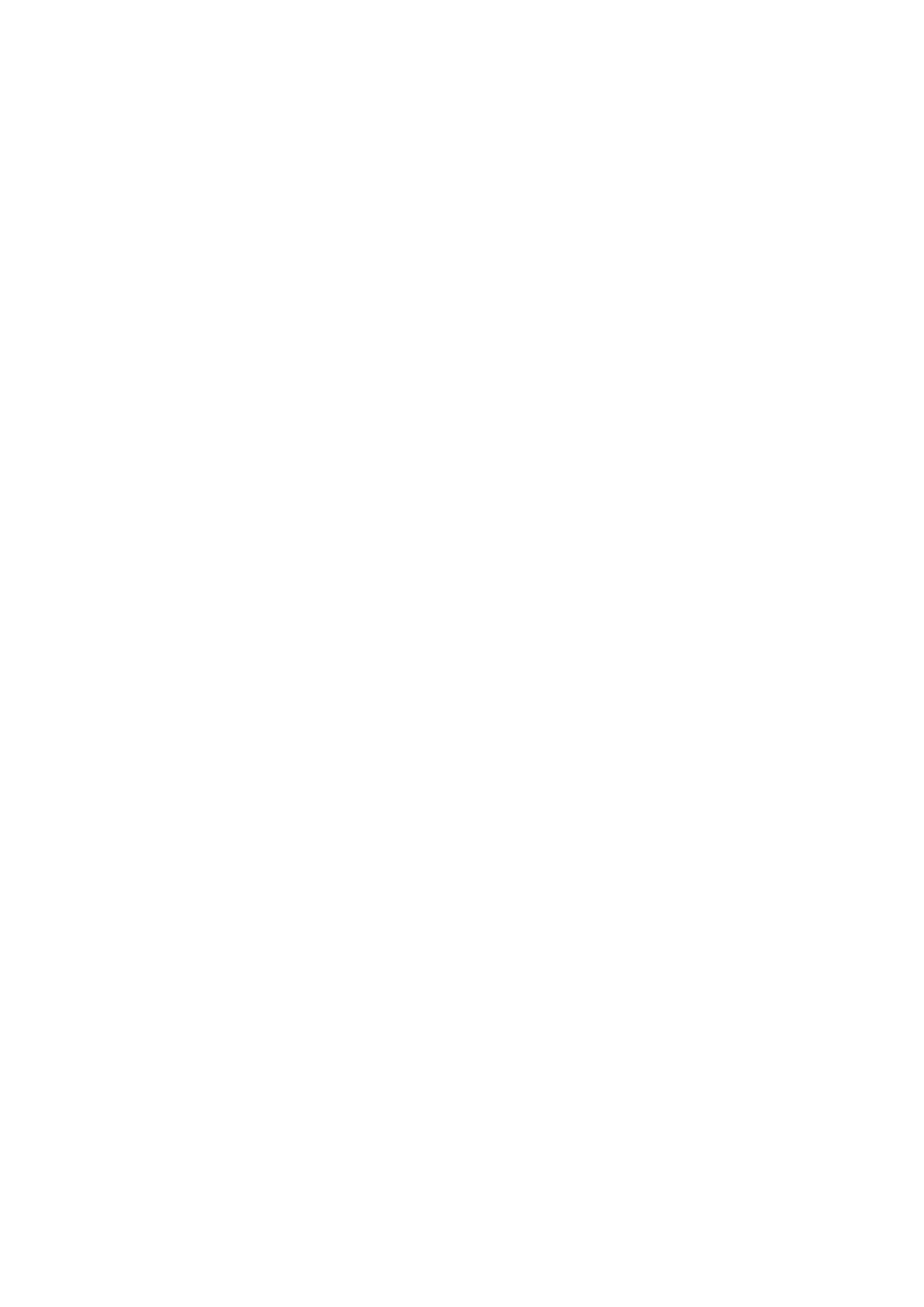### <span id="page-4-0"></span>**Executive summary**

This review has been prepared to guide the development of a program to assess the impacts of horse riding on designated trails traversing some proposed Southeast Queensland National Parks. The review finds:

1. Understanding patterns of visitation is very important when assessing social and environmental impacts of visitor use of protected areas. This includes determining how many visitors, when they come, where they go, and what they do in parks. This basic visitor information is critical for assessing where impacts are likely to occur and where monitoring points should be located.

2. Additional information on park users needs to be collected to better understand who is using the parks. This includes information on where the users are from (local, regional, international), demographics, market segmentation, visitor attitudes, expectations, experiences and visitor satisfaction. Information on the social component should not be limited to users of the parks, but also include the local and broader community. Although these aspects of social impact assessment are not addressed in detail in this report, it is recognised that there is a clear need to better understand how the change in the status of protected areas in Southeast Queensland associated with horse riding is perceived, understood and responded to by other visitors and users of these areas, by the relevant catchment communities and by the larger community of Southeast Queensland.

3. Horse riding has a range of biophysical impacts that can affect the amenity and environmental quality of protected areas. Biophysical impacts of horses riding that have been documented in Australia include reduction in the height, cover and biomass of native vegetation. These impacts combined with the potential for introducing exotic plant seed can result in changes in plant composition particularly on trail verges. Impacts of horse riding on soils include reductions in the surface profile of tracks, loss of soil, soil compaction and changes in hydrology. Direct and indirect impacts on aquatic ecosystems from horse riding are also predicted, including introduction of exotic species (aquatic and terrestrial weeds), increased turbidity associated with movement in water and soil erosion of banks, increased input of nutrients and sediments from soil erosion on banks, degraded water quality, compositional change of biota of water bodies and creek banks, potential for excessive algal growth and reduced ecological health of aquatic ecosystems.

4. Impacts from horse riding in Australia can be more severe than in other countries and/or continents due to the evolutionary history of Australian biota and soils. Because the flora has evolved in the absence of hard-hoofed grazing animals it is less resistant to trampling damage from hard hoofed animals such as horses. In addition the soils are often very low in nutrients. Also weeds and introduced pathogens can become a major threat.

5. Factors which can affect the severity of horse riding impacts and other recreational activities in parks need to be considered when developing assessment methods for biophysical impacts. These include: (1) the conservation value of the site, (2) likely resistance of the ecosystem to impacts, (3) likely recovery of the ecosystem from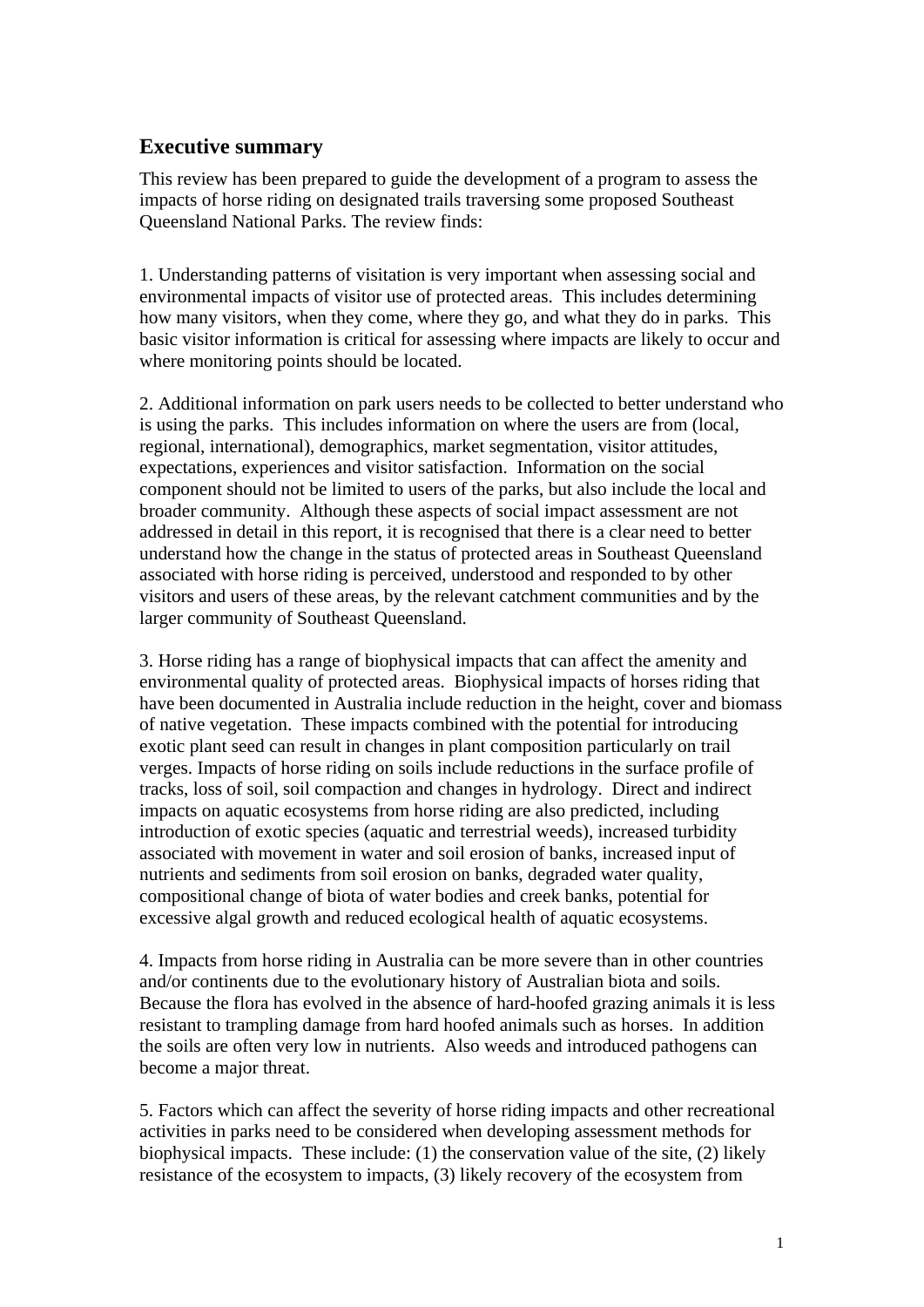impacts, (4) susceptibility of the site to erosion, (5) likely severity of direct impacts associated with horse riding, (6) likely severity of indirect effects associated with horse riding, (7) likely amount of use, (8) social issues associated with timing of use, (9) ecological issues associated with the timing of use, and (10) the total area likely to be directly affected by horse riding.

6. As the proposed horse riding activities in Southeast Queensland parks will be occurring on management trails, research on ways to assess trail impacts is described. Impacts include those associated with trail degradation including soil erosion, exposed roots, unplanned trails, increased width of trails, wet soil and running water on trails. Other impacts include those on aquatic systems, such as sedimentation, changes in nutrients, as well as ecological responses to physical and chemical changes in the ecosystems.

7. The benefits and limitations of potential assessment methods that are commonly used to assess vegetation and trail condition are described. This includes inventory methods, which often involve a point in time survey using qualitative measures of track condition. Inventory methods are suitable for use over large spatial areas and are suitable for identifying sites where more detailed monitoring and/or remedial action is required. Assessment of biophysical impacts could also involve monitoring, where standardised measures of relevant impact indicators are measured more than once, so that direct comparisons can be made between the current and past condition of a site. These types of monitoring methods are more time intensive than inventories, are less subject to observer bias and are more suitable for statistical analysis as they rely on quantitative measures of condition. Other research methods can be used to determine causation and thresholds of response to stresses associated with horse riding. These include using fully experimental approaches commonly used in recreation ecological research. An example of this would be multiple Before, After, Control, Impact (BACI) experiment comparing a number of reference and impacted sites before and after horse riding.

8. A suggested approach to assessment of indicators for horse riding trails in designated Southeast Queensland parks is provided including recommending that data on social impact assessment be collected in parallel with biophysical data. To fully assess potential environmental impacts a mixture of inventory, monitoring and recreation ecological research will be required.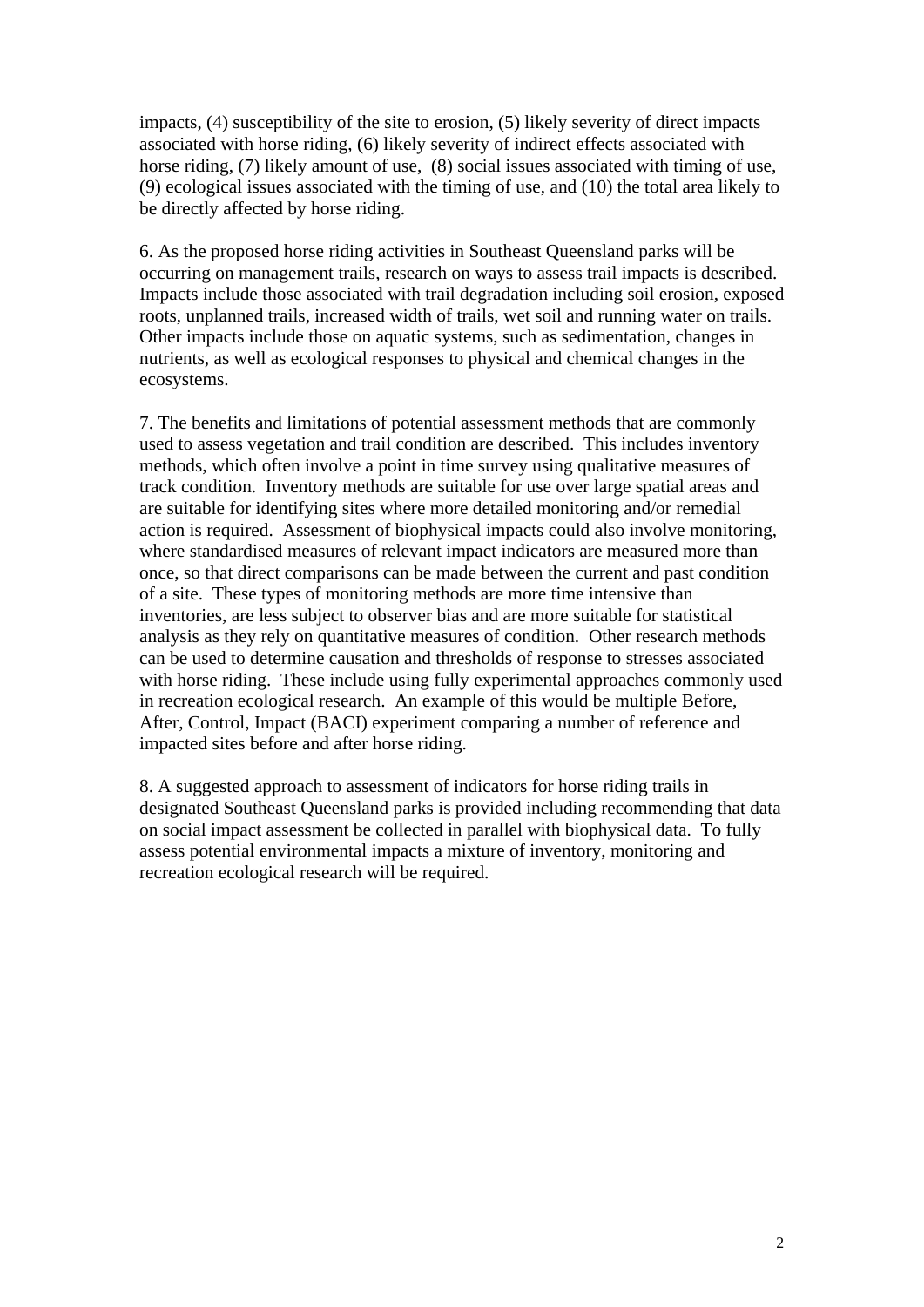# <span id="page-6-0"></span>**1. Introduction**

This scientific literature review was commissioned by the Terrestrial Policy Unit, of the Environment and Protection Agency, Queensland. It consists of a literature review to guide the development of a program to monitor and assess the impacts of horse riding on the proposed trail network in Southeast Queensland's protected areas. For the purposes of this review horse riding includes recreational use by individuals and groups, competitive use by endurance riders and trail competitions and commercial use for trail rides.

A comprehensive 20-year scientific monitoring program is to be undertaken to assess the impacts of horse riding in National Parks. This literature review provides information for the development of the proposed monitoring program. This literature review will:

- Discuss the clear need for visitor monitoring (numbers, locations, timing of visits activities etc)
- Discuss the need for other social impact assessment information
- Summarise documented impacts of horse-riding
- Describe why horse riding is of particular concern in Australian ecosystems
- Review factors that affect the severity of impacts
- Review research on track impacts and assessment
- Describe the types of assessment methods that may be appropriate
- Outline potential indicators for assessing horse riding impacts
- Describe indicators that could be used in Southeast Queensland.

# **2. Background**

Horse riding is a popular activity in Australia including riding in State forests and some protected areas in Southeast Queensland (Newsome *et al*. 2002a, 2002b, 2008; Environmental Protection Agency 2008). As part of the Southeast Queensland Forests Agreements, approximately 406,000 ha of State forest will be transferred into national park (Environmental Protection Agency 2008). As some of these State forests have traditionally been used for horse riding, the Queensland Government proposes to continue to provide access for horse riding on some formed management roads through the proposed parks. Trails are proposed in some of the protected areas in the Tamborine, Nerang and Numinbah regions of the Gold Coast, in Brisbane Forest Park and in the Caboolture-Bellthorpe, Mapleton-Kenilworth and Noosa areas. In these areas, critical habitats may be fenced, track surfaces hardened, drainage improved, silt traps and other infrastructure developed, signage introduced and designated watering points provided where required. It is proposed that there will be restricted use of some trails and temporary closure of other trails where necessary. Funding of approximately \$650,000 has been allocated for the provision of infrastructure within the trail networks (Environmental Protection Agency 2008).

Depending on the type and location of a trail there may be non-approved and approved multiple uses, including mountain bikes, walkers, motorbikes and fourwheel drive vehicles. Use of these trails will generally not require a permit, unless it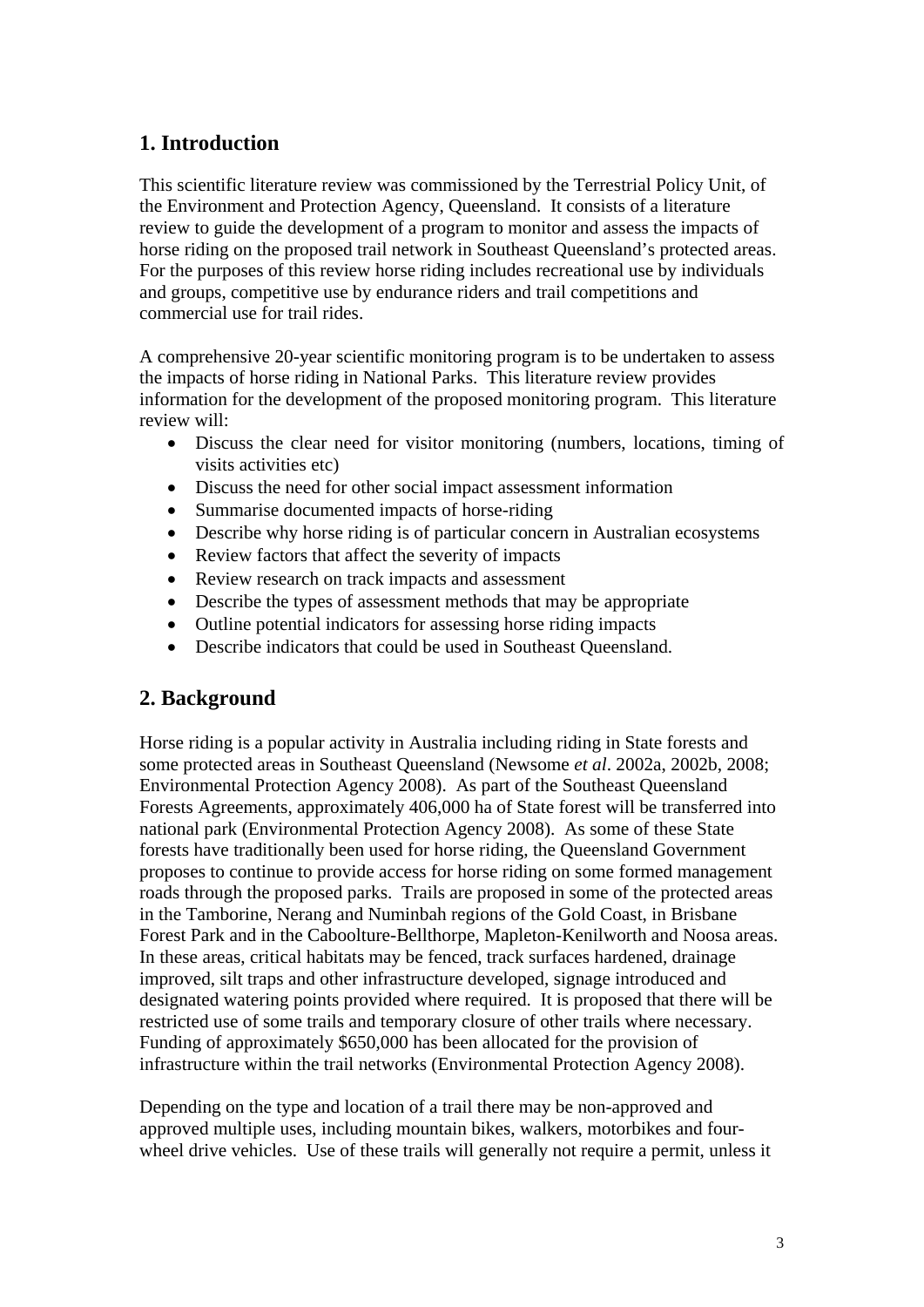is a commercial activity, an organised group activity or a competitive event, and on the spot fines will apply to riders off trail.

A code of practice for horse-riding is being developed to minimise riders' impacts on the park environment. It will apply to trails identified as the Southeast Queensland parks horse trail network. This code of practice is designed to prevent soil erosion, minimise trampling and grazing impacts, prevent the introduction and spread of noxious and exotic plants, protect waterways, protect significant and environmentally sensitive areas and species, protect cultural sites and minimise conflicts with other users.

Specifically riders are to minimise impacts on an area's natural or cultural resources by complying with the following provisions:

- On the identified horse trail network, ride only on formed management roads.
- Do not take shortcuts or form new trails.
- Obey notices and signs erected by the chief executive.
- Do not ride in groups with more than 15 horses without a permit.
- Obtain a permit under the *Nature Conservation Act 1992* before conducting large-scale organised riding events (e.g. group rides or competitive events).
- Only allow horses to cross watercourses at designated crossing points.
- Do not allow horses to enter or remain in or near natural watercourses. Do not wash horses in natural watercourses and use designated watering points to water horses, where provided.
- Do not mark trees or place any navigational marks or other signs in the area.
- Tether horses at hitching posts or staging areas only for short periods to minimise local impacts (erosion and compaction of soil or contamination of the site by accumulation of faeces and urine).
- Remove all litter brought into the area by the rider.
- Do not allow horses to remain in a forest reserve or protected area overnight.
- Riders should control their mounts so that they do not graze on any vegetation while in the area.
- The use of horse-drawn vehicles is not permitted.

In addition, the following guidelines complement the above provisions, and it is recommended that horse riders adopt these guidelines to further minimise their impact on these areas.

- Avoid riding during wet weather conditions.
- Use hardened water crossings, where possible.
- Be considerate of other park users.
- Avoid spreading weeds. The Environmental Protection Agency recommends that horse riders: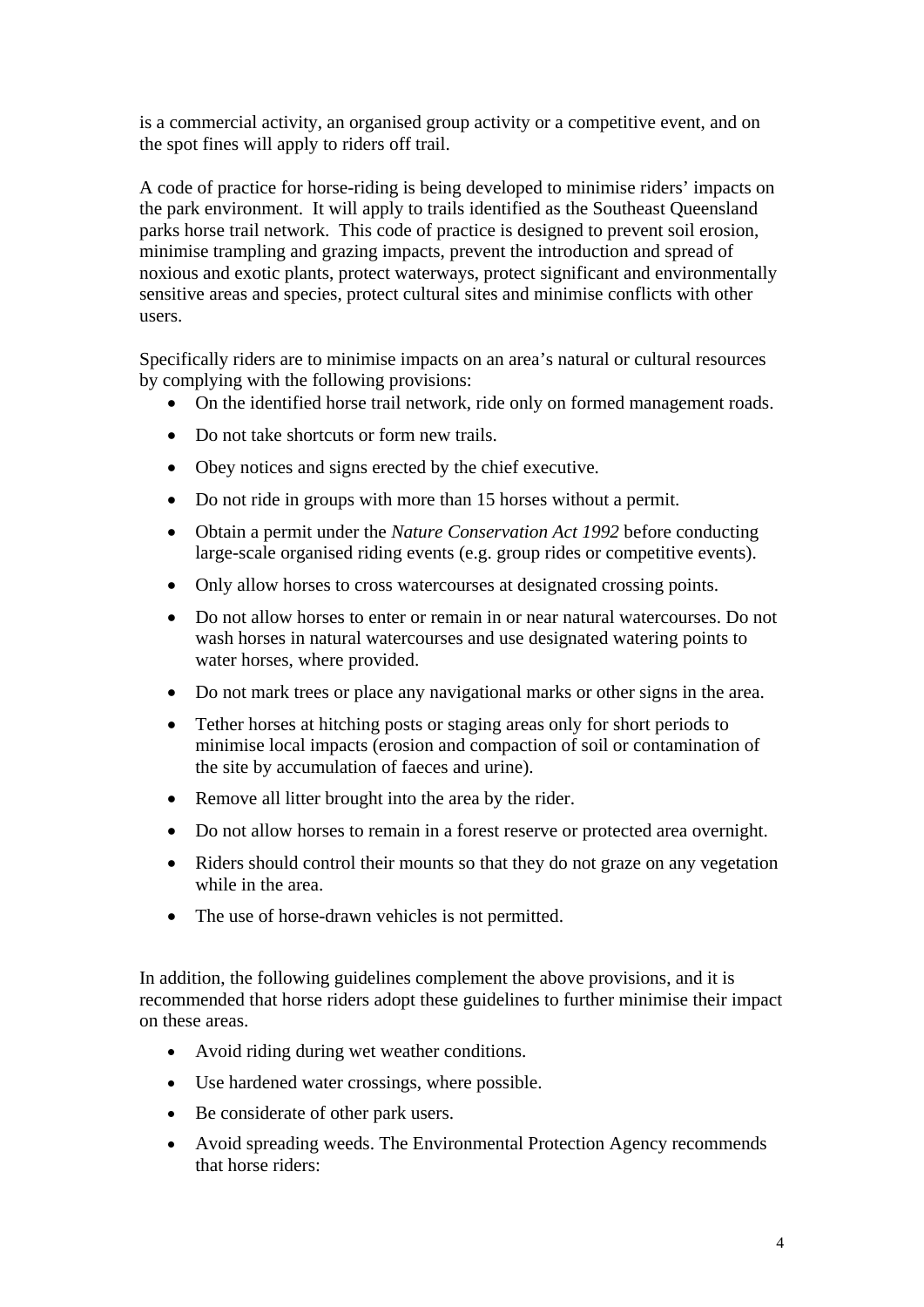- <span id="page-8-0"></span>Provide weed-free, good quality, processed feed to horses for at least 48 hours prior to entering a forest reserve or protected area;
- Ensure that horses' coats, hooves, equipment and floats are clean and free of seeds before park visits;
- Avoid riding through patches of weeds, especially if they are seeding;
- Report outbreaks of weeds along the trail to Queensland Parks and Wildlife (QPW) Rangers, particularly where the weed is of a type eaten by horses.
- Report damage or problems to OPW Rangers.
- Share these messages with other trail users.

# **3. Visitor monitoring, the first step** [1](#page-8-1)

The first step in assessing both social and environmental impacts of any type of recreational activity in protected areas, including horse-riders in Southeast Queensland parks, is to ensure that there is adequate visitor data for the park, including information on the frequency, timing and location of visitors (Eagles *et al*. 2002; Buckley 2003, 2004; Hadwen *et al*. 2007). Unfortunately, very few parks in Australia or overseas have an adequate level of detailed visitor data (Newsome *et al*. 2002a; Cole and Wright 2004; Leung and Monz 2006). At present, the extent to which visitor data collection occurs in most parks is variable and depends on the staff and financial resources of the park, its popularity and the degree to which visitation is seen as either a threat or an opportunity to meeting the management objectives for the park (Buckley 2003). Indeed, parks are generally very short on financial resources and are often under-staffed. In addition, staff can often lack the skills to design and implement visitor monitoring programs.

As part of any project assessing visitor impacts, park managers in Southeast Queensland will need, at a minimum, data on: (1) how many visitors use the area; (2) when do they come; (3) where do they go within the park; and (4) what activities do they undertake.

#### *How many visitors?*

Surprisingly few parks, including those in Queensland, have up to date, accurate records on visitor numbers whether measured as number of visitors (different people), number of visits (counts of separate visits) and/or as visitor day/nights (number of people in park each day summed for all days). In many cases this deficiency relates to institutionalised and/or logistic constraints on data collection, collation and analysis (Watson *et al.* 2000; Marion and Farrell 2002).

#### *When do they come?*

Knowledge of the temporal variability in visitor loads is important in the context of examining (and mitigating) visitor impacts. For example, protected areas with strongly seasonal visitation may suffer from acute impacts during peak visitation periods, yet there may be few impacts during low visitation periods. At even finer temporal resolutions, researchers have documented changes in visitor loads in relation

<span id="page-8-1"></span> 1 This section is based on the paper Hadwen *et al*. (2007).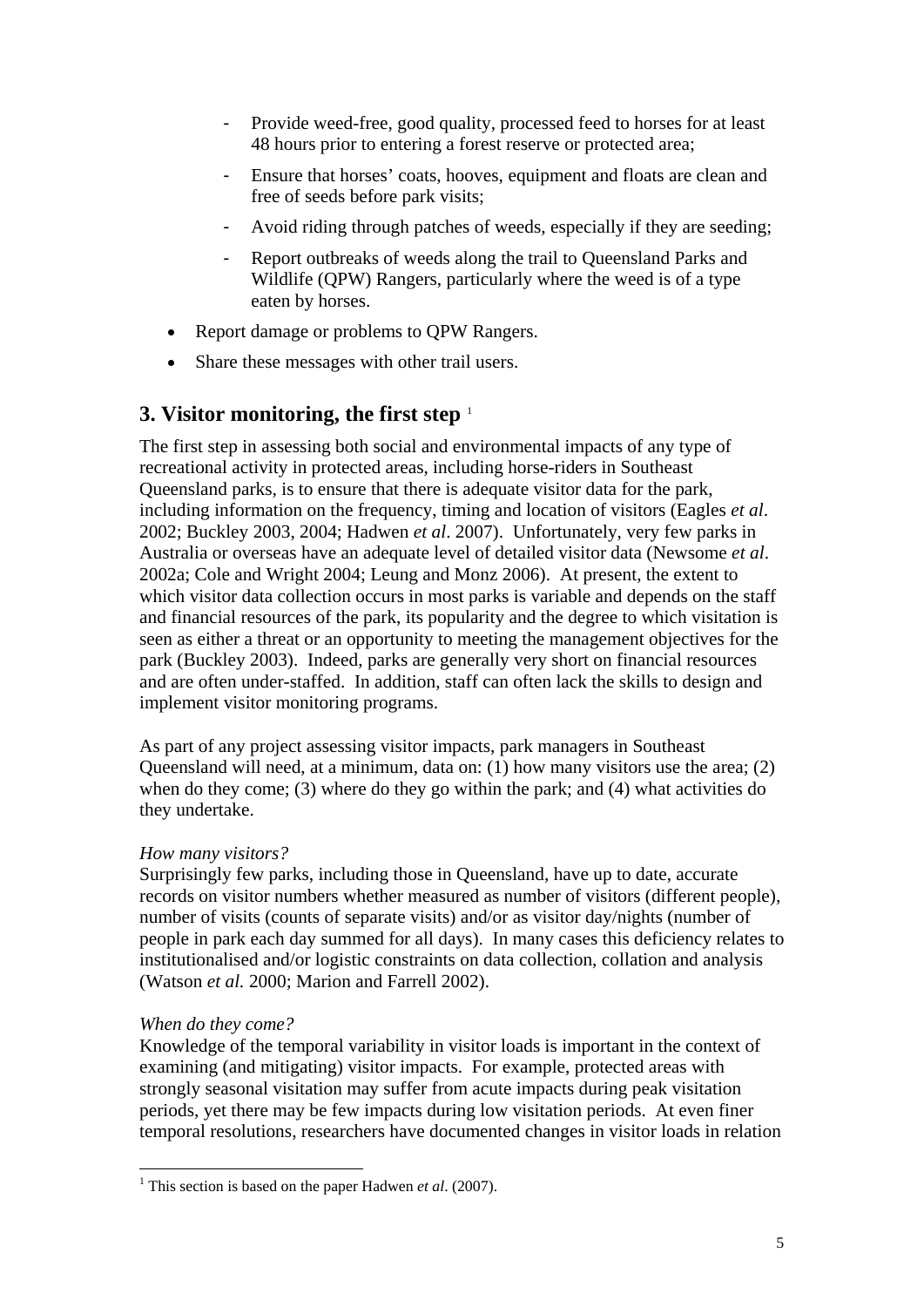to days of the week and weather conditions (Ploner and Brandenberg 2004; Johnston and Growcock 2005).

#### *Where do they go?*

Whole-of-park level assessments do not provide adequate details of the importance (and consequences) of high and/or variable visitation (and associated impacts) to specific sites. By generalising visitation across the entire park, managers are left with insufficient information as to where impacts might be occurring and when, how often and why. Roads, trails, waterways and campsites (in addition to different management zones) focus visitors within key sites (Watson *et al*. 2000; Eagles *et al*. 2002). It is at these sites that visitor impacts are most likely to occur and, therefore, where they are most effectively monitored.

#### *What do they do?*

Whilst visitor numbers, timing and distributions can give an idea of the magnitude of visitation as an environmental pressure, information on the activities undertaken by visitors provides park managers with the information to design targeted monitoring programs. In the case of Southeast Queensland horse trails, information is needed on how many people use the trails, what type of activities they engage in (riding, walking, driving, riding a bicycle or horse) and when/how often they come. With this background information it is possible to start to determine how to monitor the impacts that visitors may have on the parks as well as start to assess social issues (Table 1).

**Table 1**. Different types of visitor monitoring data that could be collected. Modified from Newsome *et al*. (2002a).

| Focus                                       | Data required                                                                                                          | Potential uses of data                                                                                                                  | Monitoring techniques                                                                                                            |
|---------------------------------------------|------------------------------------------------------------------------------------------------------------------------|-----------------------------------------------------------------------------------------------------------------------------------------|----------------------------------------------------------------------------------------------------------------------------------|
| Visitor<br>numbers.<br>timing,<br>frequency | Visitor numbers, mode<br>of entry and exit points,<br>when arriving,<br>departing, seasonal<br>patterns in total usage | • Public accountability<br>• Planning - management                                                                                      | Automated counters.<br>guesstimates, entrance<br>records (ticket sales etc),<br>manual counters, visitor<br>books, tour records. |
| Visitor<br>activities.<br>locations         | Sites visited, activities<br>undertaken, site and<br>activity based patterns<br>of use, group sizes                    | • Planning – management<br>(including frameworks)<br>• Resource allocation<br>• Routine management<br>including ameliorating<br>impacts | Questionnaires, telephone<br>surveys, on site<br>observations, personal<br>interviews                                            |
| Profiling<br>(characteristics)              | Demographic and<br>socio-economic<br>attributes of visitors.                                                           | • Marketing and interpretation<br>• Planning                                                                                            | Questionnaires, telephone<br>surveys, personal<br>interviews, focus groups.                                                      |
| Expectations<br>and outcomes                | Motivations, attitudes,<br>preferences,<br>expectations,<br>satisfactions levels.                                      | • Planning<br>• Marketing and interpretation<br>• Ameloriating impacts                                                                  | Questionaries, telephone<br>surveys, personal<br>interviews, focus groups.                                                       |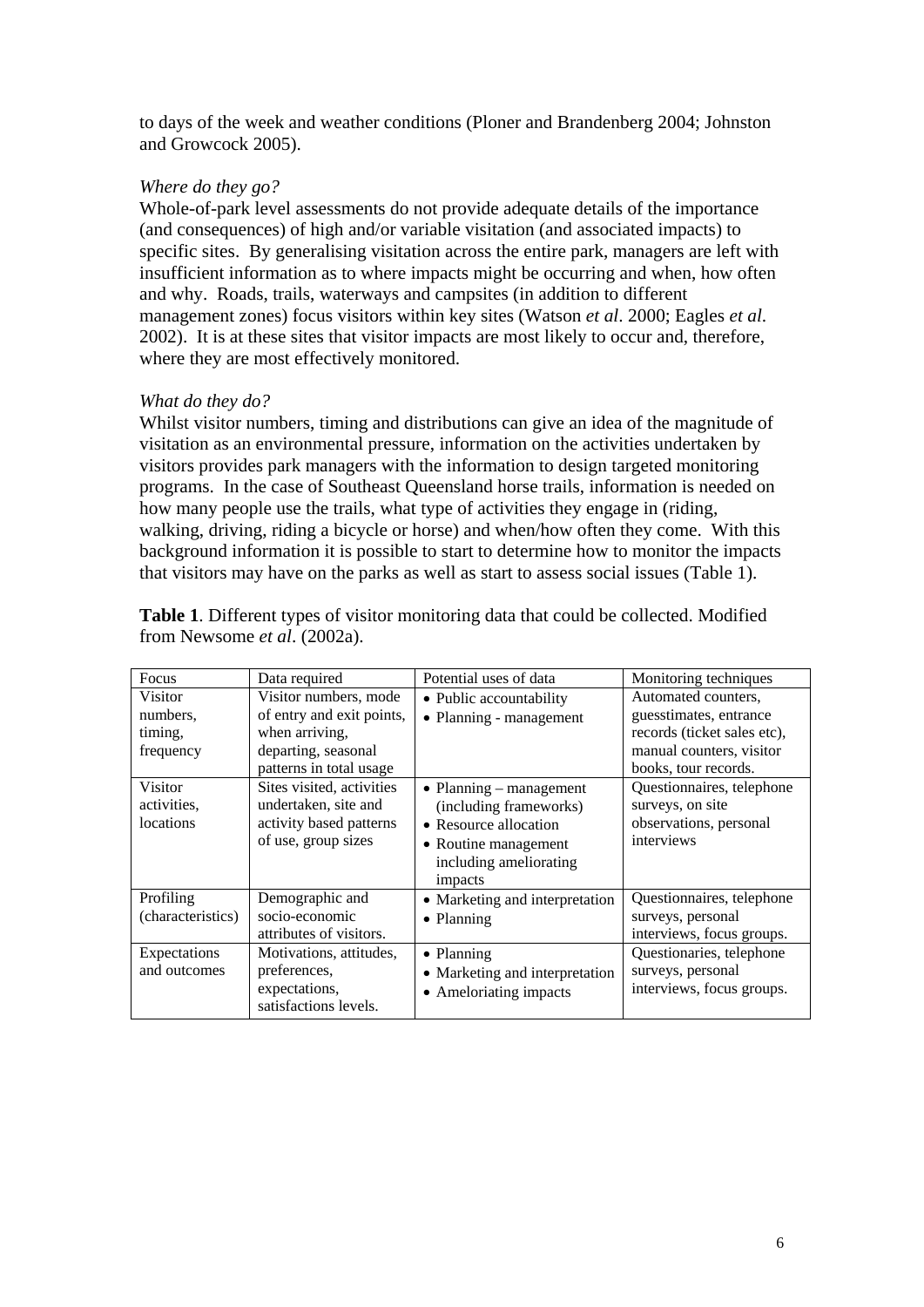# <span id="page-10-0"></span>**4. More specific social impacts and monitoring requirements**

This review principally focuses on the requirements for the collection of traditional visitor use data (see above) and then biophysical impacts and monitoring strategies (see below). However, there are important social dimensions of horse riding in parks in Southeast Queensland that are not fully addressed here as they lie beyond the scope of the current review.

A more detailed review of social factors is likely to be required as part of establishing an adequate monitoring program to cover social components of use of these areas and attitudes to use. What is clear already is that more detailed information about visitor use of the parks will be required to assess both social and biophysical impacts. This is likely to include information concerning motivations, attitudes, behaviour and satisfaction of other users on the horse riding trail network. Specific information could include determining user knowledge of the high impact potential of horse riding and even compliance with minimum impact codes including those for horse riding, attitudes of different user groups to the changes in status of the area and the use of trails for riding, information on conflict among and within different user groups, and levels of satisfaction with facilities including signage, trails, creek and river crossings, and the riding experience itself. Another important social component that will need to be addressed is the attitudes of the local and general community to the change in status and use of forest areas.

Further information on social issues related to use of protected areas including those that examine social aspects of protected areas as part of general park management are available in the following texts (Eagles *et al*. 2002; Newsome *et al*. 2002a; Bentrupperbäumer *et al*. 2005; Lockwood *et al*. 2006; Manning *et al*. 2006; Manning 2007, and in the references in Appendix 1, kindly provided by Joe Reser).

# **5. Documented biophysical impacts of horse-riding**

Impacts of horse riding on trails and off trails have been studied in Australia and overseas (Liddle 1997; Landsberg *et al*. 2001; Newsome *et al*. 2002a, 2004, 2008) Tables 2 and 3 summarises many of these impacts. Australian research has been recently reviewed by Landsberg *et al*. (2001) and Newsome *et al*. (2002a, 2008). It has demonstrated that there is a range of impacts associated with horse riding. Impacts that are likely to be important in Southeast Queensland are summarised in Table 3. As horse riding will be on existing trails, impacts associated with trail use will be discussed. Further information about recent Australian research is available in Newsome *et al*. (2008).

Impacts from horse riding on trails are often due to the large ground pressure associated with horses which can alter track surfaces (Whinam and Comfort 1996; Liddle 1997; Newsome *et al*. 2004). The pressure and movement of horse's hooves can result in areas of incision and compaction, as well as the breaking of soil surfaces, and displacement of sediments (Newsome *et al*. 2004). The extent to which the surface is affected depends on factors such as the type of material on the track (tar, rock, gravel, soil, sand, loam etc), how wet it is, and the type of usage (numbers of riders, gait of horse, shod or not, weight of horse and rider etc) (Liddle 1997; Newsome *et al*. 2004). Hardening of track surfaces is a common method of reducing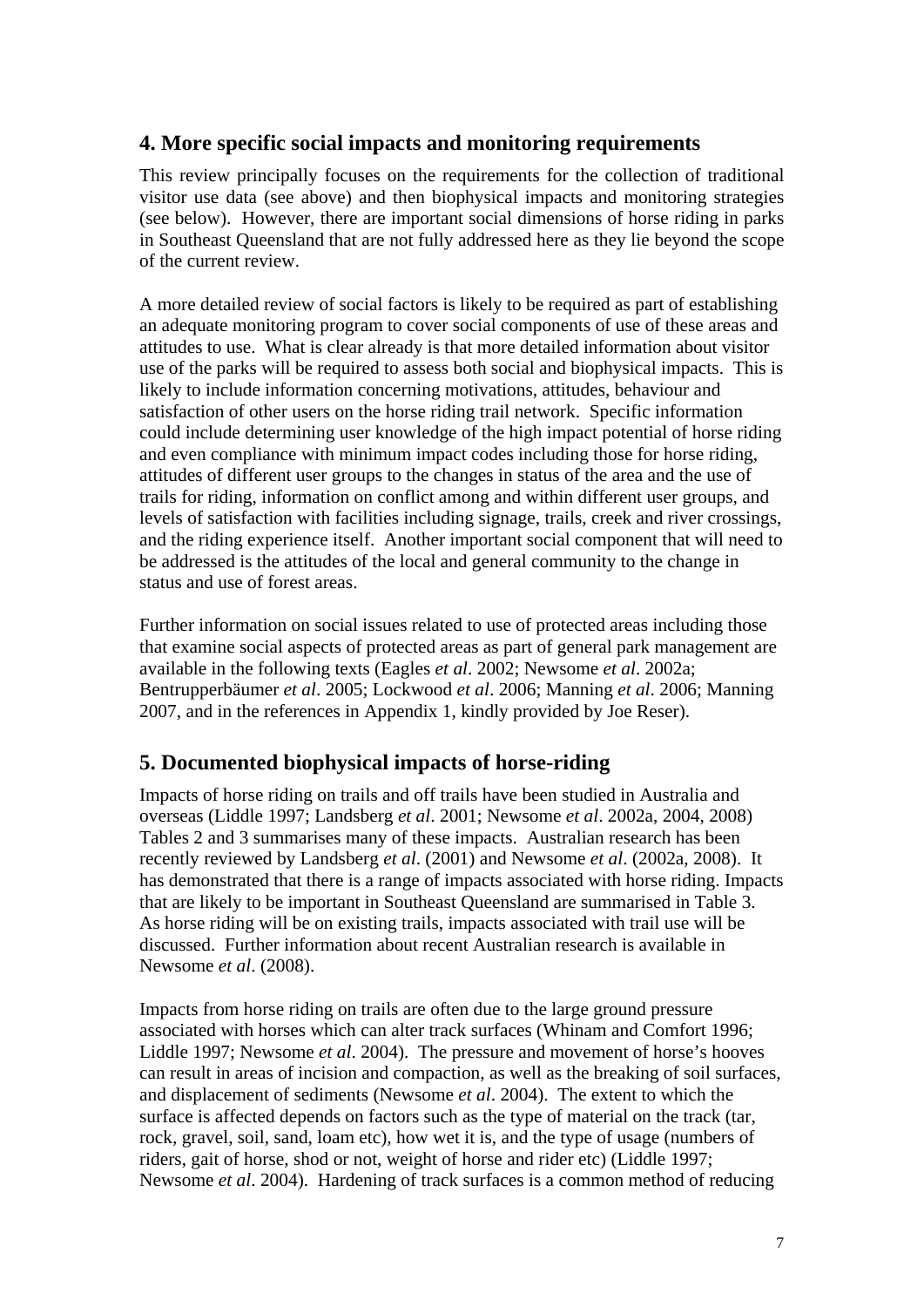the effect of trampling associated with activities such as horse riding. However, it can be expensive (construction and maintenance), may introduce foreign materials to a site, alter the visual amenity of the trail and change the hydrology of soils, streams and wetlands.

| Soil                                      | <b>Vegetation</b>                       | Water                                                              | <b>Animals</b>                                                                 |
|-------------------------------------------|-----------------------------------------|--------------------------------------------------------------------|--------------------------------------------------------------------------------|
| Soil compaction                           | <b>Exposed roots</b>                    | Introduction of exotic<br>species                                  | Increased noise                                                                |
| Loss of organic<br>litter                 | Tree trunk damage                       | Increased turbidity and<br>sedimentation                           | Increased vigilance<br>and potential for<br>displacement of<br>grazing animals |
| Loss of soil                              | Loss of vegetation height<br>and vigour | Increased input of<br>nutrients                                    | Damage to burrows                                                              |
| Change in<br>hydrology of soils           | Loss of ground cover                    | Increased levels of<br>pathogens                                   |                                                                                |
| Alteration in<br>microbial activity       | Loss of fragile species                 | Degraded water quality                                             |                                                                                |
| Nutrient<br>enrichment<br>(manure, urine) | Loss of trees/shrubs                    | Reduced ecological<br>health of aquatic<br>ecosystems              |                                                                                |
|                                           | Increase in resistant species           | Compositional change<br>in aquatic plant and<br>animal communities |                                                                                |
|                                           | Introduction and spread of              | Excessive algal growth                                             |                                                                                |
|                                           | exotic plant species                    |                                                                    |                                                                                |
|                                           | (invasive weeds)                        |                                                                    |                                                                                |
|                                           | Introduction and spread of              |                                                                    |                                                                                |
|                                           | fungal pathogens                        |                                                                    |                                                                                |

**Table 2**. Environmental impacts of horse riding on natural ecosystems (Modified from Liddle (1997); Landsberg *et al*. 2001; Newsome *et al*. (2002b, 2004, 2008)).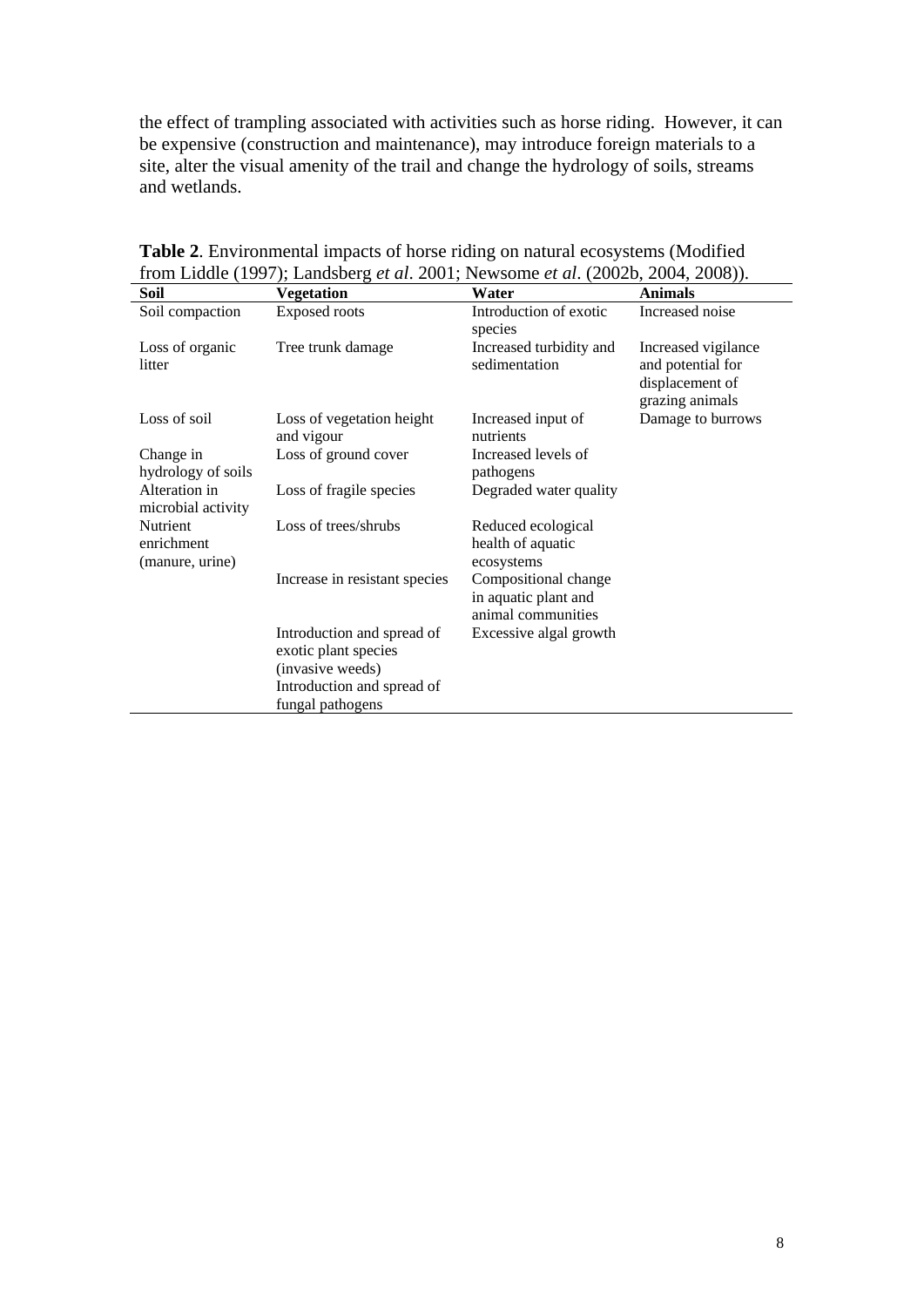**Table 3**. Australian research that has documented terrestrial environmental impacts from horse-riding. Modified from Newsome *et al*. (2002b) and Pickering and Hill (2007).

| <b>Impacts</b> \Type of activities      | Horse-riding research                                      |
|-----------------------------------------|------------------------------------------------------------|
| Vegetation clearing/damage              | Whinam et al. 1994; Whinam and Comfort 1996; Landsberg et  |
|                                         | <i>al.</i> 2001; Turton, 2005                              |
| - reduction in height                   | Gillieson et al. 1987; Newsome et al. 2002b; Phillips and  |
|                                         | Newsome 2002                                               |
| - reduced living biomass                | Whinam et al. 1994                                         |
| - reduced cover                         | Whinam and Comfort 1996; Whinam et al. 1994; Newsome et    |
|                                         | al. 2002b                                                  |
| - change in litter                      | Whinam and Comfort 1996                                    |
| - changes in species composition        | Weaver and Adams 1996; Phillips and Newsome 2002;          |
|                                         | Newsome <i>et al.</i> 2002b                                |
| - damage to trees (cutting etc), eating |                                                            |
| Degradation of existing trail networks  | Royce 1983; Gillieson et al. 1987; Harris 1993; Whinam and |
|                                         | Comfort 1996;                                              |
| Reduction in surface profile            | Whinam et al. 1994                                         |
| Soil loss                               | Whinam and Comfort 1996; Phillips and Newsome 2002;        |
|                                         | Newsome <i>et al.</i> 2002b                                |
| Nutrient addition                       | Whinam and Comfort 1996; Newsome et al. 2002b              |
| Soil compaction/change in soil moisture | Newsome <i>et al.</i> 2002b                                |
| Change in hydrology                     | Landsberg et al. 2001                                      |
| Introduction/spread of weeds            | Weaver and Adams 1996; Turton, 2005, Whinam et al., 1994,  |
|                                         | Landsberg et al., 2001, Newsome et al., 2002b, St John-    |
|                                         | Sweeting and Morris 1991, Royce 1983                       |
| Spread of pathogens                     | Turton, 2005, Newsome et al., 2002b                        |

Direct alteration to the surface of trails can have flow on effects, with track widening, increased depth of track, exposure of tree roots, loss of vegetation on the side of trails and changes in hydrology along the trail and in adjacent areas (Figure 1, Harris 1993; Whinam and Comfort 1996; Newsome *et al*. 2002b, 2004). Trail widening can occur where other users (including other riders) form parallel trails to avoid boggy areas, or deeply incised trails. This is particularly common on unhardened trails, or narrow trails that experience high usage. Increased depth of trails occurs due to soil compaction and erosion, resulting in the main trail becoming lower than the surrounding ground (Whinam and Comfort 1996; Newsome *et al*. 2002b, 2004). Soil compaction and erosion reduces the capacity of plants to absorb nutrients and water from the soil, as well as reducing the structural capacity of the roots to support the plant. As a result trees and shrubs on trail verges can experience increased stress and even die. Loss of vegetation on the side of trails can also occur when parallel trails (ribboning) are made and/or when horses ride in a group rather than single file resulting in direct trampling damage to the aboveground parts of plants (Newsome *et al*. 2004). Changes in the hydrology of the trail can occur due to changes in the surface and depth of the trail, resulting in some areas becoming boggier (Whinam and Comfort 1996; Newsome *et al*. 2004).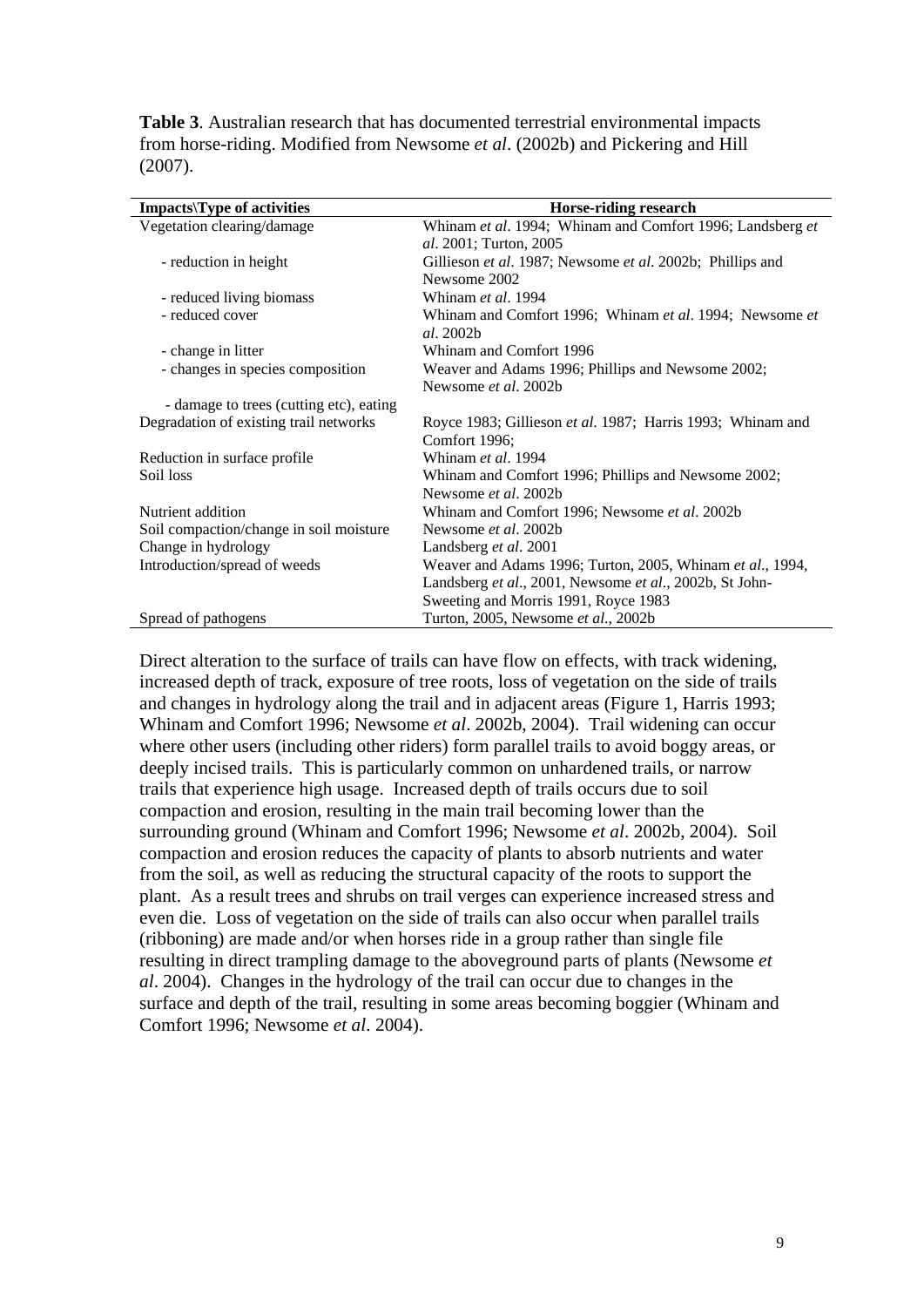

**Figure 1**. Cascade of possible terrestrial impacts from horse riding on tails.

Trampling damage is often particularly severe near watercourses (creeks, lakes, dams and wetlands), with a far greater potential for soil erosion, and trail incision (Liddle 1997; Newsome *et al*. 2004). Potential impacts at these sites include introduction of exotic species (aquatic and terrestrial weeds), increased turbidity associated with movement in water and soil erosion of banks, increased input of nutrients and sediments from soil erosion on banks, degraded water quality, compositional change of biota of water bodies and creek banks, potential for excessive algal growth and reduced ecological health of aquatic ecosystems (Liddle 1997; Newsome *et al*. 2002a). These environmental effects can also influence the visual amenity of aquatic sites and surrounding landscapes.

A second set of impacts due to horse riding on trails is associated with the release of manure and urine. Manure on or adjacent to trails can affect the visual amenity of the area for other users (Beeton 1999; Newsome *et al*. 2004). Horse riding can also result in nutrient 'hotspots' because of the high levels of nutrients (principally nitrogen) present in manure and urine (Drying 1990). Manure can also be a source of weed propagules (St John-Sweeting and Morris 1991, Appendix 2), as well as providing added nutrients for the weed seed to become established (Whinam *et al*. 1994; Torn 2007). Recent experimental trials in Finland found that trampling and manure from horses in combination resulted in more introduced species germinating and growing in forest sites than either on their own (Torn 2007). The introduction and establishment of potential environmental weeds into forests in Australia is a major issue for protected area managers (Pickering and Hill 2007).

Impacts of horse riding off trail are far greater due to direct trampling of vegetation (Whinam *et al*. 1994; Newsome *et al*. 2002a, 2002b, 2004). This can result in crushing, shearing and breaking of vegetation (Whinam *et al*. 1994). As a result there can be short and long term reduction in vegetation height and cover, loss of sensitive species, increase in more resistant species and introduction of seed from species not local to the area (including weeds) all of which will result in changes in plant species composition (Whinam *et al*. 1994; Newsome *et al*. 2002b). The consequences can be a change in the overall form of the vegetation with the loss of shrubs and soft herbs and the potential increase in grasses in the short term. Damage to vegetation along informal trails can be so great that it often results in the loss of all vegetation cover, with exposure of the litter and soil surface. As a result loss of litter, lichens and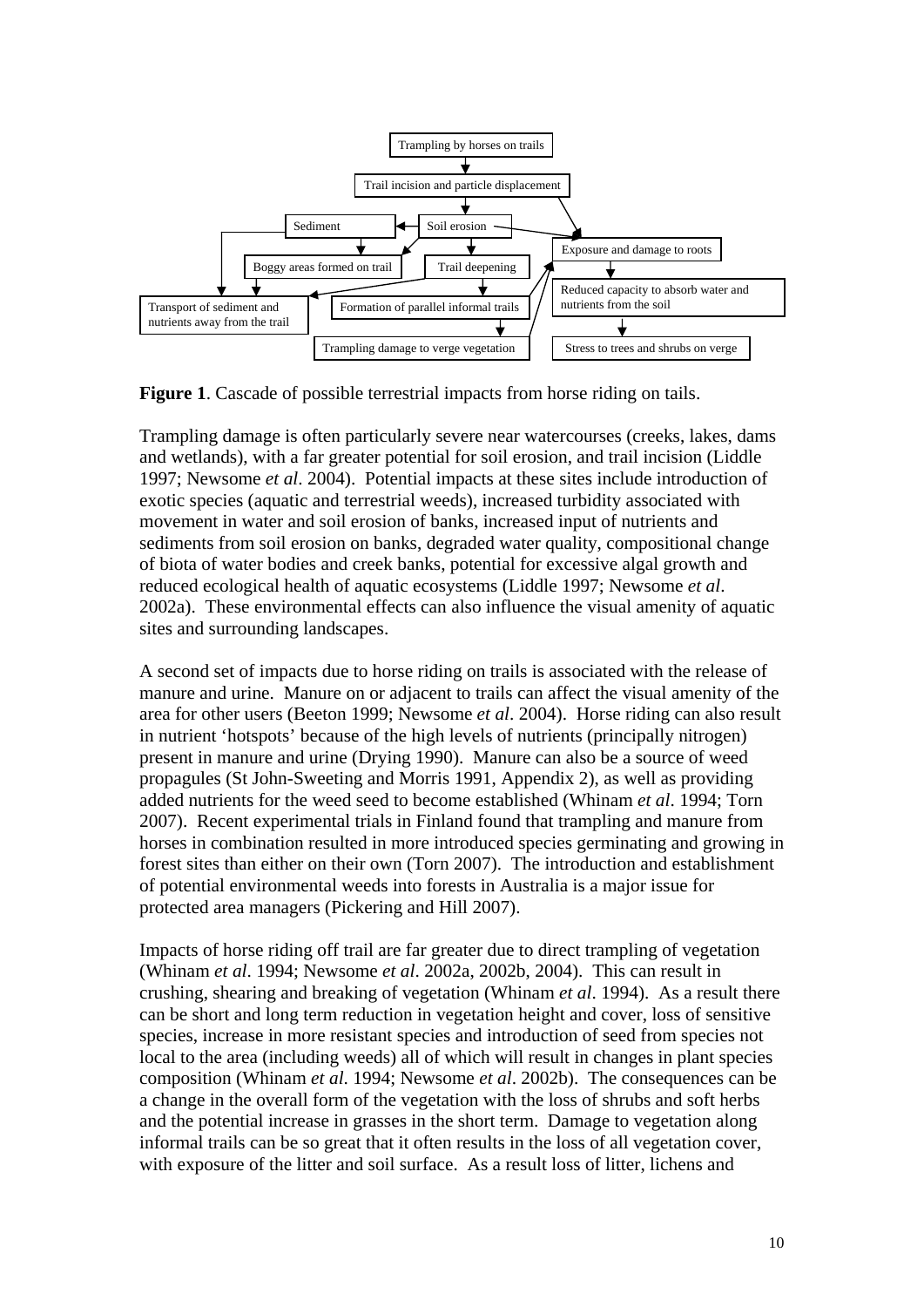<span id="page-14-0"></span>mosses as well as soil compaction and erosion can occur, with all the flow on effects discussed above. At tethering sites, damage to soils and vegetation is often concentrated. There is also an increased potential for direct damage to vegetation by horses rubbing, scraping and eating vegetation (Newsome *et al*. 2002b, 2004).

In addition to the environmental impacts of horse riding there are potential social issues (Beeton 1996; Newsome *et al*. 2002a). Depending on attitudes of different user groups and patterns of usage, there is a potential for conflict between horse-riders and other users (Beeton 1999, 2006; Newsome *et al*. 2002b). This can involve a reduced perception of 'naturalness' for other users, even when they do not see riders directly, but see the effects of riding use on sites. This type of conflict may be greater as it is the first time that horse riding will be permitted in parks in Southeast Queensland. Correspondingly, users of the current management trails may view horse riders as a traditional usage of these areas.

A different issue is the potential for conflict when user groups meet, which can result in crowding and displacement of groups and individuals. Visitor perceptions are always highly variable, with differences in expectations and differences in actual experience affecting visitor satisfaction (Beeton 1999, 2006; Dickson 2007). These and other social issues are important when assessing impacts and developing monitoring strategies.

# **6. Why horse riding impacts are of particular concern in Australia ecosystems**

Australia's biota is of international significance due, at least in part, to its high levels of endemism (species that are only found in Australia, Department of the Environment, Sport and territories 1994). As a result of the long period of geographical isolation of the continent, 85% of vascular plant species and 82% of mammal species are endemic to Australia. Australia is one of the world's 15 mega diverse countries and contains several critical diversity hotspots including the south west of Western Australia, the Wet Tropics of Queensland and the Great Barrier Reef. The Southeast region of Queensland also has high biodiversity, with areas of such significance that they are world heritage listed (e.g. Gondwana Rainforests of Australia World Heritage Area).

One important way in which Australian flora and fauna differ from overseas, is that Australian species have evolved in the absence of large, hard hoofed herbivores such as horses, antelope, sheep, cattle or goats (Newsome *et al*. 2002b). Australian grasses, forbs and shrubs were therefore not subject to the types of grazing and trampling that plants native to the plains of North and South America, Europe and Africa have experienced. For example, many Australian native grasses are tussock species which can easily be uprooted by grazing animals such as horses, while inter-tussock spaces are important habitats for herbs that are easily damaged by trampling from hard hoofed animals such as horses.

A second issue is that Australian soils are often low in nutrients, particularly nitrogen and phosphorous (Newsome *et al*. 2002b). As a result Australian plants show many different adaptations to cope with low nutrient levels including sclerophyllous form (small leaves, short internodes, hard leaves with waxy layers), proteoid root mats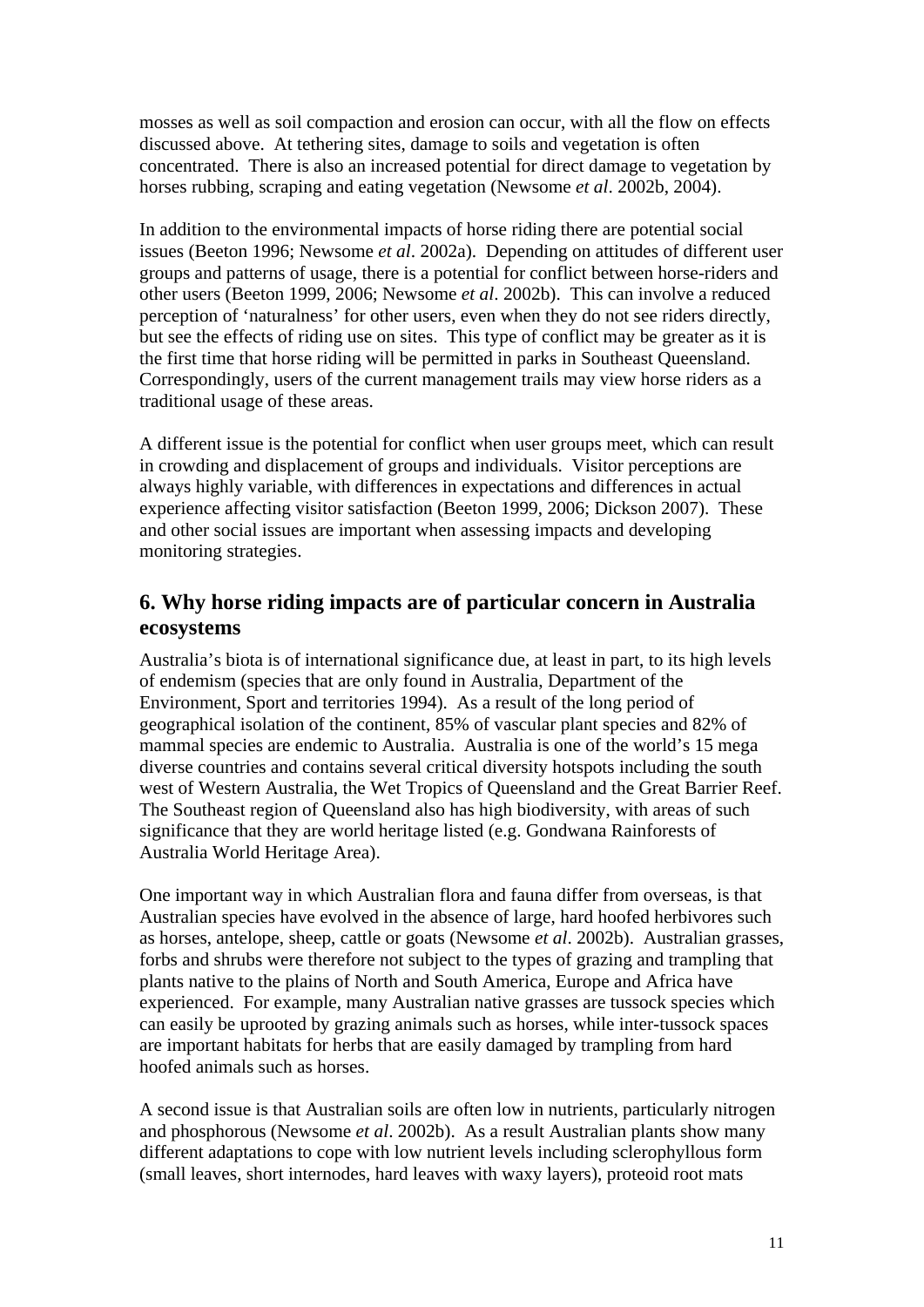<span id="page-15-0"></span>(found in many Proteaceae species), nitrogen fixation (leguminous species including many shrubs and wattles and non-legumes such as she-oaks), and associations with a range of fungi (mychorrhiza) adapted to enhance the uptake of nutrients (Newsome *et al*. 2002b). Damage from horse riding to roots, combined with nutrient supplementation (manure, urine), can reduce the effectiveness of root based mechanisms for regulating nutrient uptake resulting in increased stress for many Australian plants. In some cases nutrient supplementation can even be toxic (Newsome *et al*. 2002b). The brittle nature of many Australian sclerophyllous shrubs also makes them more susceptible to trampling damage from horses (Whinam *et al*. 1994; Newsome *et al*. 2002b).

The third major way in which Australian ecosystems are likely to experience greater impacts from horses is by the introduction and dispersal of weeds and pathogens (St John-Sweeting and Morris 1991; Whinam *et al*. 1994; Weaver and Adams 1996; Newsome *et al*. 2002b). Due to Australia's long period of isolation, exotic weeds pose a significant threat to natural vegetation by competing with native species for light, space and nutrients, and by modifying natural ecosystem functioning (Williams and West 2000). Plant community composition and structure may change, affecting food resources and shelter for native fauna (Adair 1995). Therefore increasing the diversity and abundance of exotic species in protected areas is of concern. This has been acknowledged with environmental weeds (plants that invade natural ecosystems and can cause major modifications to indigenous species and ecosystem function) being recognised as major threats to conservation in Australia (Williams and West 2000; Williams *et al*. 2001).

Pathogens such as the root rot fungus (*Phytopthora cinnamomi*) also pose a major threat to Australia's biodiversity including in parks in Southeast Queensland. The severity of the threat has been recognised nationally and it is listed as a key threatening process by the Australian Government (Environment Australia 2001), and by the NSW government in the *Threatened Species Conservation Act 1995 (NSW)*.

# **7. Ten factors that can affect the extent and significance of biophysical impacts of horse-riding in Southeast Queensland[2](#page-15-0)**

Peer reviewed scientific literature including Australia research has documented a range of factors that affect the severity of impacts and their relative importance for management (Table 4). Based on research into horse riding impacts, and more general recreational ecological research, it is possible to identify ten key factors that could influence the importance/extent of impacts from horse riding within Southeast Queensland (Figure 2). These factors allow protected area managers to identify where and when impacts are likely to be most severe, and also where and when monitoring is most likely to be required.

 $\overline{a}$ 

 $2$  This section is based on the paper 'Pickering, C.M. Ten factors that affect the severity of visitors in protected areas. *Ambio.'* That is currently under review by the journal as of June 2008.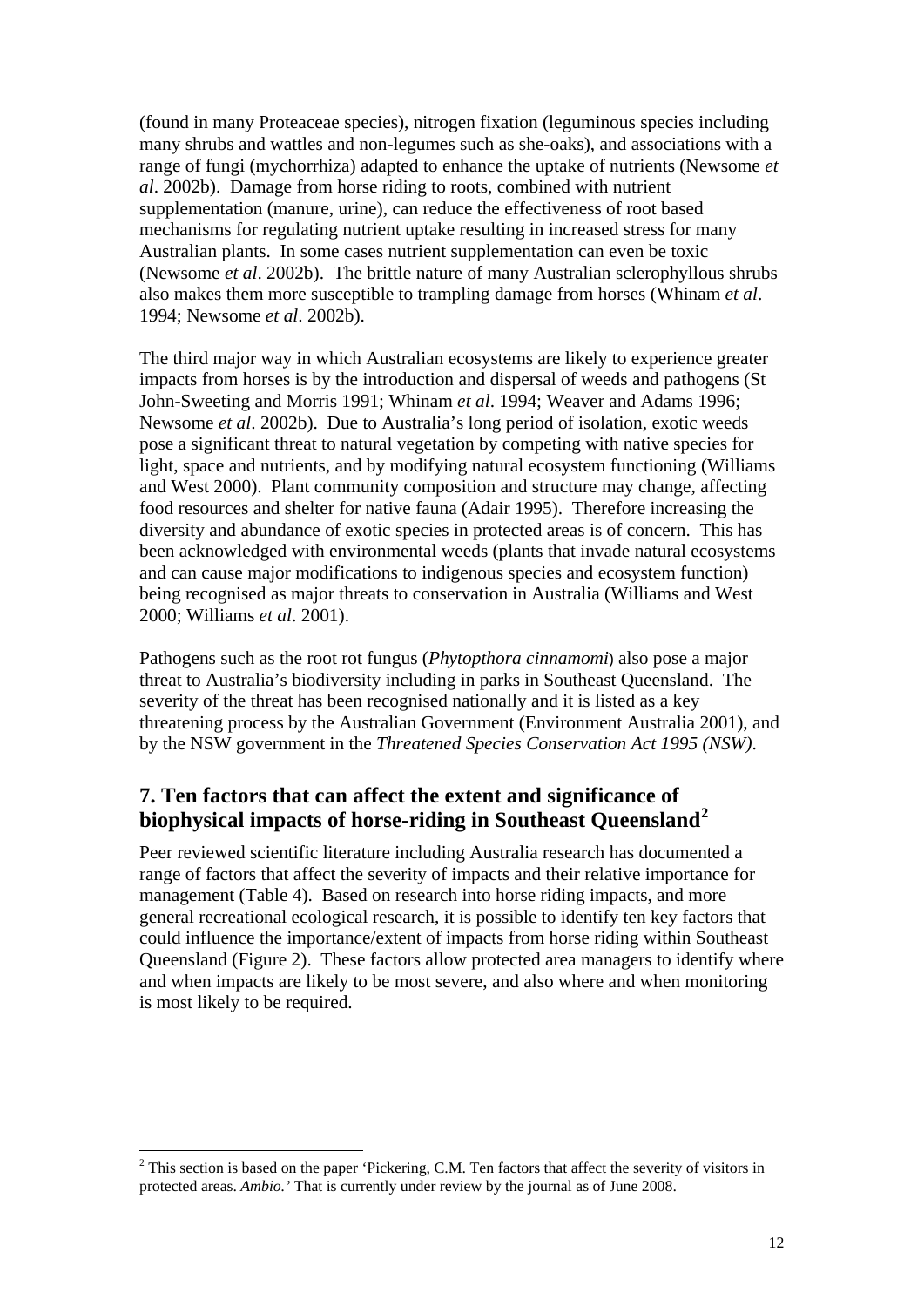| <b>Factor associated with activity</b> | $\alpha$ recreational activities. Thoughter from Frenching and Finit 2007<br><b>Recent studies</b> |
|----------------------------------------|----------------------------------------------------------------------------------------------------|
| - type of activity                     | Growcock 2005; Turton 2005                                                                         |
| - amount of use                        | Whinam et al. 1994; Goeft and Alder 2001; Landsberg et al.                                         |
|                                        | 2001; Newsome et al. 2002b; Phillips and Newsome 2002;                                             |
|                                        | Whinam and Chilcott 2003; Whinam et al. 2003; Talbot et al.                                        |
|                                        | 2003; Growcock 2005; Turton 2005.                                                                  |
| - size of camping group                | Smith and Newsome 2002; Growcock, 2005                                                             |
| - behaviour of user group              | Turton et al. 2000; Newsome et al. 2002a, 2002b; Smith and                                         |
|                                        | Newsome 2002b; Growcock, 2005.                                                                     |
| <b>Factors associated with</b>         |                                                                                                    |
| environment                            |                                                                                                    |
| - resistances/resilience of vegetation | Whinam et al. 1994; Whinam and Comfort 1996; Turton et al.                                         |
|                                        | 2000; Bridle and Kirkpatrick 2003; Tablot et al. 2003; Whinam                                      |
|                                        | and Chilcott 2003; Whinam et al. 2003; Growcock et al. 2004;                                       |
|                                        | McDougall and Wright 2004; Growcock 2005.                                                          |
| - topography site                      | Goeft and Alder 2001; Whinam and Chilcott 2003; Whinam et                                          |
|                                        | <i>al.</i> 2003.                                                                                   |
| - soil characteristics including       | Whinam et al. 1994; Arrowsmith and Inbakaran 2001; Talbot et                                       |
| drainage                               | <i>al.</i> 2003; Whinam <i>et al.</i> 2003; Growcock <i>et al.</i> 2004.                           |
| - climatic zone                        | Whinam et al. 1994; Bridle and Kirkpatrick 2003; Talbot et al.                                     |
|                                        | 2003; Whinam and Chilcott 2003; Whinam et al. 2003;                                                |
|                                        | Growcock 2005;                                                                                     |
| - seasonality                          | Buckley 2004; DPIWE 2005; Turton 2005                                                              |

**Table 4**. Recent Australian research into factors that affect the amount of damage from tourism and recreational activities. Modified from Pickering and Hill 2007.

*One: Conservation value of area.* Some areas within a park, within Southeast Queensland and within Australia, are likely to have higher conservation value than others. Hence use of these areas for horse riding should be avoided. Identifying and protecting areas of high conservation value is well established internationally (IUCN categories of protected areas, world heritage listing, biosphere reserves; Lockwood *et al*. 2006), nationally (wilderness areas, threatened ecological communities, sites of national significance, national reserve system; Worboys *et al*. 2005), and within Queensland (conservation status of regional ecosystems, categories of parks: high profile, popular, explorer, self-reliant; Environmental Protection Agency 2001). Within a protected area, some areas and ecosystems are of greater value due to rarity. representiveness, biodiversity and the ecosystem services they provide to biota and to humans. The importance of these types of consideration is reflected in zoning systems within protected areas including the recognition of wilderness areas.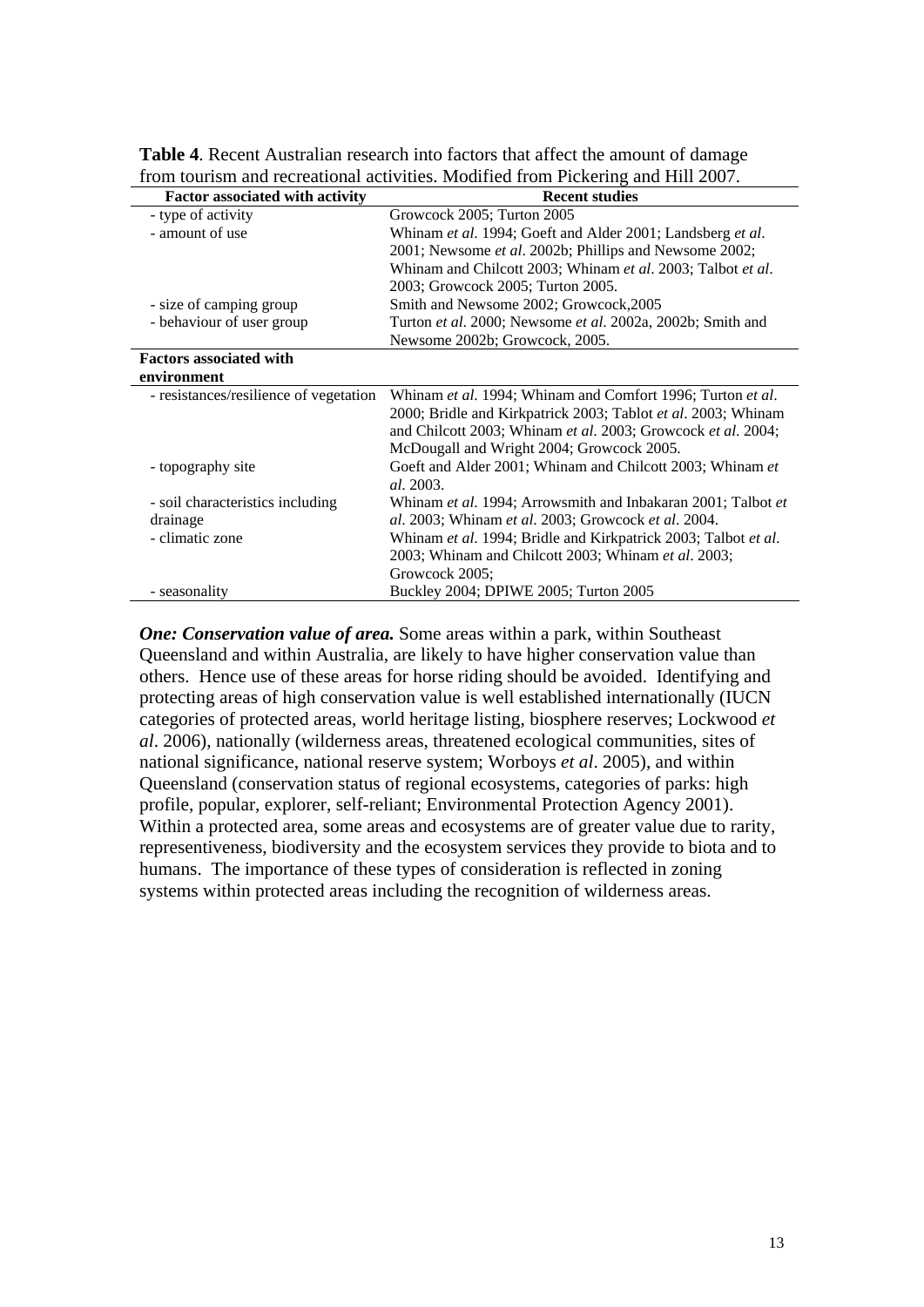|                              | 1. Conservation                                                                   | 2. Resistance of                                                                           | 3. Recovery                             | 4. Susceptibility                       | 5. Severity of                                    | 6. Severity of                                                 | 7. Likely                                                                                     | 8.                                  | 9. Timing of                                                                                           | 10. Total                                                                       |
|------------------------------|-----------------------------------------------------------------------------------|--------------------------------------------------------------------------------------------|-----------------------------------------|-----------------------------------------|---------------------------------------------------|----------------------------------------------------------------|-----------------------------------------------------------------------------------------------|-------------------------------------|--------------------------------------------------------------------------------------------------------|---------------------------------------------------------------------------------|
|                              | value of ecosystem                                                                | ecosystem                                                                                  | of                                      | of site to erosion                      | direct impacts                                    | possible                                                       | amount of                                                                                     | <b>Timing</b>                       | use -                                                                                                  | area likely                                                                     |
|                              |                                                                                   |                                                                                            | ecosystem                               |                                         | associated<br>with specific                       | indirect<br>impacts                                            | visitor use                                                                                   | of use -<br>social                  | ecological                                                                                             | to be<br>directly                                                               |
|                              |                                                                                   |                                                                                            |                                         |                                         | activity                                          |                                                                |                                                                                               |                                     |                                                                                                        | effected                                                                        |
| Less<br>impact<br>likely     | $Low - already$<br>extensively modified<br>ecosystems                             | High resistance<br>(grasslands)                                                            | Faster<br>(rainforest)                  | Low (rock or<br>hardened soils)         | Low impact<br>(e.g.<br>trampling)                 | Low<br>(temporary<br>changes in<br>vegetation,<br>displacement | Rare<br>(limited use<br>likely)                                                               | Constant<br>low use                 | Drier, warmer<br>seasons                                                                               | Small<br>(short,<br>narrow<br>track, single<br>tethering                        |
|                              |                                                                                   |                                                                                            |                                         |                                         |                                                   | of wildlife, or<br>predators)                                  |                                                                                               |                                     |                                                                                                        | sites, no<br>focused<br>events)                                                 |
|                              | High-Biodiversity<br>hot spot, limited<br>distribution, low                       | Medium<br>resistance<br>(herbfields etc)                                                   |                                         |                                         | Medium<br>(Horse-riding)                          |                                                                |                                                                                               |                                     |                                                                                                        |                                                                                 |
| Greater<br>impacts<br>likely | dispersal potential,<br>important source of<br>colonists, breeding<br>populations | Low resistance<br>(wet trails, areas<br>dominated by<br>shrubs,<br>waterways,<br>wetlands) | Slower<br>(cooler<br>climatic<br>zones) | High (deep<br>humus soils, bog<br>area) | High impact $-$<br>(e.g. off-road<br>cycles, 4WD) | High (e.g.<br>spread of<br>invasive<br>plants)                 | Popular-<br>many<br>visitors on<br>regular<br>basis or<br>very high<br>usages at<br>key times | Periods<br>of very<br>high<br>usage | Wetter times,<br>critical times<br>for ecological<br>events (e.g.<br>flowering, seed<br>set, breeding) | Large (long<br>track, large<br>tethering<br>area, site of<br>focused<br>events) |

#### Figure 2. Ten factors to consider when assessing where horse riding likely to have most impact and hence where to concentrate monitoring.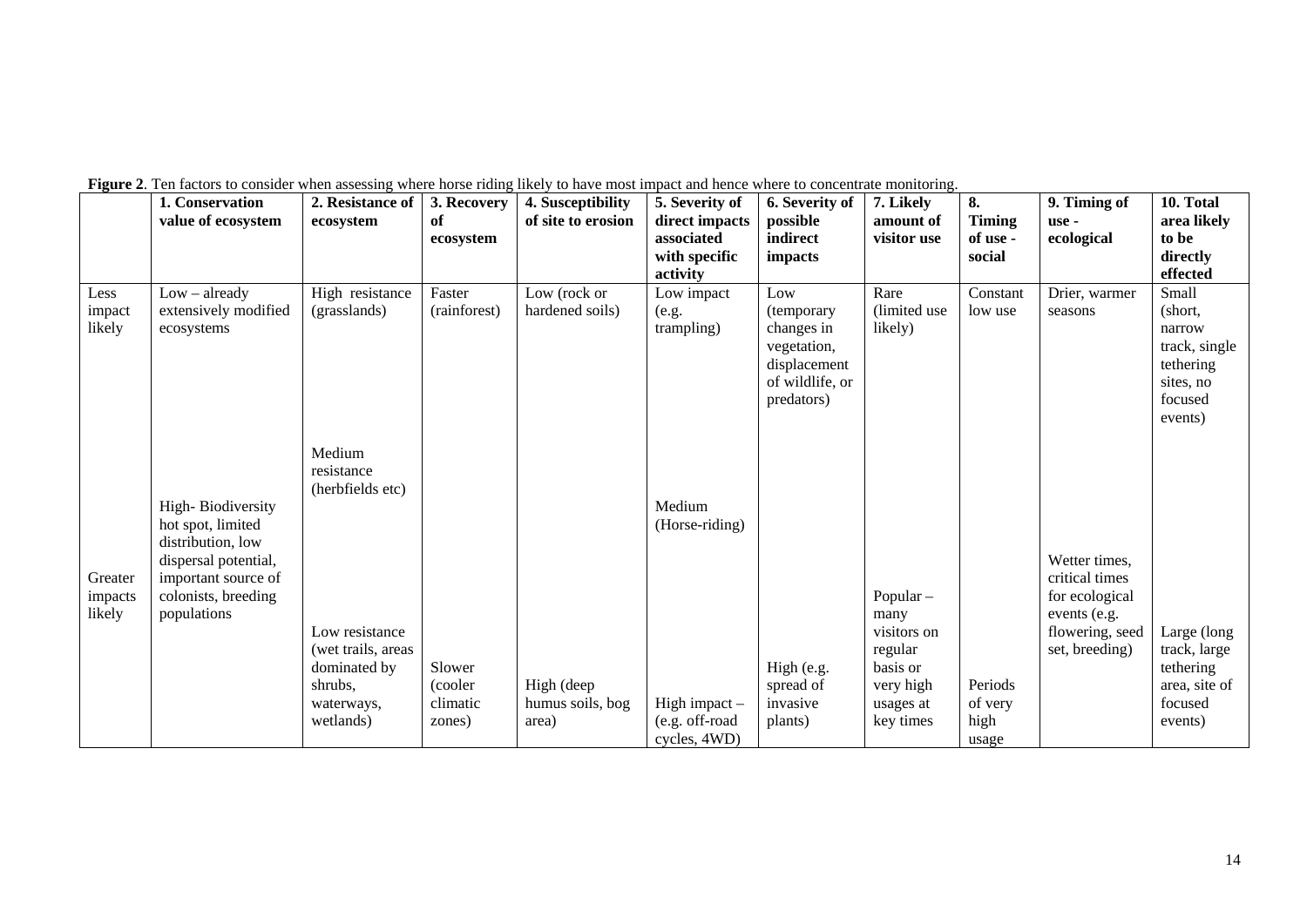More specifically zoning systems involving the provision of different types of recreation opportunities and different levels of infrastructure to support such activities are used by park agencies around the world. One common method is the ROS system (Recreational Opportunity Settings) where sites within a park are allocated to different zones on the basis of the amount or level of site development, on site regulation, contacts between visitors, modification of the environment and ease of access (Newsome *et al*. 2002a; Worboys *et al*. 2005).

In 'primitive' sites there is no motorised access, sites are remote and natural, sites are larger, there are few social contacts among visitors, no visitor impacts are acceptable, there are no site developments or structures and there is no on-site regulation with reliance entirely on self-regulation (Newsome *et al*. 2002a; Worboys *et al*. 2005). In contrast, sites that are classed as 'developed' might have high levels of motorised use and parking, might have a natural landscape setting, but the site itself might be highly modified including the provision of roads and even resorts and other facilities. There is likely to be lots of contact among visitors, there are roads, tracks or developed sites, some impacts are evident and accepted, and obvious controls and signage are used to regulate visitor behaviour (Newsome *et al*. 2002a; Worboys *et al*. 2005).

In Southeast Queensland most horse riding trails are likely to be very similar to the 'roaded natural' class, where there is some motorised use, the site appears predominantly natural, there might be moderate contact among visitors on the trails, some impacts might be permitted at specific areas such as campsites or tethering areas, and there is moderate regulation via site design and signage.

*Two: Resistance of ecosystem and vegetation types***.** Resistance of vegetation to trampling including from horse riding is defined as the ability of the vegetation to withstand disturbance before damage occurs. Plants, vegetation communities and ecosystems vary in their resistance to use. Based on the increasing literature in recreation ecology it is possible to make some generalisation about the resistance of different ecosystems (e.g. rainforests vs coastal dunes), vegetation types (e.g. grasslands vs heathlands), and growth forms (e.g. shrubs vs herbs) to use (Whinam *et al*. 1994; Cole 1995; Liddle 1997; Newsome *et al*., 2002a; Hill and Pickering 2009). A common measure of the resistance of the site is the number of passes (by horses, bikes, cars or people) required to cause a 50% decline in vegetation cover (Liddle 1997). Based on a large number of studies of the resistance of vegetation to trampling it is apparent that some general principles apply (Table 5).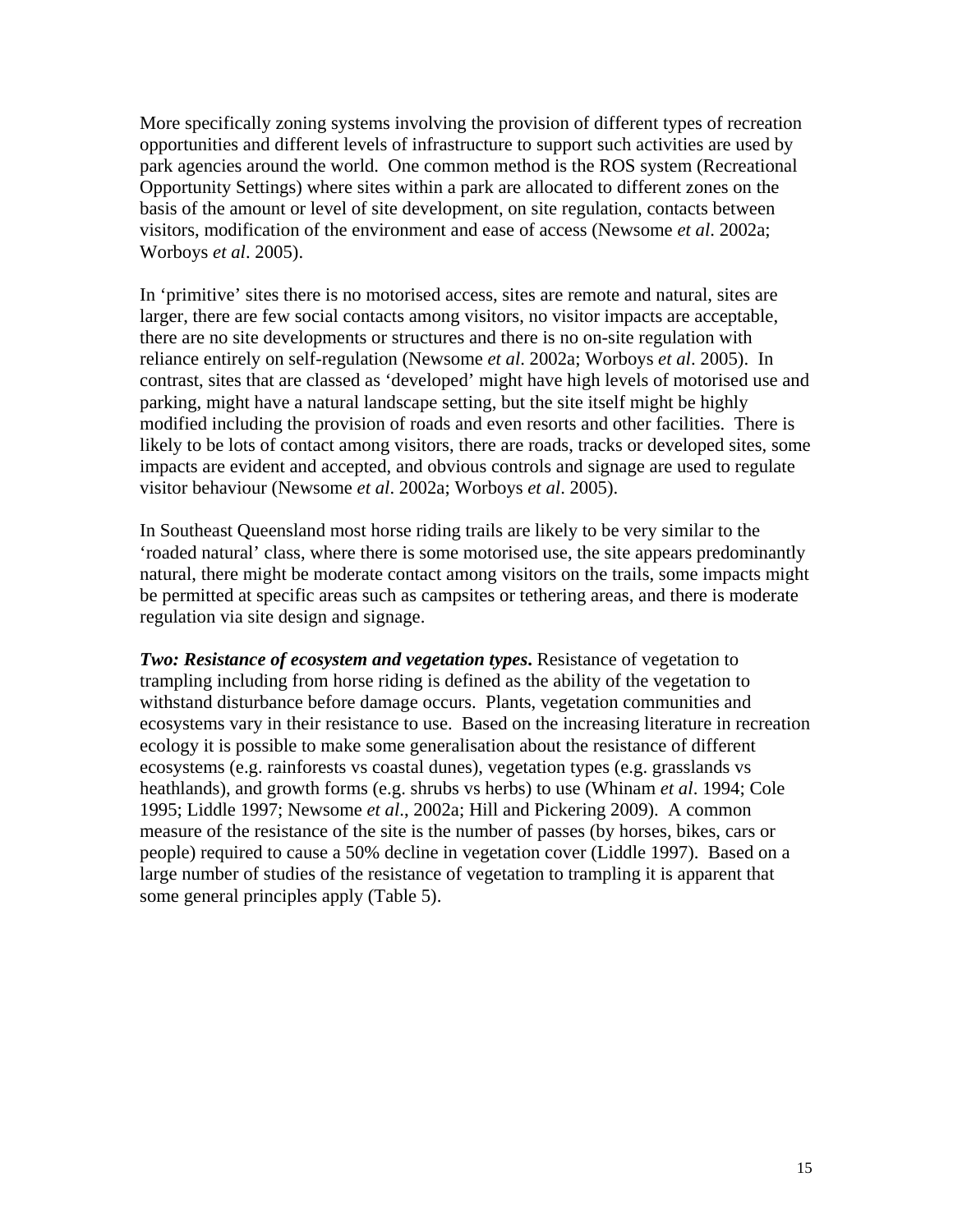| Catagory            | N              | <b>Mean</b> | <b>Minimum</b> | <b>Maximum</b> |
|---------------------|----------------|-------------|----------------|----------------|
| Climatic zones      |                |             |                |                |
| Not specified       | $\mathbf{1}$   | 273         | 273            | 273            |
| Alpine              | 9              | 222         | 30             | 620            |
| Arctic              | $\overline{2}$ | 200         | 200            | 200            |
| Montane             | 6              | 148         | 25             | 520            |
| Subalpine           | 11             | 235         | 20             | 1000           |
| <b>Subtropical</b>  | 8              | 722         | 12             | 1475           |
| Temperate           | 20             | 225         | 20             | 1445           |
| Life-form           |                |             |                |                |
| Not specified       | 3              | 881         | 273            | 1475           |
| Fern                | 3              | 97          | 20             | 210            |
| Forb                | 15             | 85          | 20             | 380            |
| Graminoid           | 17             | 497         | 12             | 1445           |
| Grass-shrub         | $\mathbf{1}$   | 160         | 160            | 160            |
| Shrub               | 16             | 199         | 44             | 520            |
| Community type      |                |             |                |                |
| Not specified       | 4              | 198         | 60             | 316            |
| Forest understorey  | 24             | 225         | 12             | 1475           |
| Grassland           | 11             | 539         | 85             | 1412           |
| Heath               | 7              | 140         | 75             | 200            |
| Herbfield           | 5              | 115         | 30             | 400            |
| Sand-dune grassland | 3              | 866         | 288            | 1445           |
| Sand-dune heath     | $\overline{2}$ | 301         | 258            | 344            |
| Total               | 55             | 291         | 12             | 1475           |

**Table 5**. Mean and range of resistance index (number of passes required to cause a 50% reduction in vegetation cover or biomass) for 55 different vegetation types. Modified from Hill and Pickering 2009.  $N =$  number of different vegetation communities assessed.

Certain plant growth-forms appear more susceptible to damage by trampling, with forbs more sensitive then ferns, which are more sensitive than shrubs, which are more sensitive than graminoids (Yorks *et al*. 1997; Cole 2004a; Hill and Pickering 2009). Therefore communities dominated by more resistant growth forms – e.g. grasslands, are likely to be more resistant, than those where ferns, mosses and shrubs are important components of the vegetation. A common pattern of resistance is sand dune grasslands >grasslands >sand dune heaths >forest understorey >heaths~herbfields (Hill and Pickering 2009). For ecosystems, the pattern is dependent on factors such as the dominant types of vegetation, and also on the general abiotic environment including climate. As a result, for example, the order of resistance for ecosystems is subtropical>alpine~temperate~subalpine~arctic >montane. Although these general patterns apply there is considerable variation in resistance within each growth-form, climatic zone and vegetation type (Cole 1995a, 1995b, 2004a, 2004b; Hill and Pickering 2009). There is no absolute guarantee that in a particular plant community these judgements would apply. As a result there is often a need for site specific research using experimental trials to determine local levels of resistance.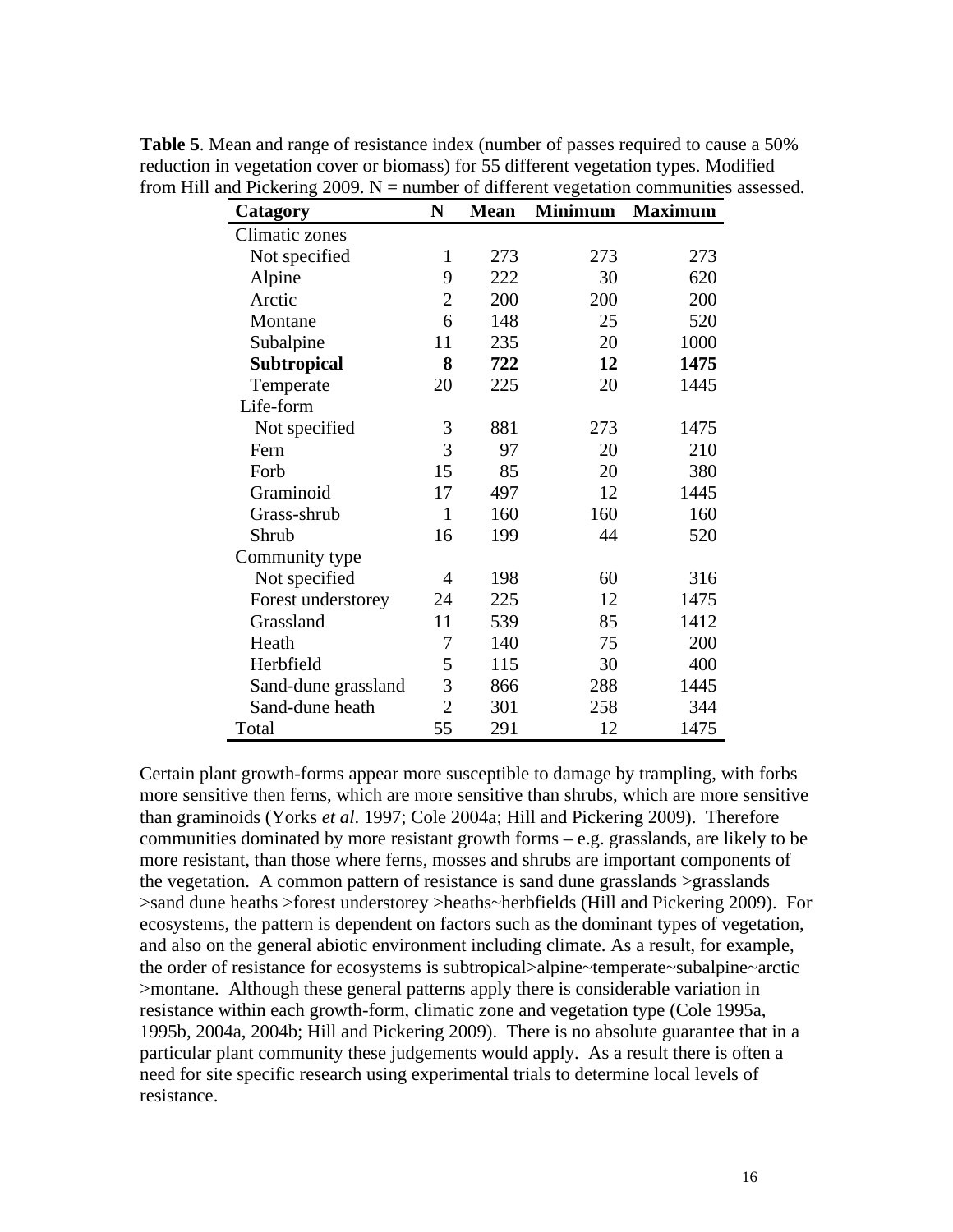Within Southeast Queensland the resistance of three vegetation communities to trampling by humans has been tested using the standardised experimental protocols that have been developed by Cole and Bayfield (1993). This study found that fern understoreys had low resistance to trampling intensity, with reductions in relative vegetation height and cover with as few as 10 passes by a person walking (Hill 2007; Hill and Pickering 2009). A tussock grass understorey showed moderate resistance with reduction in height at 25 passes and cover at 50 passes. A disturbed grassland community dominated by lawn grasses had the highest resistance, with reductions in vegetation height at 100-200 passes, but cover was affected by as few as 10 passes. The resistance indices (number of passes required to reduce vegetation cover by 50%) of these three communities were 210, 360 and 860 passes respectively. The number of passes by horses to result in a 50% reduction in vegetation cover would be much lower than these values reflecting the increased force per unit of a horse compared to a human.

If horse riding only occurs on trails, as would occur with compliance with the horse riding code, then there are unlikely to be trampling impacts on native vegetation. If off track riding occurs, the issues to do with the differences in the resistance and resilience of vegetation become an important consideration.

*Four: Susceptibility of site to erosion.* One of the major types of damage associated with horse riding is increased soil erosion. This can occur on trails as well as during off trail use. As a generalisation steeper slopes are at higher risk of erosion. However, other factors such as the surface type and patterns of rainfall, can influence patterns of erosion. Generally areas with harder surfaces (rock, gravel and compacted soils) will experience less erosion than sandy or deep humus soils (Liddle 1997). Again information can be obtained from the recreation ecology literature, as well as more general research into disturbance and erosion. In studies comparing the impact of different types of activities, 4WD vehicles are likely to cause more erosion than horse riding, while horse-riding can cause more erosion than walking (Newsome *et al*. 2004). Again, this is partly a reflection of the physics of weight distribution over area (see below).

*Five: Severity of direct impacts.* Different activities have different impacts on ecosystems. When assessing use of management trails in Southeast Queensland, an important issue is the average static pressure associated with different activities (Liddle 1997; Table 6). The total weight and area of ground contact varies among different recreation activities resulting in different total pressure patterns. Some activities have much higher pressure per area due to the high weight deployed over small areas. This applies particularly to horse riding, with a high total weight (approximately 613000 gm per horse) and low area of ground contact (whole foot =  $478 \text{ cm}^2$ , shoes only =  $140 \text{ cm}^2$ ). As a result the ground pressure is very high (weight over an area), which can result in greater damage to tracks. However, the total area of usage (area of contact) is also important. Other factors that can vary with type of usage include noise generated, potential for spread of weeds and pathogens, etc (Liddle 1997, Newsome *et al*. 2004).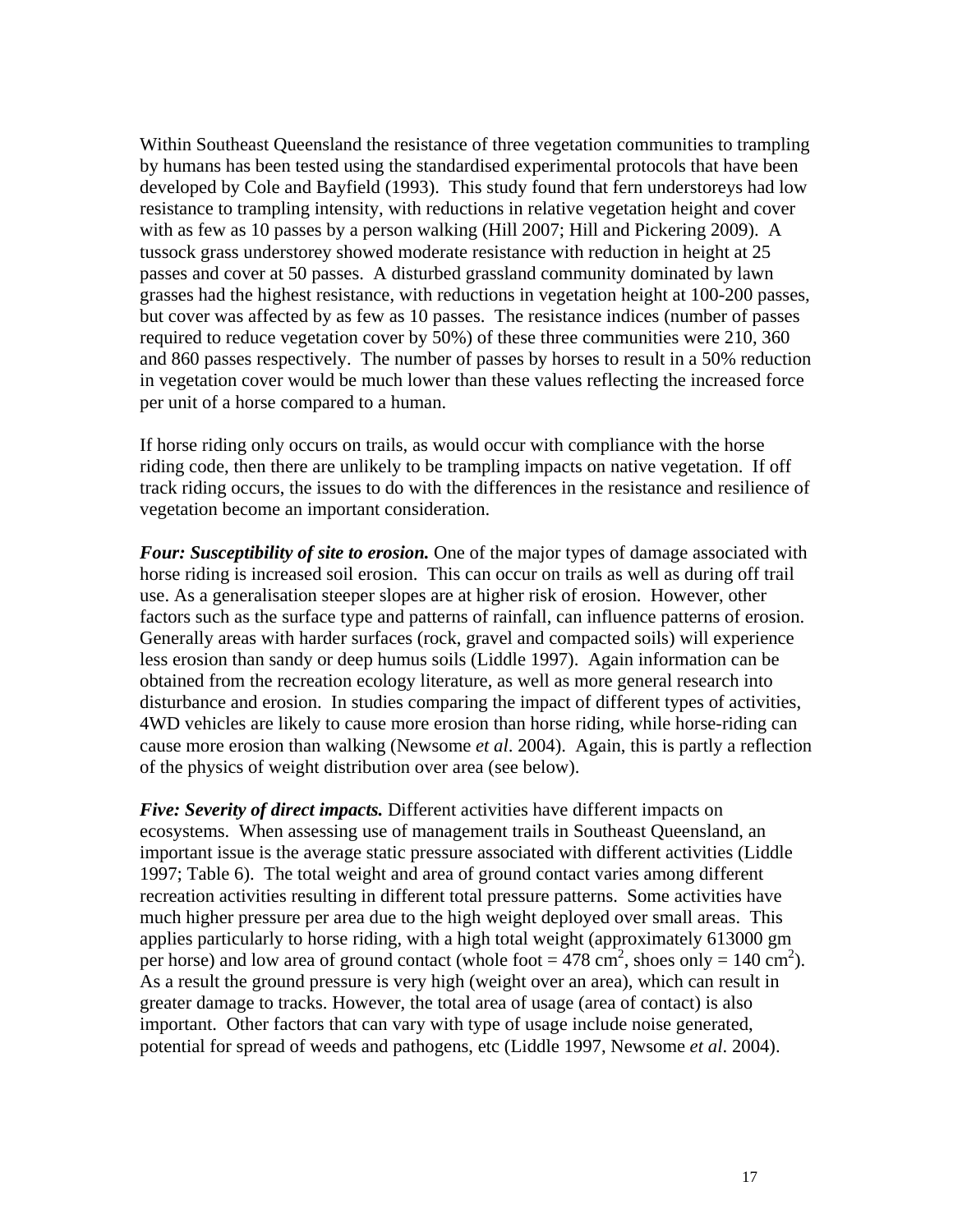*Six: Severity of indirect impacts.* Although considerable research has been conducted on direct impacts of different types of activities including horse riding, there is less research documenting the severity of some indirect impacts. However, indirect impacts can be more severe, occur over a wider area and be self-sustaining (ie. continue to cause damage even if the activity itself stops) than direct impacts (Buckley 2003; Pickering and Hill 2007). Two important indirect impacts are the spread of weeds and pathogens (St John-Sweeting and Morris 1991; Newsome *et al*. 2002b, 2004).

| <b>Activity, vehicle, animal</b>                                     | <b>Pressure</b>    |
|----------------------------------------------------------------------|--------------------|
|                                                                      | $(g \text{ cm}^2)$ |
| Snowmobile                                                           | $\tau$             |
| Human on snow skis                                                   | 28                 |
| Human on snowshoes                                                   | 33                 |
| Small personal-use three wheeler all terrain cycle                   | 100                |
| Four-wheeled, all terrain cycle                                      | 100                |
| Human boots with whole sole in contact with ground - Woman           | 160                |
| Human shoes                                                          | 180                |
| Human boots with whole sole in contact with ground - Man             | 206                |
| Human bare-footed on hard ground                                     | 297                |
| Human Vibram-soled boots on hard ground                              | 416                |
| Sheep                                                                | 690                |
| Vehicle - Caterpillar D-7                                            | 700                |
| Goat                                                                 | 730                |
| Oryx                                                                 | 860                |
| Sheep                                                                | 941                |
| Cattle                                                               | 980                |
| Four-wheel-drive Toyota, empty on 'supa digger' tyres on hard ground | 997                |
| Human Football boots (with studs)                                    | 1000               |
| Eland                                                                | 1090               |
| Horse and rider (whole foot)                                         | 1282               |
| Cow                                                                  | 1467               |
| Saloon car and driver on hard ground                                 | 1500               |
| Four-wheel-drive Toyota, empty on hard ground                        | 1550               |
| Four-wheel-drive Toyota, loaded 4 people and gear on hard ground     | 1686               |
| Trail bike                                                           | 2008               |
| Jeep                                                                 | 2240               |
| Horse and rider (shoes only)                                         | 4380               |

**Table 6**. Ground pressure associated with different recreation activities, vehicles and animals. Modified from Liddle (1997).

Weeds are a major management issue for protected areas in Australia (Williams and West 2000; Williams *et al*. 2001; Pickering and Hill 2007). Over 192 significant weeds occur or have the potential to occur in Southeast Queensland (Thorp and Wilson 2008). Horses can contribute to the spread of these weeds by the introduction of weed propagules on hooves, in coats (Couvreur *et al*. 2004), on equipment, but most importantly in feed and manure (St John-Sweeting and Morris 1991; Whinam *et al*. 1994; Weaver and Adams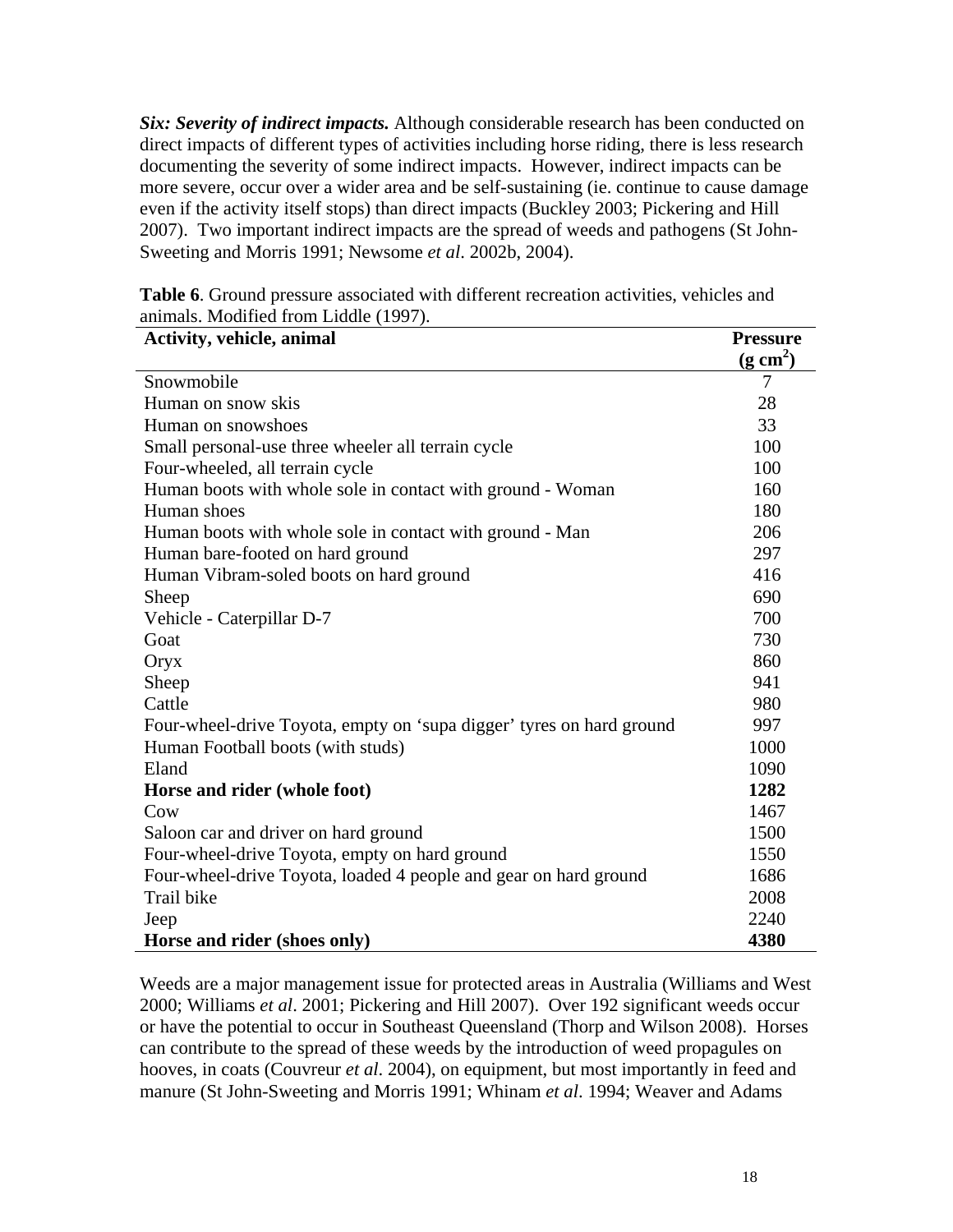1996; Campbell and Gibson 2001; Newsome *et al*. 2002b, 2008; Cosyns and Hoffmann 2005; Wells and Lauenroth 2007). In one study of horses being transported between protected areas in Belgium, twenty species of plants were germinated in a glasshouse from material collected from the coats of horses (Couvreur *et al*. 2004, Appendix 2). Several studies have been conducted in Australia and overseas examining viable seed in the dung of horses (Appendix 2). From the studies examining horse dung collected from protected areas, one hundred and seventy-nine species germinated. For studies germinating seed in horse dung in Australia (including a pasture study), thirty-nine species have been identified. Many of these species are prominent weeds including species that occur in Australian protected areas (Williams and West 2000; Johnston and Pickering 2001; Bear *et al*. 2006).

 In addition to being a source of seed, trampling by horses can favour weeds which often benefit from disturbance to existing vegetation (Whinam *et al*. 1994). In addition, nutrients in manure can also favour weed establishment, with the largest amounts of weeds established in areas both trampled and subject to manure (Torn 2007). Once established weeds are hard to control and can spread from tracks and tethering areas (Torn 2007; Newsome *et al*. 2008).

Horse riding therefore poses a risk for the introduction of weed species along the horse trails in Southeast Queensland. For example of the 14 significant grass weeds for south eastern Queensland (Thorp and Wilson 2008), all can be dispersed by seed, all can be found in pastures and many also occur on road verges. Hence they have the potential to appear in horse feed and dung. Several of them could also be spread on the fur of horses, on riders or on riding equipment. For example, Mossman River grass (*Cenchrus echinatus*) has burrs that attach to fur, African lovegrass (*Eragrostis curvula*) has seed that can be dispersed on the mud of cars and in animal fur, olive hymenachne (*Hymenachne amplexicaulis),* a weed of national significance, can be dispersed in stock feed, fountain grass (*Pennisetum setaceum*) can be dispersed on clothing, giant Parramatta grass (*Sporobolus fertilis*) and giant rat's tail grass (*Sporobolus pyramidalis*) have seed that can become attached to machinery, and seed that can attach to fur and hair, while grader grass (*Themeda quadrivalvis*) can be dispersed by animals, mud and on graders (hence the common name) (Thorp and Wilson 2008 and references there in).

For Southeast Queensland horse trails, the potential for long distance dispersal (introduction into a park) and short distance dispersal (within the park) of weed species by horses is clearly of concern. Adherence to the horse riding code should reduce the risk of introducing seeds and reduce damage to vegetation that may favour the establishment of weeds. Assessment of the seed load on horses (coat, equipment), in feed, and in manure would help quantify the risk of long and short term dispersal of weeds from riding in parks. To assess the relative risk from horses, research on seed introduction via car and bike wheels as well as on walkers shoes could also be conducted.

The spread of pathogens by visitors into and within protected areas has been documented (Newsome *et al*. 2002a, 2002b, 2008; Pickering and Hill 2007), with the spread of root rotting fungi of most concern in Australia (Newsome *et al*. 2002a, 2002b, 2008;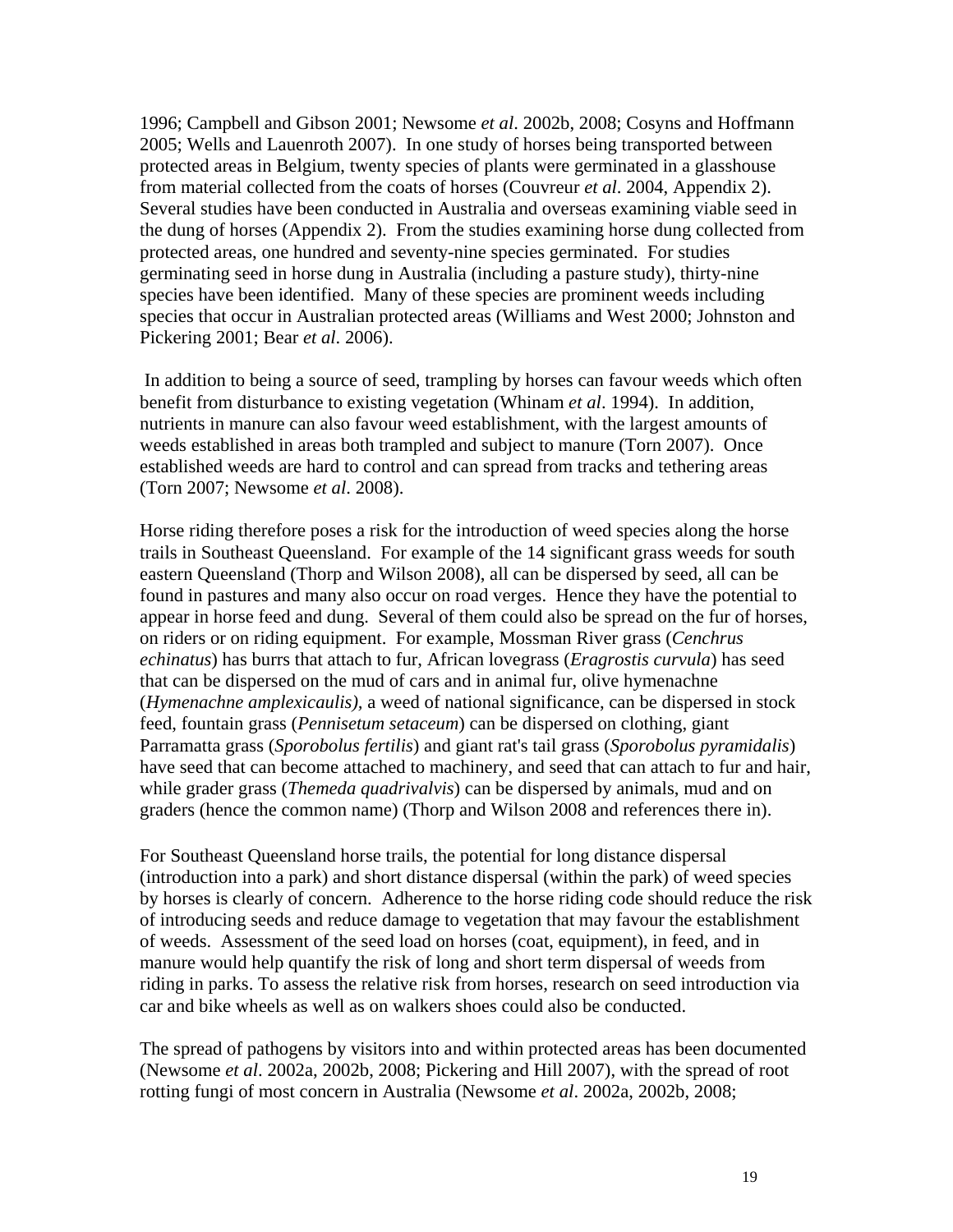Pickering and Hill 2007). Horse riding, along with other activities such as mountain biking, walking and 4WD driving has the potential to introduce pathogens into parks and to enhance their spread within a park (Newsome *et al*. 2002a, 2002b, 2008; Pickering and Hill 2007). Again sampling along trails and sampling material from different user groups could help quantify this risk in Southeast Queensland.

**Seven: Likely amount of use.** Generally more use results in more impact. Therefore information on how many people use a trail is very important when assessing their impacts. The common model of the relationship between increasing use and damage, is curvilinear, where proportionally more damage occurs at lower levels of use, that is the first foot fall (or hoof fall) causes proportionally more damage than the 10th or the 100th (Newsome *et al*. 2004; Cole 2004a). However, recent research indicates that, in more resistant vegetation communities, the relationship is closer to linear, that is, each foot fall/ hoof fall causes the same amount of damage (Hill 2007).

Another factor that affects the relationship between amount of use and amount of damage is the behaviour of users. Users vary in their behaviour, including the extent to which they follow minimum impact behaviour (Worboys *et al*. 2005; Littlefair and Buckley In Press). As a result different users do not cause equivalent levels of damage, with some people causing far more damage than others (Growcock 2005; Littlefair and Buckley In Press). This can involve moving off formal designated trails, deliberate damage to trees, leaving of refuse and use of fires in areas where banned (Growcock 2005; Littlefair and Buckley In Press). As a result effective management of these visitors should be a priority, as reducing activities that have impacts can have a disproportionate benefit, both environmentally and socially.

*Eight: Timing of use - social***.** Visitor use is rarely constant. Rather use of many protected areas tends to be spasmodic with long periods of low usage, and then short periods of high usage, often during public holidays (Pickering and Buckley 2003). This pattern is found in boat usage on Moreton Bay, people swimming in lakes on Fraser Island, and people walking to the summit of Australia's highest mountain, Mt Kosciuszko. As a result, managing visitor usage is typically concerned with managing peak usage. At peak times facilities can often be overwhelmed with overflow from carparks, tracks, toilets, view points, rubbish bins and drinking or washing facilities. As a result some visitors may engage in behaviour that otherwise they would be less likely to. This includes defecating or urinating away from toilets, leaving litter beside full rubbish bins, parking on verges, camping beyond designated campsites, ribboning on tracks and riding off trails. As a result far more environmental damage can occur during peak usage than would be indicated by total annual usage figures. This highlights the importance of knowing precisely when and how often most people are using the horse riding trails in parks in Southeast Queensland.

The second aspect of peak usage of concern for park managers is interactions among visitors and its potential effect on visitor satisfaction (Beeton 1999, 2006; Newsome *et al*. 2002a; Worboys *et al*. 2005). The visitor experience involved in accessing a protected area with low usage can be very different to that in high use areas, even though the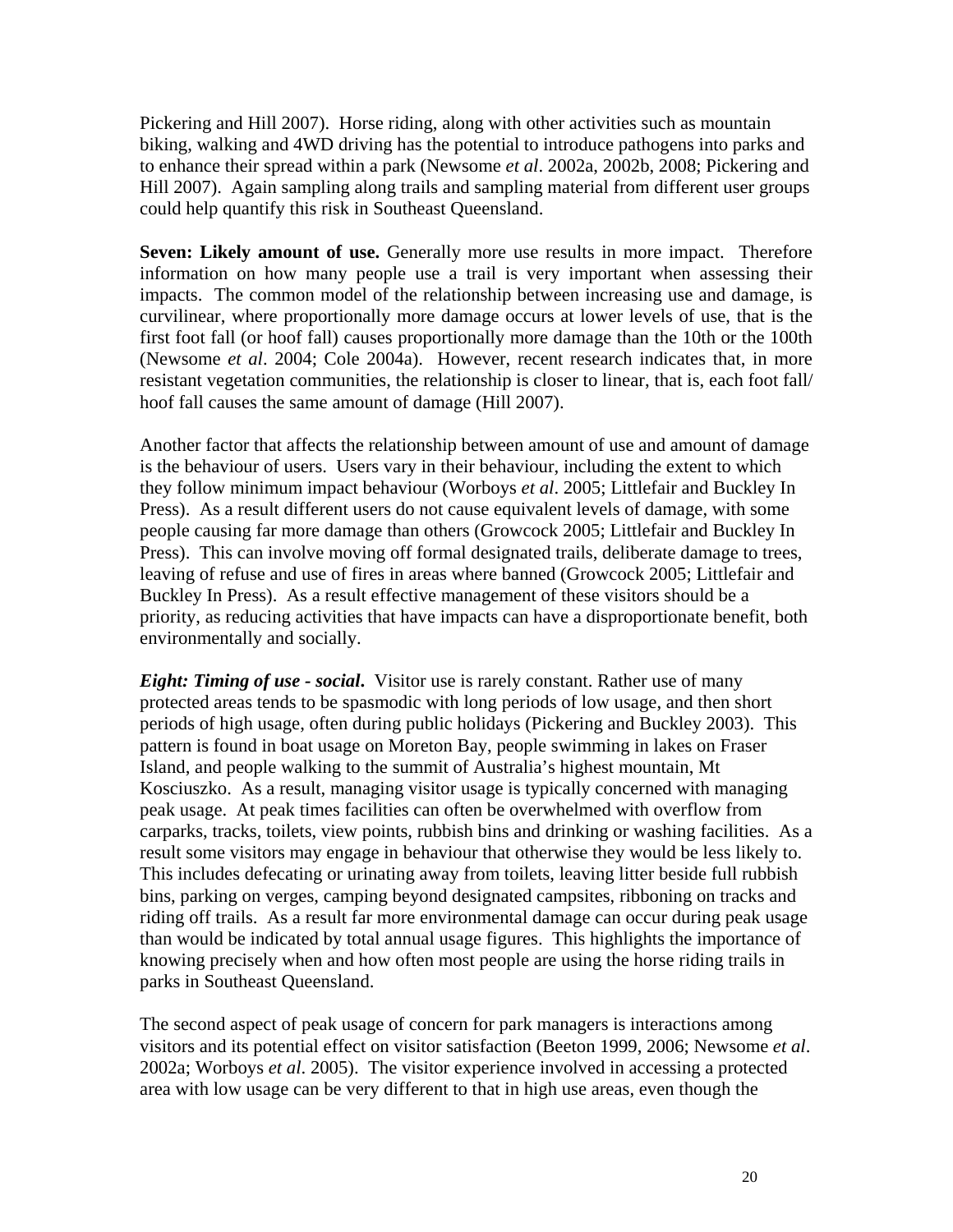<span id="page-24-1"></span><span id="page-24-0"></span>facilities provided by the park and the environment itself are similar. At periods of peak usage there is far greater potential for user conflict, and a perception of crowding among visitors. In effect more people are competing for what can be perceived to be limited resources (car park, toilet, access to track, tethering areas and watering points). However, perceptions of crowding can be surprising. On the summit of Mt Kosciuszko visitors during the peak period of usage expected a 'wilderness' experiences, and were satisfied with their experience, even though they were often sharing the area with hundreds of other people (Dickson 2007).

*Nine: timing of use – ecological.* A second aspect of the timing of use that can affect the severity of impacts, is that the resilience and resistance of an ecosystem can vary over time. The most obvious example of this is where there is greater damage to vegetation and soils when conditions are wet than when dry. Soil erosion, ribboning, compaction and so on can all be greater on a wet track than on a dry track, although more damage might also occur to a track after prolonged drought than during an 'ordinary' season. Other seasonal factors are also important including whether damage occurs during critical periods of growth and reproduction for plants and animals. For example noise from visitors and their activities can have greater effects on animal behaviour when the animals are calling for mates, or mating or taking care of young (Liddle 1997). Correspondingly, trampling damage during flowering and fruiting periods for plants can have greater impact than during non-reproductive periods (Liddle 1997).

*Ten: Total area likely to be affected***.** Generally the smaller the total area used and/or damaged the better. However, some activities and facilities provided are likely to have larger ecological footprints on a site than others. An example of this is the extent of trails within a protected area. First, the total area of a trail is often not taken into account, although it might have a larger total footprint than other types of infrastructure such as a carpark because trails are long and narrow. Secondly, because trails are prone to linear disturbances they can actually have a greater impact on a site or ecosystem than would occur for the same area in a more compact form. Trails can fragment habitats, alter water flows in areas beyond the immediate site, affect animal movements and facilitate the introduction of feral animals and plants. Trails also provide access to a wider area of the park and hence an increased potential for any indirect flow on effects (see Part 4).

# **8. Research on trail impacts and assessment[3](#page-24-1)**

 $\overline{a}$ 

Horse riding will be restricted to management trails in Southeast Queensland. Therefore assessing impacts of horses will involve assessing the condition of the trails used for riding and off trail effects e.g. on water bodies. The range of impacts of riders on trails has already been discussed above. Here more general issues to do with trail impacts and assessment are discussed.

**<sup>3</sup>** This section is based on the CRC for Sustainable Tourism draft report on 'Review of Impacts and Assessment of Walking Tracks in Protected Areas' by Wendy Hill and Catherine Pickering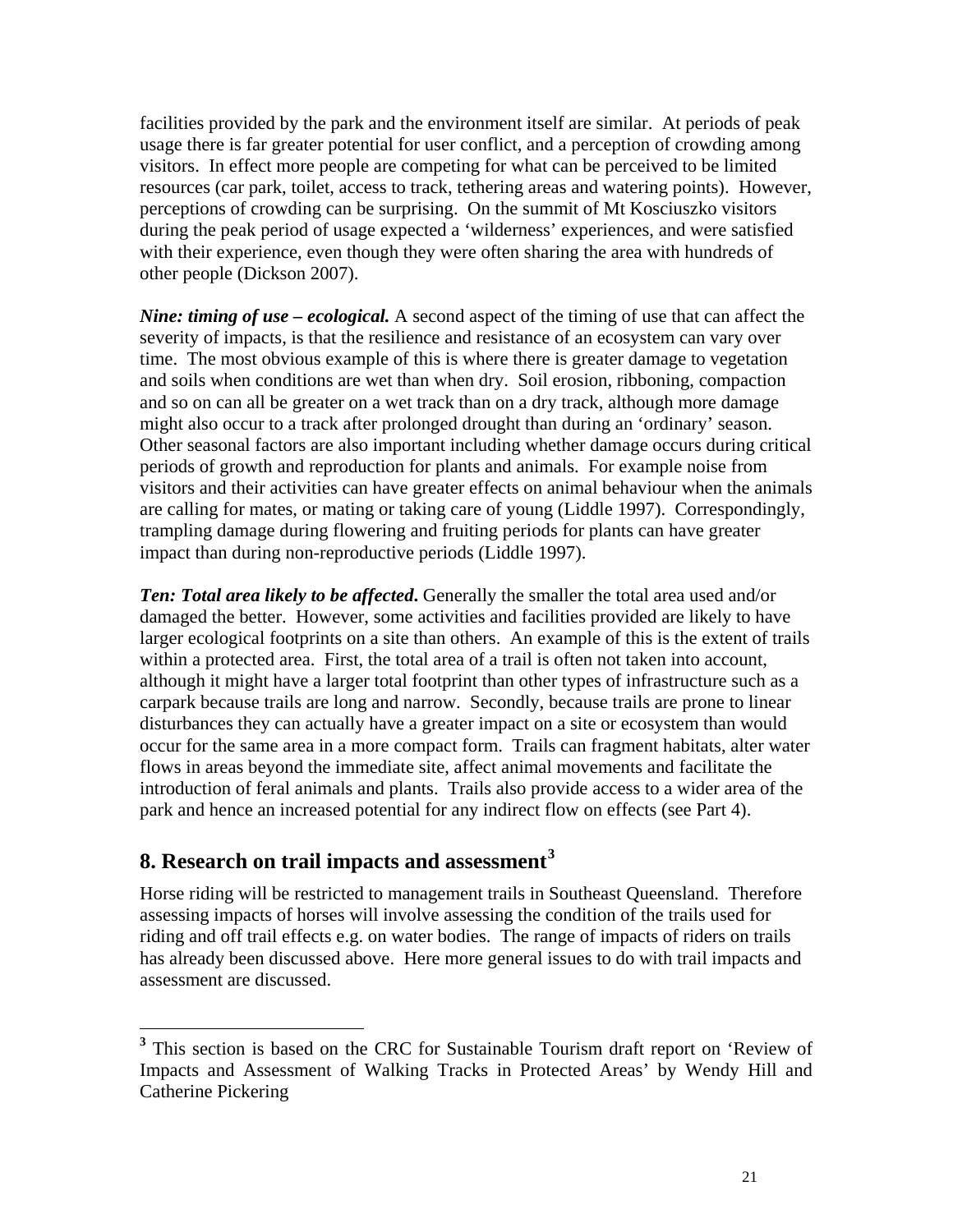Trails are a fundamental part of most park infrastructure, providing recreation opportunities and access, as well as ensuring resource protection by concentrating human movements and activities. Managed trails contribute to the sustainable visitor use of protected areas as they protect the environment by controlling the wider effects of erosion, damage to flora, fauna and ecosystems, damage to places of heritage and cultural signficance, and by reducing visual impact and social intrusion. They are among the most common types of infrastructure provided by park agencies. Although the area of trails can be small, impacts on degraded trail networks can be locally severe and often have larger scale ecological and social effects (Leung and Marion 2000; Cole 2004a; Marion *et al*. 2006).

In areas accessible by road, engineered trails are often provided with surfaces hardened with gravel and stone, cement pavers, bitumen or wooden planks (Cole 2004a). In more remote areas, hardened trails are neither appropriate nor feasible. In backcountry and wilderness areas there can be extensive systems of unhardened trails, many of which have developed from former grazing trails, off road vehicle trails and the like (Cole 2004a). The majority of tracks through wilderness areas of the US were not specifically designed for heavy use and were not located in areas resistant to heavy use (Marion 2007). This may also be the case in Australia.

On well-constructed and maintained hardened trails, impacts are often limited to those resulting from construction and maintenance. However, on unhardened or under hardened trails, overuse or poor design and inadequate maintenance can contribute to ongoing deterioration of the surface, which vastly increases the area of impact beyond that arising from initial track construction (Cole 2004a). Cole (1983) states that in the US wilderness areas, more money is spent on mitigating trail impacts than on any other form of visitor impact. Impacts in recent decades have been exacerbated by an increase in the number of people accessing wilderness areas via track networks (Marion *et al*. 2006). The deterioration of trails is associated with four key issues for protected area managers (Cole 2004a; Marion *et al*. 2006).

- 1. Deteriorating tracks can cause ongoing ecological damage to valuable and vulnerable protected habitats. In particular, soil erosion (track deepening), track widening and the proliferation of unplanned tracks can damage ecological systems and reduce the condition which then affects the natural, social and economic values of the protected area.
- 2. Mitigating impacts and rehabilitating degraded areas is expensive.
- 3. There are safety issues arising from visitors using eroded and/or muddy tracks.
- 4. Degraded overused tracks reduce the quality of the visitor experience and thus reduce the tourism value of the protected area.

Data on trail condition can be used to: (1) compile detailed trail profiles; (2) identify trail problems so that maintenance can be undertaken strategically; (3) determine trends in condition over time; and (4) demonstrate whether management action and interventions have been effective e.g. by designing adaptive management systems (Leung and Marion 2000; Cole 2004a).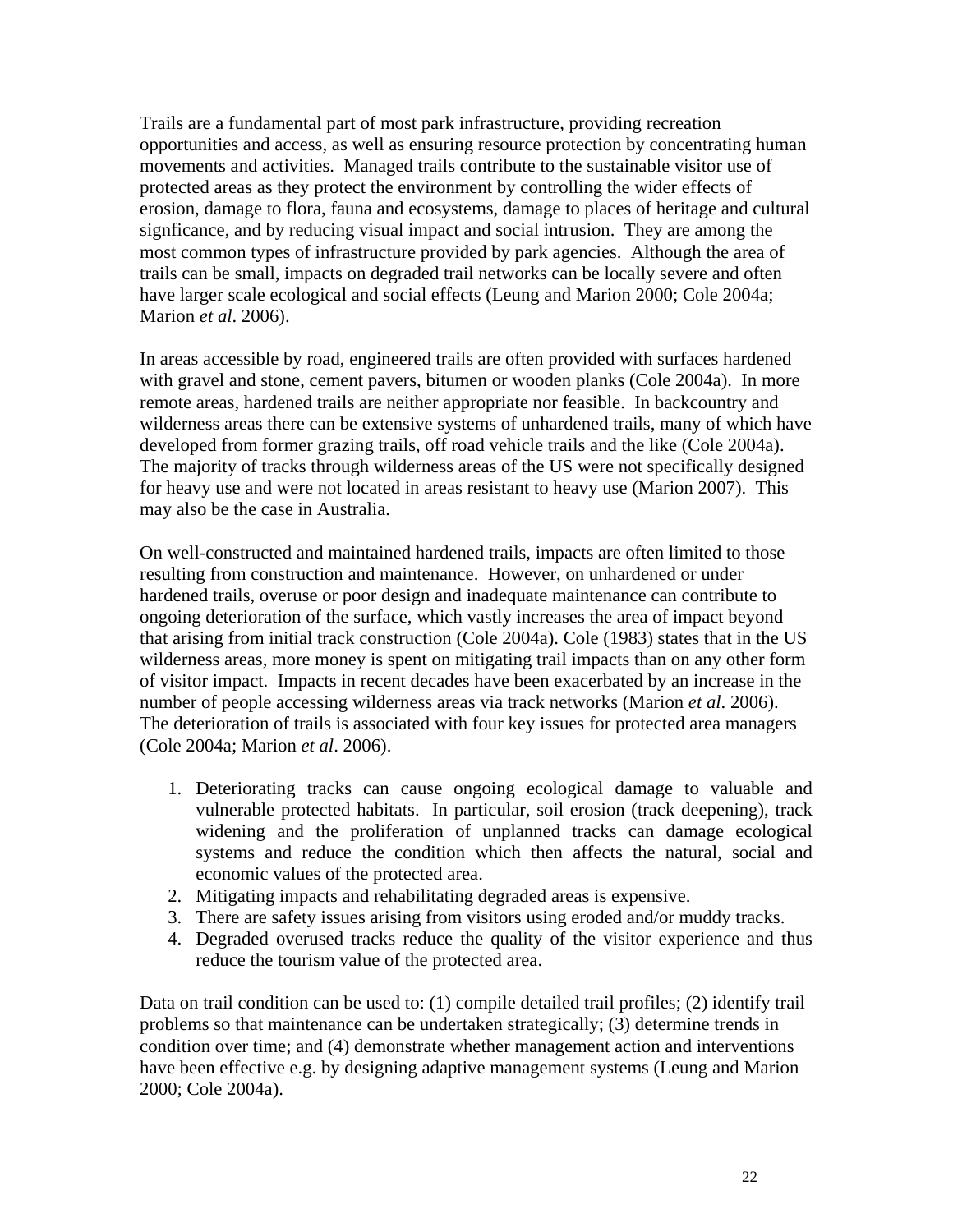#### *Trail erosion and widening*

Erosion is the most significant form of trail degradation and may be ecologically irreversible once soil is removed off-trail and into adjacent areas where it can smother vegetation or enter water bodies where it can remain suspended or settle out and harm aquatic life (Liddle 1997; Jewell and Hammitt 2000; Cole 2004a). The resulting rutted trails then intercept and transport greater volumes of water, accelerating soil erosion and alter natural patterns of water runoff. The loss of soil and organic litter and exposure of roots and rock can retard the recovery of vegetation. On highly overused trails on erodable soils or in wet areas so much soil is lost that the surface can be metres below the surrounding ground (Leung and Marion 2000). Soil eroded from trails can expose tree roots, creating a rutted and uneven surface with safety issues for users (See Part 4).

Obtaining accurate and precise measures of soil erosion along trails is challenging. Researchers have developed numerous methods including rapid qualitative estimates based on use of condition classes and rapid quantitative assessment based on measuring maximum incision (trail depth) post construction or current incision (Marion and Leung 2000). Intensive sampling methods have also been developed that measure the cross sectional area of trail ruts to estimate soil loss across path transects. These methods detect subtle changes but are time consuming and only provide specific data on localised trail conditions (Cole 1991).

Trail widening is another impact related to both overuse and prevailing environmental conditions – particularly rainfall and soil type. In wet conditions excessive muddiness forces users to spread out laterally to avoid wet muddy areas. This increases the width of the trail through formation of multiple, braided or parallel trails (Leung and Marion 2000; Marion 2007). To examine trail widening, researchers measure several indicators of trail width, including the width free of vegetation, width of vegetation visibly affected by trampling and/or erosion and width free of both vegetation and organic litter (Marion and Leung 2000; Dixon *et al*. 2004).

#### *Unplanned trails*

A significant ecological impact of trail use is the proliferation of user-created trails as horse riders go off formal trail and into areas used for tethering. This increases the spatial extent of existing impacts. Most impacts to soil and vegetation occur with low initial use, although in vegetation types sensitive to change permanent trails can develop rapidly (Cole and Bayfield 1993; Leung and Marion 2000).

Assessment techniques have been developed to document the extent of informal trails that have developed along trail systems (Marion *et al*. 2006). Aerial photographs have been used to assess this on a regional scale and this can be an efficient method if suitable coverage is available over a sufficient period of time (Jewell and Hammitt 2000). This method has potentially significant limitations and when interpreting aerial photographs, the distinction between trampled, dying, dead or damaged vegetation and eroded segments is far from obvious (Jewell and Hammitt 2000). Furthermore, the financial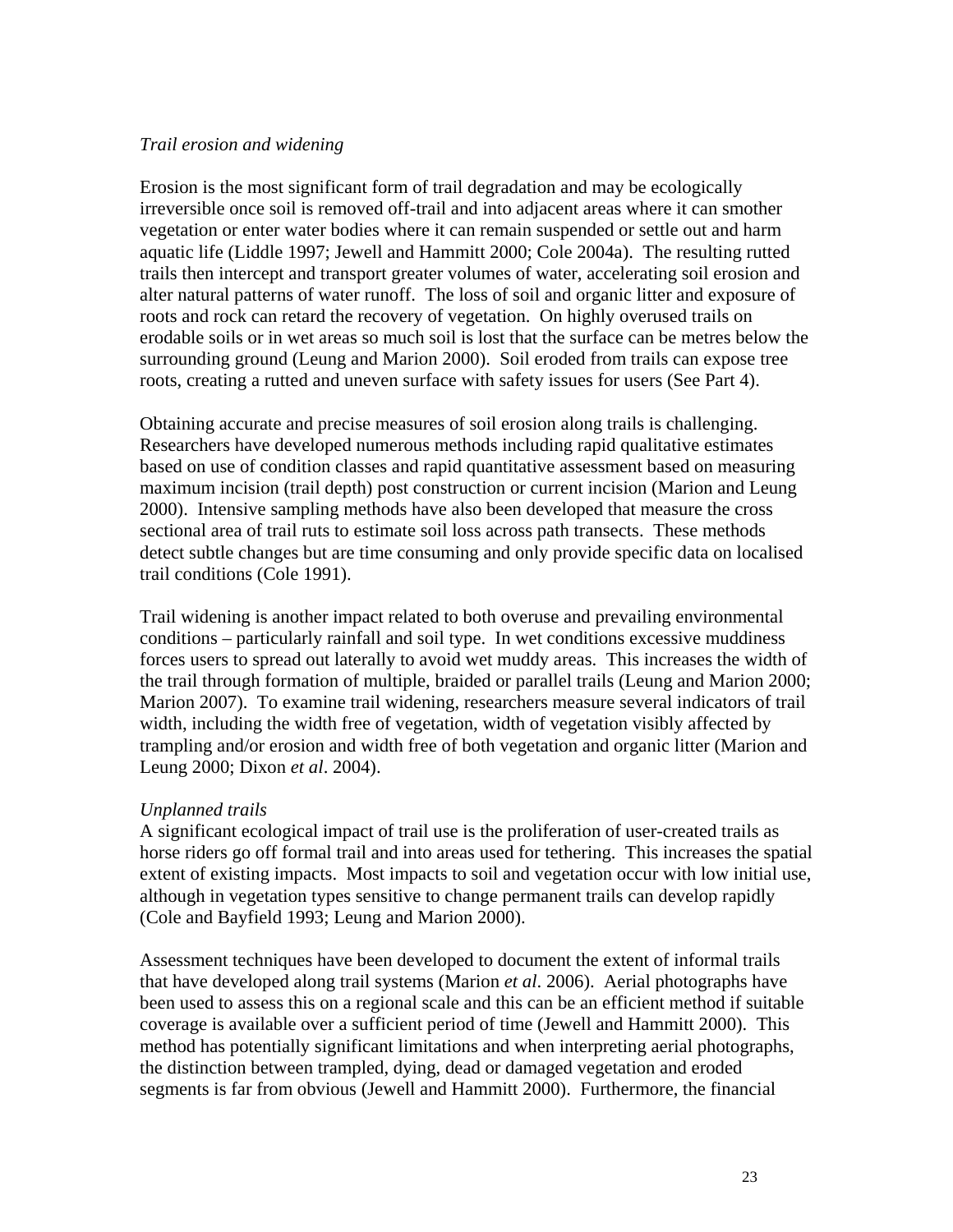<span id="page-27-0"></span>commitment and high level of training necessary to interpret photos raises serious concern about its utility. However, in combination with other methods, aerial photography and Geographic Information Systems may enhance the data that managers use to make trail resource decisions (Jewell and Hammitt 2000).

#### *Social impacts from deteriorated trails*

Deteriorated trails have undesirable social consequences. For example, eroded and/or muddy trails reduce the quality of the recreational experience through loss of visual appeal, increased evidence of human disturbance, perceived crowding and user conflicts (for example encounters between walkers and bike riders) (Parks and Wildlife Service 1994). Also, the functionality of the resource is decreased with increased travel difficulty and visitor safety problems (Leung and Marion 2000) (Table 7).

### **9. Which type of assessment approach is appropriate for assessing environmental impacts of horse-riding?**

It is clear from the above review that: (1) horse riding can have a range of negative social and biophysical impacts on the park environment; (2) these impacts are predicted to be more severe in Australia than in some overseas regions; (3) because horse riding in Southeast Queensland trails network will be limited to hardened, often mixed use trails, many impacts will be associated with trails; (4) other impacts, particularly arising from weeds, pathogens, and nutrient accessions to waterways, may be more severe and selfsustaining and may affect biota and ecosystems some distance away from the immediate area of the trails.

| Impact                       | <b>Environmental</b>                                                   | <b>Social</b>                                                        |
|------------------------------|------------------------------------------------------------------------|----------------------------------------------------------------------|
| Soil erosion                 | Soil and nutrient loss, water turbidity,<br>alteration of water runoff | Increased travel difficulty, reduction of<br>visual appeal, safety   |
| Exposed roots                | Damage to trees/shrubs. Reduce vigour,<br>intolerance to drought       | Reduction of visual appeal, safety                                   |
| Unplanned tracks             | Vegetation loss, habitat fragmentation                                 | Evidence of human degradation, reduction<br>of visual appeal, safety |
| Increased/excessive<br>width | Vegetation loss, exposed soil                                          | Reduction of visual appeal, safety                                   |
| Wet soil                     | Soil compaction, increased water run<br>off                            | Increased travel difficulty, reduction of<br>visual appeal, safety   |
| Running water                | Accelerated erosion                                                    | Increased travel difficulty, reduction of<br>visual appeal, safety   |

| <b>Table 7.</b> Environmental and social impacts of track degradation associated with use for |  |  |  |  |
|-----------------------------------------------------------------------------------------------|--|--|--|--|
| horse riding (modified from Leung and Marion (2000) and Newsome <i>et al.</i> (2008).         |  |  |  |  |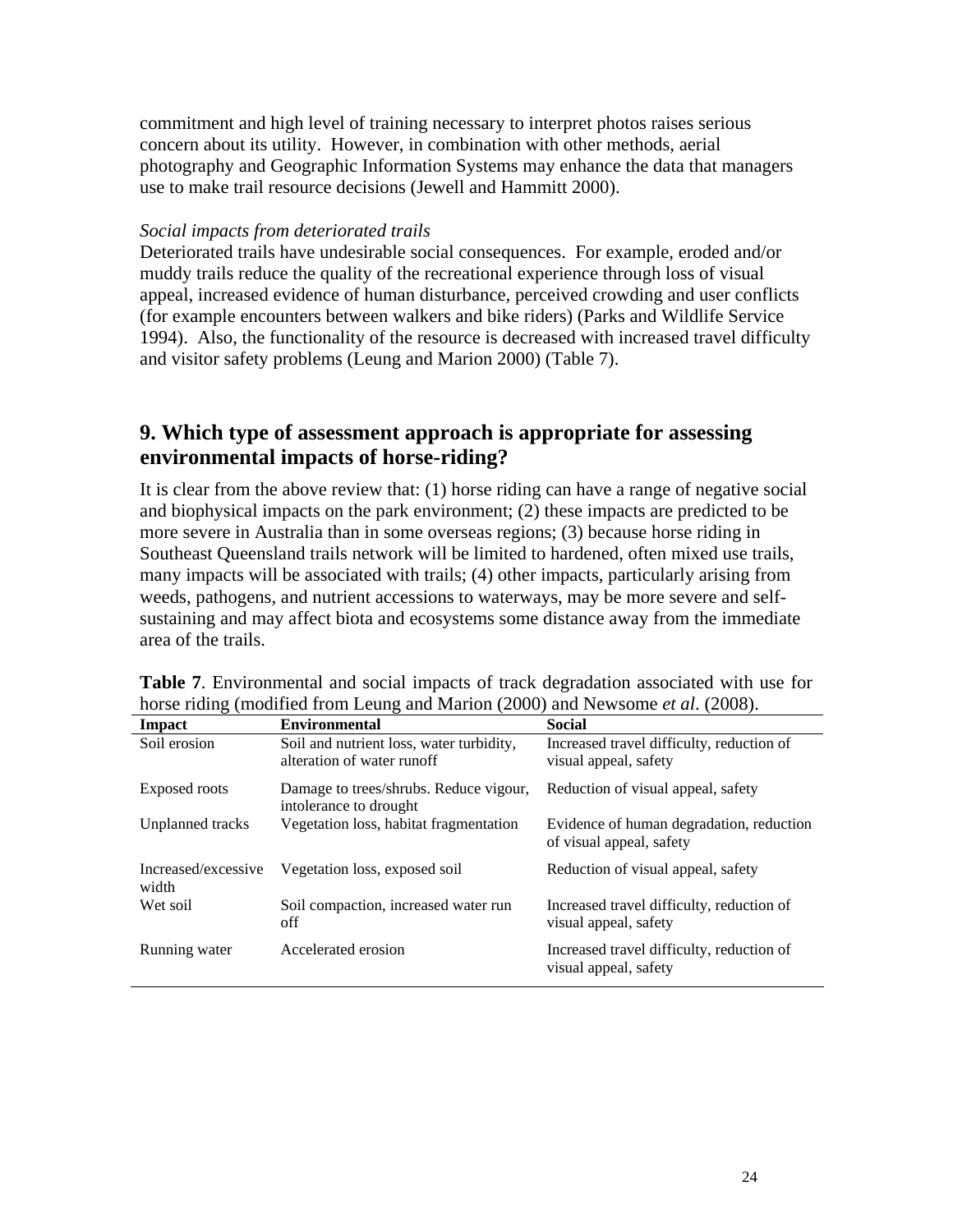Before discussing indicators for assessing these potential impacts of horse riding in Southeast Queensland parks it is important to clarify the objectives of different assessment methods that can be used in parks (Hadwen *et al*. 2008). In reality, the approach taken to assessing impacts is dependent on the objectives of the study and the resources available. When the resources available are limited, assessments tend to involve basic inventories. This is the common type of assessment conducted by park agencies. Figure 3 presents the various approaches that could be undertaken to investigate environmental impacts. Inventories may require less detailed measurement than monitoring. As inventory sampling is often conducted by the same people over a short period of time, they can use qualitative measures of track condition. Inventory types of methods can be used over a larger number/distance/type of tracks as less time may be required for sampling at any given point on a track. However, it is important to be aware that many of the methods used for inventories have a subjective component.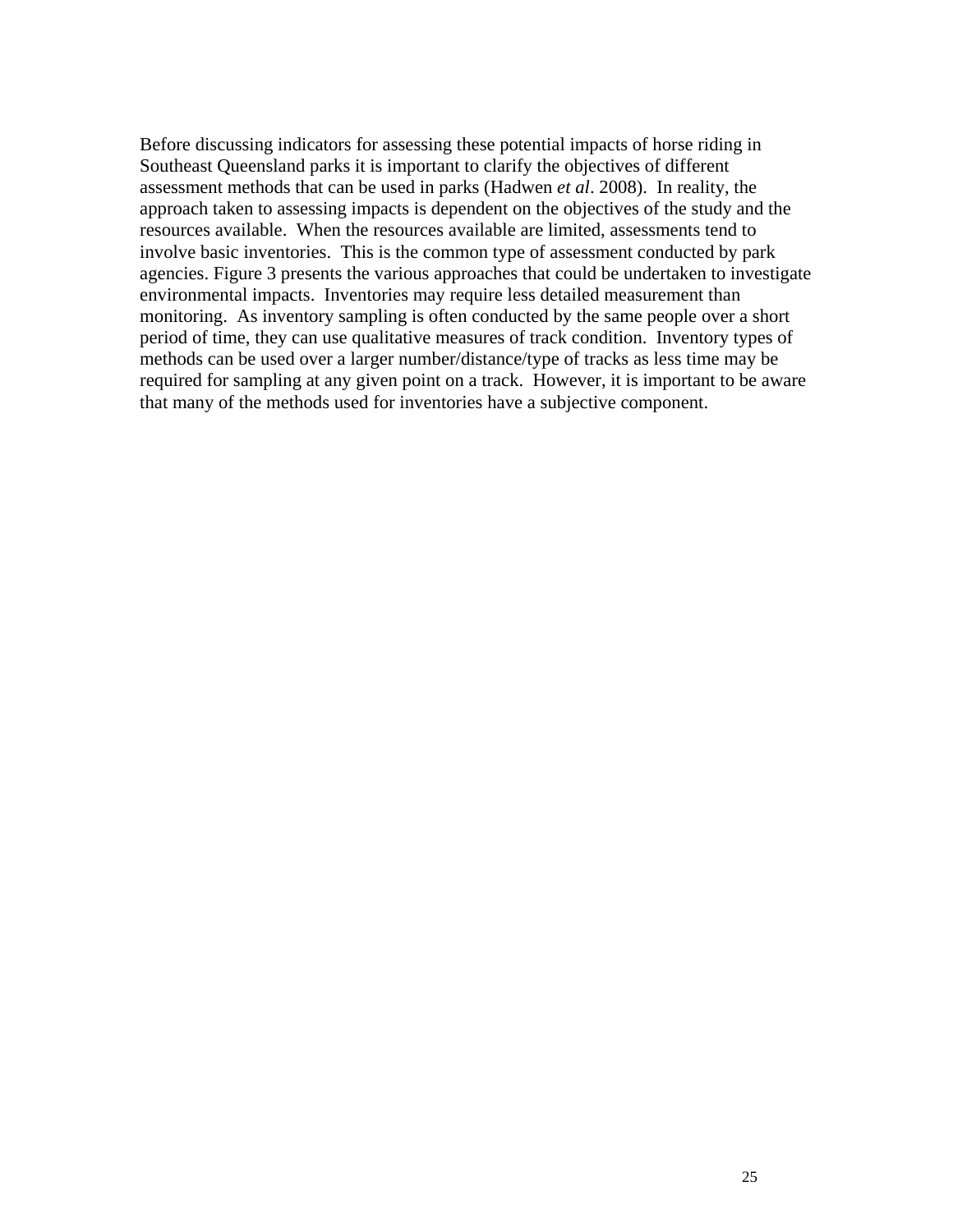

**Figure 3. Schematic representation of the relationship among different approaches for environmental impact assessments.**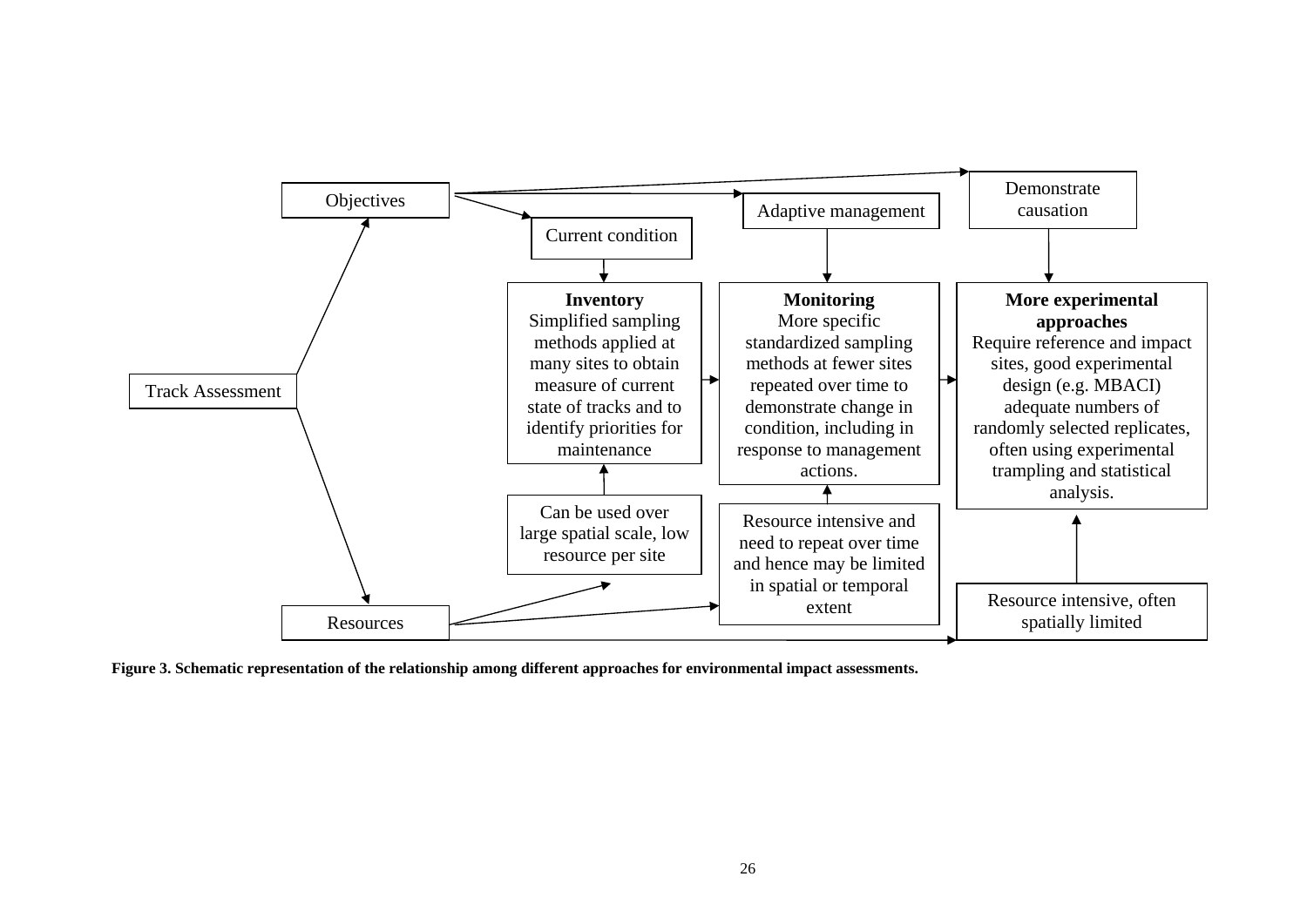Condition class methods are an example of the type of method suitable for conducting inventories. Tracks used by horse riders are divided into relatively homogenous sections in terms of environmental conditions, and assessments are made for each section using pre-defined condition classes by field staff who asses the entire track system. Bratton *et al*. (1979) estimated the proportions of entire track sections that were subject to various depths of erosion. Dixon *et al*. (2004) rated track sections for width, erosion, depth and a number of other parameters. Nepal (2003) assigned an aggregate assessment to each track section based on condition classes defined by Cole (1983). Category class descriptions are determined by disturbance of vegetation and litter, width of track, depth of soil erosion, presence of wet soil and running water, root exposure, and presence of multiple tracks.

The second main type of impact assessment involves monitoring defined here as the standardised measurement of relevant impact indicators over time (Figure 3). As the aim of the method is to detect a change in condition over time, it is important in designing a monitoring program that the methods used can be applied consistently over time, often by different people. Therefore, some types of methods used for inventories may not be appropriate for a monitoring program. Some broad scale categories used in inventories, for example, can be subject to observer bias, particularly when undertaken at different times or by different people. As a result monitoring programs tend to use quantitative measures of specific indicators at fixed sites.

The relationship between use related factors (type of and amount of use), environmental factors and impacts can be assessed based on data resulting from a well designed monitoring program (Cole 2004b). Data collected by monitoring specific types of biophysical response to horse riding along trails can assist managers in understanding the track degradation process and identify factors that might be manipulated to facilitate sustainable track use (Cole 2004b; Marion 2007). It can also be used to support an adaptive management program designed to determine if a particular management response (hardening of track, increased permitted use, change in type of activities permitted and closure of a track) has the desired outcome. The point sampling method has been widely used for track monitoring, particularly in the US as it allows for relatively rapid assessment of average track condition and estimates of spatial variation in track condition relative to environmental conditions (Cole 1991; Leung and Marion 2000; Dixon *et al*. 2004; Marion 2007).

Point sampling is based on measuring track condition at numerous points along tracks using either systematic sampling at fixed intervals or stratified sampling where environmental factors (vegetation type, slope, substrate) and use factors (amount and type of use) are accounted for in the sampling design. Sampling points can be permanent or non-permanent. Design and maintenance factors are also recorded. Variations of this method (using permanently located transects) were used to assess the walking track system in the Tasmanian Wilderness World Heritage Area (Dixon *et al*. 2004).

Some of the types of impact indicators often recorded during point monitoring include: (1) soil erosion; (2) track width; (3) informal/unplanned tracks, (4) changes in vegetation on verges (increase in weeds, decrease in native vegetation cover). These indicators can provide useful estimates of system wide track condition. Soil erosion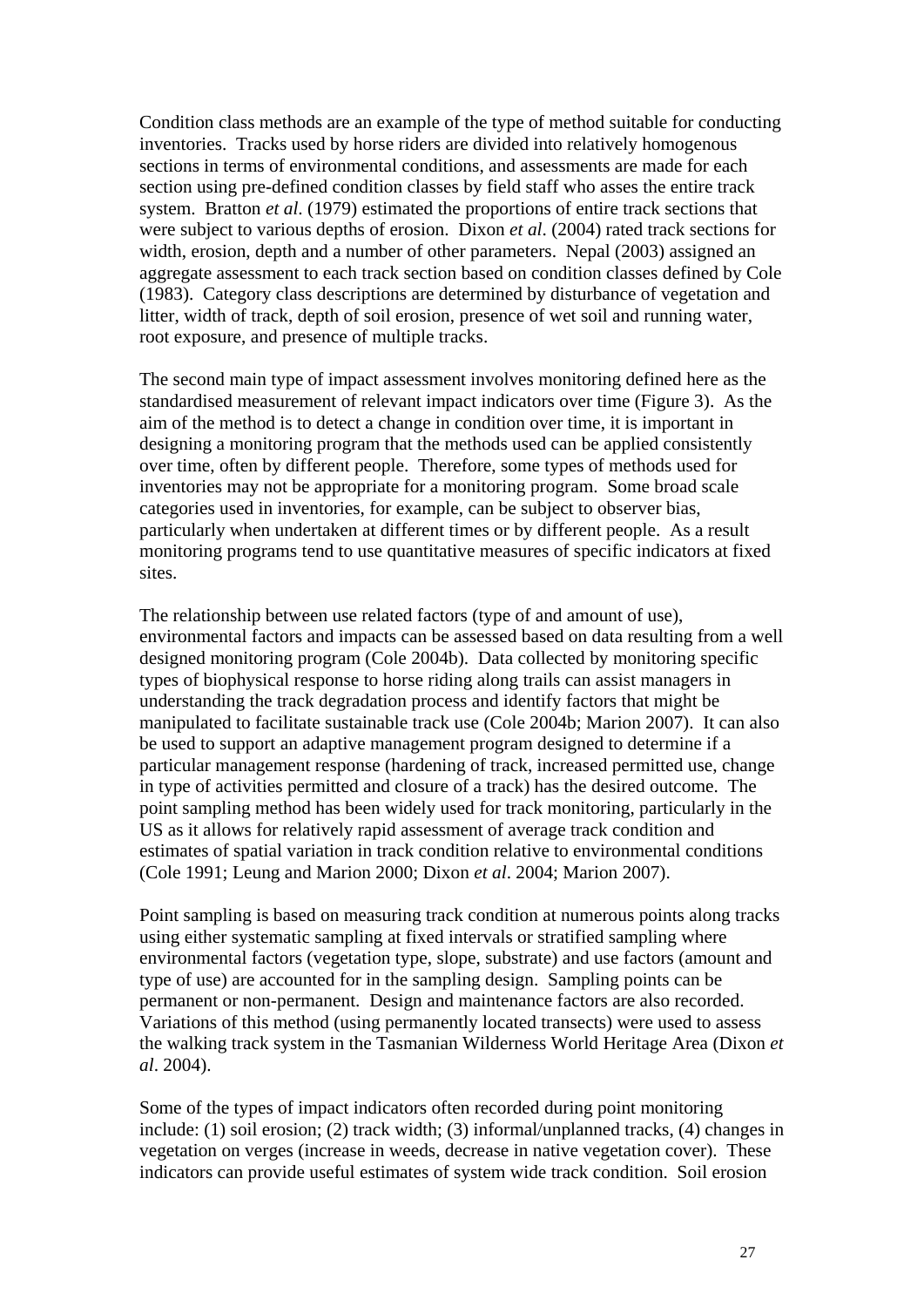(track depth) is seen as a very important indicator of the severity of declines in track condition and can be estimated in a number of ways including maximum incision post construction, current maximum incision and cross sectional area of the trail. Track width is measured as width of bare ground and width affected by trampling. Changes in vegetation can be measured using quadrats or point quadrat sampling on verges and in adjacent areas. Long term vegetation monitoring requires quadrat locations to be permanently marked and georeferenced using GPS (global positioning system). Within quadrats, plants can be identified to species level and assessed for cover to enable subsequent estimates of differences in relative cover and species richness. However, such sampling methods can be time consuming and require expertise in plant identification.

These types of indicators can also be used in a quasi-experimental approach to compare impacted and non-impacted sites (eg tracks and adjacent areas), or to compare tracks before and after specific levels and/or types of use or along gradients of increasing use by horse riders (Buckley 2003; Arthington *et al*. 2006). These types of methods are good and have provided useful information for research and management (Buckley 2003; Cole 2004b; Newsome *et al*. 2008; Hadwen *et al*. 2008). However, they can suffer from issues regarding the need to quantify levels of use and, where multiple types of use occur (e.g. walking and horse riding), from the difficulties of separating out the effects of different types of use as well as the impacts of interactions among users.

A fully experimental approach using a Before, After, Control, Impact method (BACI) or MABACI (multiple site BACI) can be applied to both test for causation and determine the effect of different levels of use (Buckley 2003). This type of approach is resource intensive but has provided valuable information on the resistance and resilience of various vegetation communities to trampling including from horse riding (Cole and Bayfield 1993; Cole 1995a, 1995b, 2004a; Newsome *et al*. 2002b, 2008). It also allows data to be collected about a particular type of use and the use's impacts on a site or system such as a water body. One method involves determining the number of experimental passes required to halve the vegetation cover on experimental plots (Liddle 1997). The types of impacts commonly measured are change in plant species composition, plant species richness, biomass, vegetation height and cover as well as soil erosion and compaction (Liddle 1997; Cole 1995a,b, 1995b, 2004a). Experimental trampling trials show that proportionally more vegetation damage (reduction in vegetation height and cover) occurs at low levels of use and correspondingly, that as trampling intensity increases rate of vegetation damage decreases (Cole 1995a, 1995b, 2004a; Cole and Monz 2002).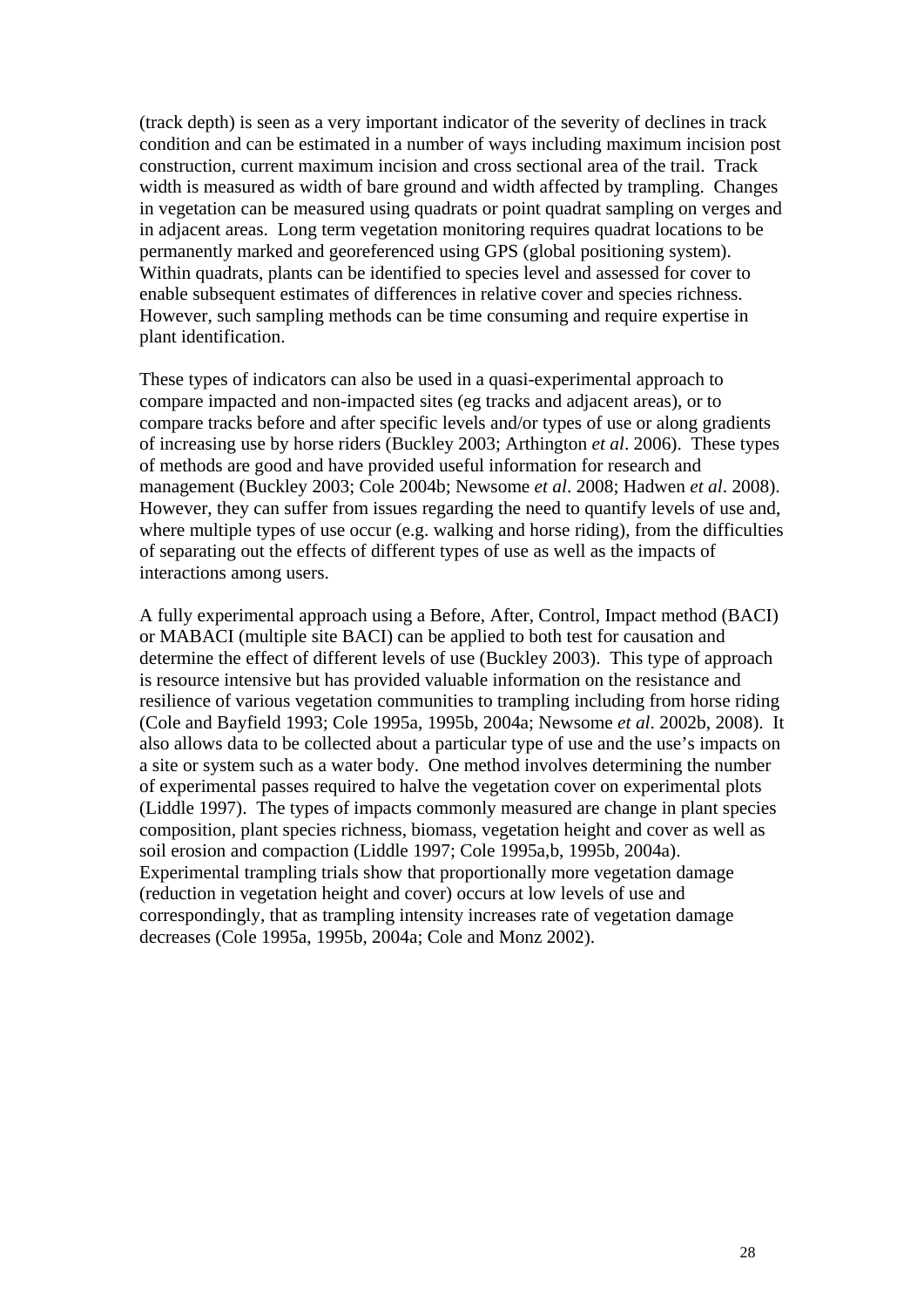# <span id="page-32-0"></span>**10. So what could be assessed in Southeast Queensland, why and how?**

Depending on the approach taken to the assessment of horse riding impacts, a range of variables can be measured (Buckley 2003; Newsome *et al*. 2002a, 2002b, 2008; Table 8). These include biophysical variables such as measures of track condition, vegetation based variables which may be measured on tracks (exposure of roots), on verges (presence of weed species, reduced vegetation cover) or off track in areas where horses may stray (vegetation composition, height, biomass and condition). Indicators on the impact of horse riding on aquatic ecosystems are also required. These could use indicator and designs similar to those used for healthy waterways. Visitor data needs to be collected, including who visits, when and how often, where do they go and what do they do (Newsome *et al*. 2002a; Hadwen *et al*. 2008). Information also needs to be collected about the attitudes and levels of visitor satisfaction (Newsome *et al*. 2002a). The exact type of variable used will in part depend on the approach taken to assessment (inventory, monitoring and/or recreational ecology research among others), and which types of impacts are likely to be seen as of greatest concern in Southeast Queensland (damage to tracks, spread of weeds, impacts on aquatic systems, attitudes of different user groups, community perceptions). Additional information on design and indicators is available in a range of environmental monitoring and social impact assessment texts and journals. In addition the members of the scientific committee have considerable expertise in many of these areas that can be used to supplement the more territorial biophysical approaches outlined here.

| <b>Biophysical</b>                 | <b>Vegetation based</b>                                                            | Visitor data              | <b>Social condition</b>                      |
|------------------------------------|------------------------------------------------------------------------------------|---------------------------|----------------------------------------------|
| variables                          | variables                                                                          |                           | variables                                    |
| Increased amount of<br>bare ground | Reduction in height<br>and vegetation cover<br>on verges                           | Who visits                | User conflicts on<br>multi-use trails        |
| Soil compaction                    | Presence of weeds<br>on trails and verges                                          | When visitation<br>occurs | Unsafe or difficult<br>travelling conditions |
| Soil erosion                       | Increase in width of<br>verge (area of<br>altered vegetation<br>adjacent to trail) | Activities<br>undertaken  | Manure on trails                             |
| Increased trail width              | Increase in resistant<br>species in verge and<br>adjacent areas                    | Location of<br>activities | Visitor expectations                         |
| Wet muddy trails                   | Evidence of dieback<br>on verges                                                   |                           | Visitor satisfaction                         |
| Increased surface<br>run-off       | Root exposure                                                                      |                           |                                              |

**Table 8**. Some types of variables that can be used to form inventory categories, or directly measured for monitoring horse riding impacts on existing management trails. (Modified from Newsome *et al*. 2008; Hadwen *et al*. 2008)

Assessing the impacts of horse riding in Southeast Queensland is likely to require a mixture of inventory, monitoring and experimental approaches, and hence a mixture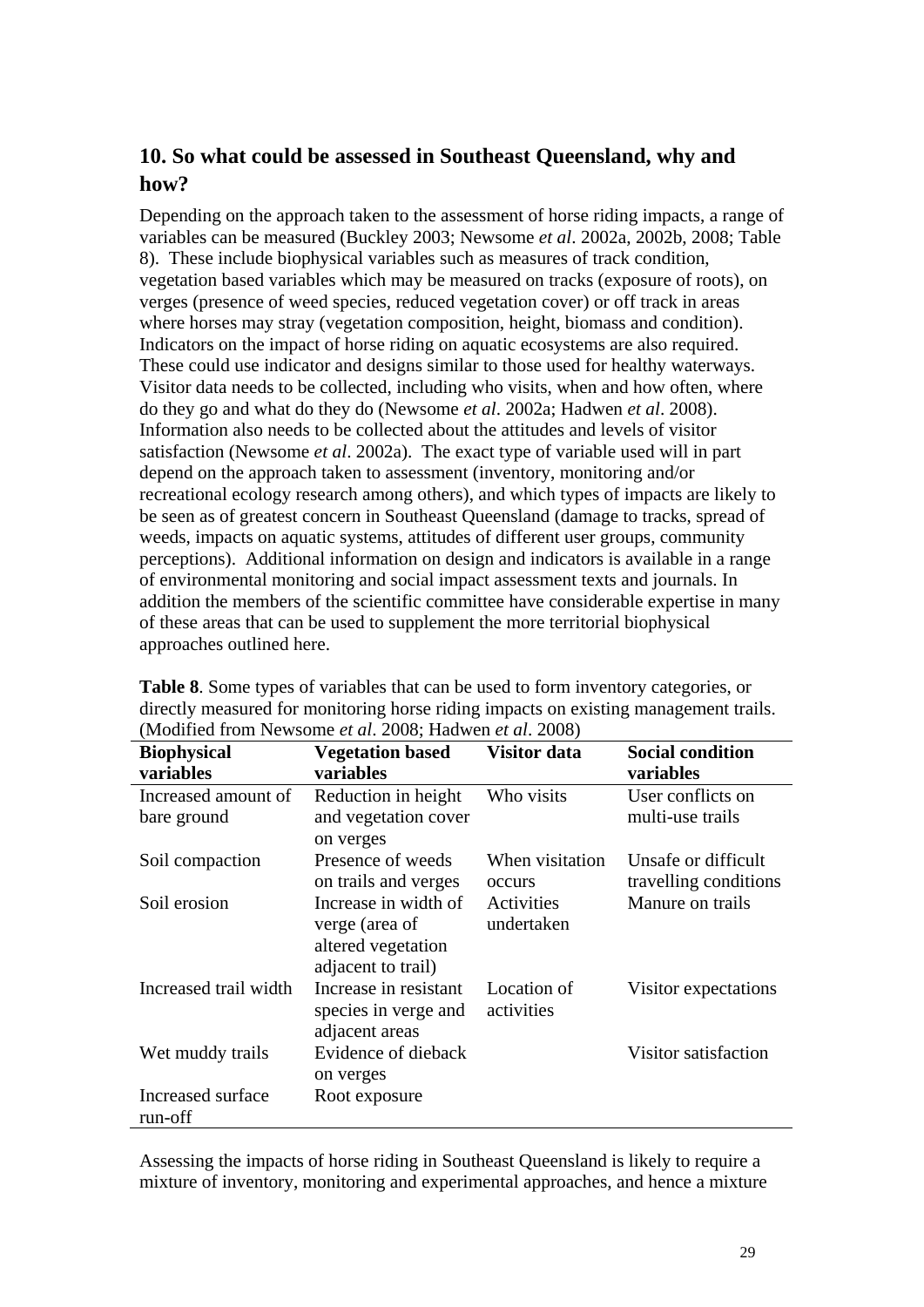of observational, quantitative, qualitative and experimental data of visitors, tracks, and impacts. Both monitoring and full experimental methods are likely to be required as part of the assessment program, particularly if thresholds of concern or other types of ecological thresholds are to be identified and used to trigger management actions by park agencies.

#### 1. Visitors

Visitor monitoring data is required for horse riding and other usages of the protected areas. This information should always be collected as part of the day-to-day running of parks in Australia and is critically important when assessing impacts of recreational usage.

#### 2. Track management

For much of the day-to-day management of the trail network, an inventory or monitoring based approach may provide the best strategy for assessing the condition of tracks, location of sites for repair, and to assess the success of adaptive management strategies.

#### 3. Impacts

At least some of the assessment of the impacts of horse riding will require an experimental approach using recreation ecology research methods in order to provide an acceptable level of evidence (Buckley 2003). Much of the criticism of the information used as a basis for changes in management of horse riding in other protected areas in Australia (Beavis 2000) has focused around the following issues.

*a. Lack of site specific data.* This deficiency arises because factors such as the nature of the use (timing, intensity, frequency), the type of facilities (hardened tracks or offtrack, type of track, slope, substrate), and ecosystem (vegetation growth form, ecosystem type) can all influence the type, degree and extent of impacts. With increasing research experience in recreation ecology in Australia it will be possible to make more and more specific predictions/generalisations about impacts at forest sites. Site specific recreation ecology research, therefore, undertaken in local sites under local conditions will improve understanding of impacts by scientists, park management and the public.

*b. Type of approach.* Criticism has been made of some of the approaches used to assess impacts. This includes issues to do with the capacity of the study to determine causation. As a result, where it is necessary to directly test causation, an experimental approach, potentially involving a BACI (Before, After, Control, Impact) or similar design and appropriate (often repeated measures ANOVA with block design) should be used.

*c. Multi-use.* On multi-use trails it can be difficult to separate out impacts caused by different activities. A quasi-experimental or full experimental approach in some sites may be required to quantify/demonstrate differences in impacts.

*d. Significance of indirect impacts.* As horse riding appears to have a greater potential for introducing non-local seeds including weeds, and for altering habitats in ways that then benefit such ruderal species, additional research examining this issue is required.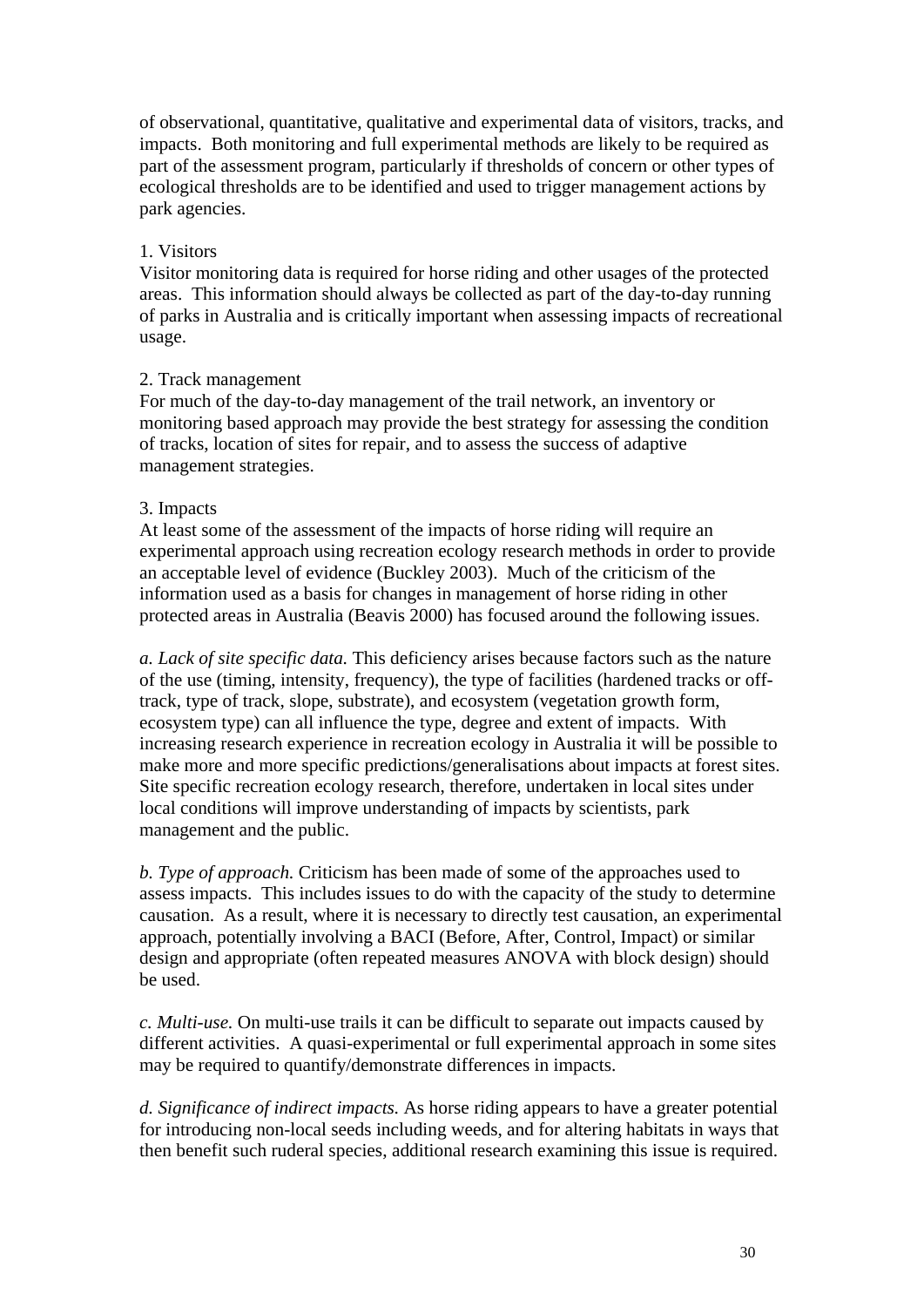<span id="page-34-0"></span>This impact is one that is particularly controversial, despite a general acceptance of the threat that weeds can pose in parks.

# **11. Conclusions**

Horse riding has a range of social and environmental impacts on parks. These impacts need to be assessed and managed in Southeast Queensland. Due to many distinctive features of the Australian biota, impacts from riding are particularly severe in Australian forest ecosystems and possible also in aquatic ecosystems, and hence need to be carefully managed. The assessment approach taken in Southeast Queensland needs to take into account the range of factors that can influence the significance/extent of impacts, and the resources available to park staff for assessing impacts. The management agency also needs to provide information to the community about the methodology and results of this research.

#### **Acknowledgments**

In addition to the referenced work in the text, I would also like to especially thank Wendy Hill, Wade Hadwen and Ralf Buckley for their collaboration on research in recreation ecology that has formed the basis of much of this report. I thank the members of the Horse Trails Scientific Advisory Committee for their feedback, in particular Angela Arthington, Rachel McFadyen, Gordon Guymer, David Newsome, Joe Reser, Sama Low Choy and Jenny Curnow who all provided comments on a draft of this review. Ralph Dowling and John Neldner edited the review. Although I have not been able to fully address all the issues raised, this report has directly benefited from your input.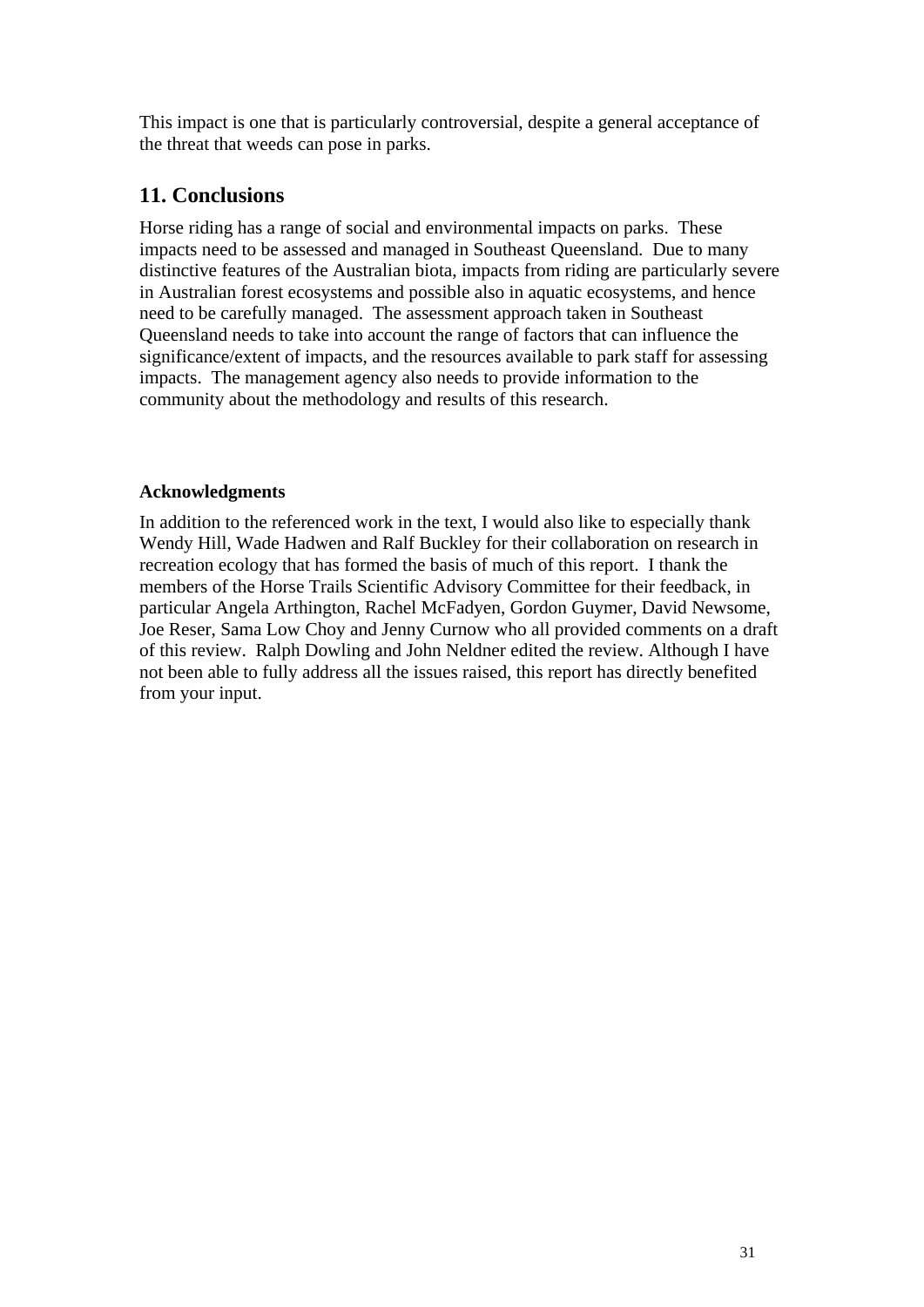### <span id="page-35-0"></span>**References**

- Adair, R.J. (1995). The threat of environmental weeds to biodiversity in Australia: a search for solutions. In: Bradstock, R.A., Auld, T.D., Keith, D.A., Kingsford, R.T., Lunney, D. and Sivertsen, D.P. (Editors). *Conserving Biodiversity: Threats and Solutions*: Surrey Beatty and Sons: Sydney. pp. 184-201.
- Arthington, A., Bunn, S.E., Poff, N.L. and Naiman, R.J. (2006). The challenge of providing environmental flow rules to sustain river ecosystems. *Ecological Applications* 16: 1311-1318.
- Arrowsmith, C. and Inbakaran R. (2001). Estimating environmental resiliency for the Grampians National Park, Victoria, Australia: a quantitative approach. *Tourism Management* 23: 295-309.
- Beavis, S. (2000). Horse riding in Canberra Nature Park. *Consultancy report to the ACT Equestrian Association Inc. and Duntroon Paddocks Landcare Group*. Water Research Foundation of Australia, ANU, Canberra.
- Beeton, S. (1999). Hoofing it on four or two feet? Managing multi-use trails and sites. *Current Issues in Tourism* 2: 211-225.
- Beeton, S. (2006). Sustainable tourism in practice: trails and tourism. Critical management issues of multi-use trails. *Tourism and Hospitality Planning and Development* 3: 47-64.
- Bear, R., Hill, W. and Pickering, C.M. (2006). Distribution and diversity of exotic plant species in montane to alpine areas of Kosciuszko National Park. *Cunninghamia* 9: 559-570.
- Bentrupperbäumer, J.M., O'Farrell, S.E., and Reser, J.P. (2005). *Visitor monitoring system for the Wet Tropics World Heritage Area: Volume 2: Visitor monitoring process from pre-destination to post-destination*.: Co-operative Research Centre for Tropical Rainforest Ecology and Management, James Cook University: Cairns
- Bratton, S., Hickler, P., Mathew, G. and Graves, J.H. (1979). Track erosion patterns in Great Smokey Mountains National Park. *Environmental Management* 3: 431-445.
- Bridle, K.L. and Kirkpatrick, J.B. (2003). Impacts of nutrient additions and digging for human waste disposal in natural environments, Tasmania, Australia. *Journal of Environmental Management* 69: 299-306.
- Buckley, R. (2003). Ecological indicators of tourism impacts in Parks. *Journal of Tourism* 2: 54-66.
- Buckley, R. (2004). Impacts positive and negative: Links between ecotourism and environment. In: Buckley, R. (ed,) *Environmental Impacts of Ecotourism*. CABI Publishing: New York. pp. 1-14.
- Campbell, J.E. and Gibson, D.J. (2001). The effect of seeds of exotic species transported via horse dung on vegetation along trail corridors. *Plant Ecology* 157: 23-35.
- Cole, D.N. (1983). Assessing and Monitoring Backcountry Trail Conditions. Research Paper. USDA FS Intermountain Research Station: Ogden
- Cole, D.N. (1991). Changes on trails in the Selway-Bitterroot Wilderness, Montana, 1978-89. Research Paper INT-450. USDA FS Intermountain Research Station.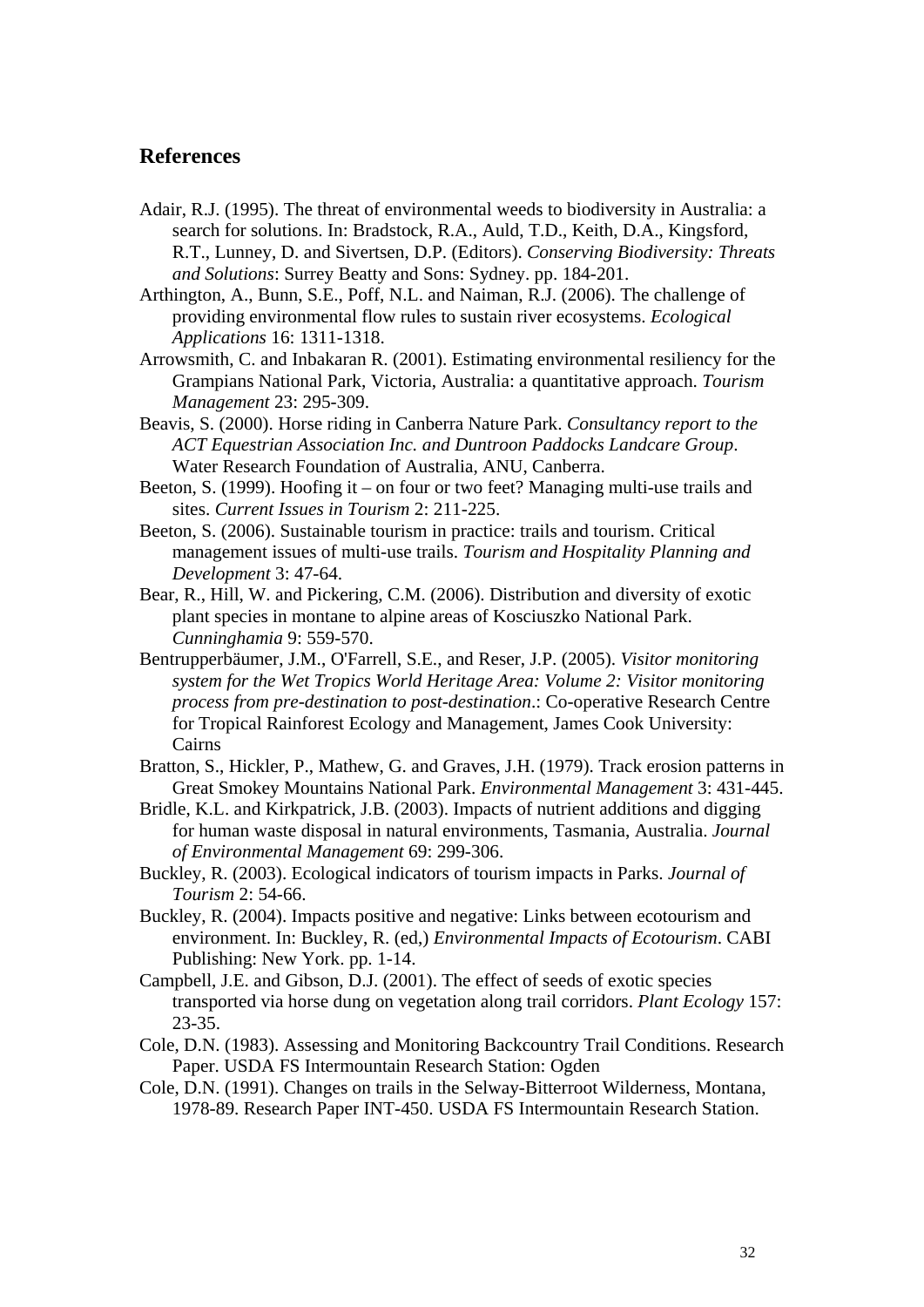- Cole, D.N. (1995a). Experimental trampling of vegetation. I. Relationship between trampling intensity and vegetation response*. Journal of Applied Ecology* 32: 203- 214.
- Cole, D.N. (1995b). Experimental trampling of vegetation. II. Predictors of resistance and resilience. *Journal of Applied Ecology* 32: 215-224.
- Cole, D.N. (2004a). Impacts of hiking and camping on soils and vegetation: a review. In: Buckley, R. (ed.) *Environmental Impacts of Ecotourism*. CABI Publishing: Wellingford. pp. 41-60.
- Cole, D.N. (2004b). Monitoring and management of recreation in protected areas: the contributions and limitations of science. *Working Papers of the Finnish Forest Research Institute 2*. Aldo Leopold Wilderness Research Institute: Missoula.
- Cole, D.N. and Bayfield, N.G. (1993). Recreational trampling of vegetation: standard experimental procedures. *Biological Conservation* 63: 209-215.
- Cole, D.N. and Monz, C.A. (2002). Trampling disturbance in high elevation vegetation, Wind River Mountains, Wyoming, U.S.A. *Arctic, Antarctic and Alpine Research* 34: 365-376.
- Cole, D.N. and Wright, V. (2004). Information about wilderness visitors and recreation impacts: is it adequate? *International Journal of Wilderness* 10: 27-31.
- Cosyns, E. and Hoffmann, M. (2005). Horse dung germinable seed content in relation to plant species abundance, diet composition and seed characteristics. *Basic and Applied Ecology* 6: 11-24.
- Couvreur, M. Christiaen, B., Verheyen, K. and Hermy, M. (2004). Large herbivores as mobile links between isolated nature reserves through adhesive seed dispersal. *Applied Vegetation Science* 7: 229-236.
- Department of Primary Industries, Water and Environment [DPIWE] (2005). Managing *Phytophthora cinnamomi.* Online document at URL <http://www.dpiwe.tas.gov.au/inter.nsf/WebPages/EGIL-53Y8FA?open>.
- Department of the Environment, Sport and Territories [DEST] (1994). *Australia's Biodiversity: an overview of selected significant components*. Biodiversity Series Paper No. 2. Australian Government, Canberra.
- Dickson, T.J. (2007). *Mt Kosciuszko Visitor Experience Survey During Peak Visitation Periods. Summer 2005-06.* Report for the Department of Environment and Climate Change by the Centre for Tourism Research, University of Canberra: Canberra.
- Dixon, G., Hawes, M. and McPherson, G. (2004). Monitoring and modelling walking track impacts in the Tasmanian Wilderness World Heritage Area, Australia. *Journal of Environmental Management* 71: 305-320.
- Drying, J. (1990). *The Impacts of Feral Horses on Sub-alpine and Montane Environments in Australia.* Masters Thesis, Department of Resources and Environment, University of Canberra: Canberra.
- Eagles, P.F.J., McCool, S.F. and Haynes, C.D.A. (2002). *Sustainable Tourism in Protected Areas: Guidelines for Planning and Management*. International Union for the Conservation of Nature: Gland, Switzerland
- Environment Australia (2001). *Threat Abatement Plan for Dieback Caused by the Root-rot Fungus Phytophthora cinnamomi.* Department of the Environment and Heritage, Australian Government, Canberra.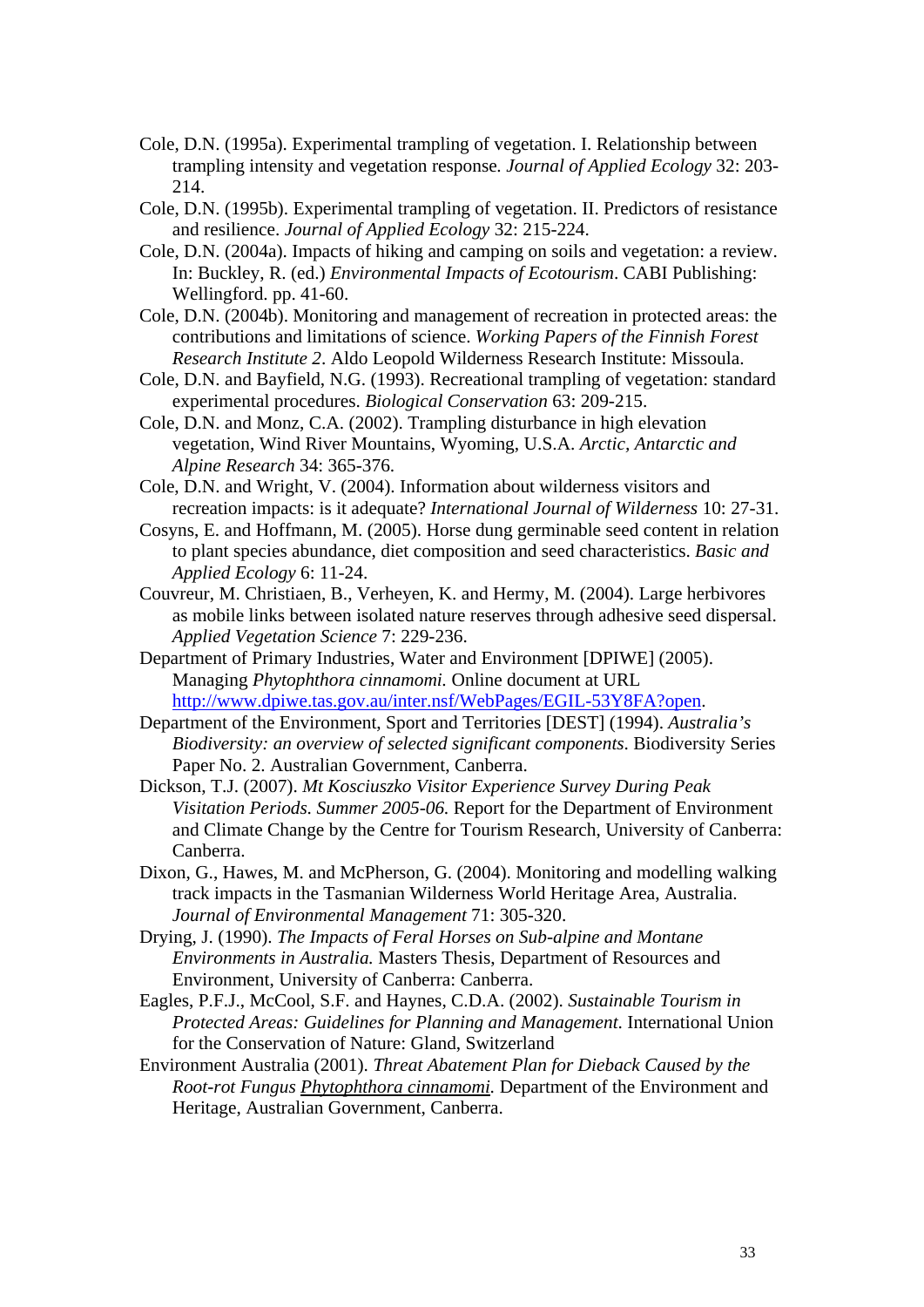- Environmental Protection Agency, State of Queensland [EPA] (2008). South east Queensland parks horse trail network. Online document at URL: [http://www.epa.qld.gov.au/parks\\_and\\_forests/activities\\_in\\_parks\\_and\\_forests/sou](http://www.epa.qld.gov.au/parks_and_forests/activities_in_parks_and_forests/southeast_queensland_parks_horse_trail_network/) [theast\\_queensland\\_parks\\_horse\\_trail\\_network/](http://www.epa.qld.gov.au/parks_and_forests/activities_in_parks_and_forests/southeast_queensland_parks_horse_trail_network/)
- Gillieson, D., Davies, J. and Hardey, P. (1987). Gurragorambla Creek horse track monitoring, Kosciusko National Park. Unpublished paper to *Royal Institute of Parks and Recreation Conference, Canberra, October 1987*. Cited in Newsome *et al*. 2002.
- Goeft, U. and Alder, J. (2001). Sustainable mountain biking: a case study from the southwest of Western Australia. *Journal of Sustainable Tourism* 9: 193-211.
- Growcock, A.J. (2005). *Impacts of Camping and Trampling on Australian Alpine and Subalpine Vegetation*. PhD Thesis, Griffith University: Gold Coast.
- Growcock, A.J., Pickering, C.M. and Johnston, S.W. (2004). Walking on ashes: Short-term impacts of experimental trampling on soils after bushfire. *Victorian Naturalist* 12: 199-206.
- Hadwen, W., Hill, W. and Pickering, C.M. (2007). Icons under threat: Why monitoring visitors and their ecological impacts in protected areas matters. *Ecological Management and Restoration* 8: 178-182
- Hadwen, W.L., Hill, W. and Pickering, C.M. (2008). Linking visitor impact research to visitor impact monitoring in protected areas. *Journal of Ecotourism* 7: 87-93.
- Harris, J. (1993). Horse riding impacts in Victoria's Alpine National Parks. *Australian Ranger* 27: 14-16
- Hill, R. (2007). *Testing the relationship between increasing levels of trampling and damage to vegetation in three communities that vary in their resistance*. Honours Thesis, School of Environment, Griffith University, Gold Coast.
- Hill, R. and Pickering, C.M. (2009). Impacts of experimental trampling on subtropical vegetation. *Journal of Environmental Management.* 90: 1305-1312.
- Jewell, M.C. and Hammitt, W.E. (2000). *Assessing soil erosion on trails: A comparison of techniques*. In: Cole, D.N., McCool, S.F., Borrie, W.T. and O'Loughlin, J. (Editors) Wilderness science in a time of change conference-Volume 5: Wilderness ecosystems, threats, and management; 1999 May 23–27; Missoula, MT. Proceedings RMRS-P-15-VOL-5. Ogden, USDA FS, Rocky Mountain Research Station. p. 133-140.
- Johnston, S.W. and Growcock A.J. (2005). *Visiting the Kosciuszko Alpine Area: Visitor Numbers, Characteristics and Activities.*: Research Report for the Sustainable Tourism Cooperative Research Centre, Griffith University: Gold Coast, Australia
- Johnston, F.M. and Pickering, C.M. (2001). Alien plants in the Australian Alps. *Mountain Research and Development.* 21: 284-291.
- Landsberg, J., Logan, B. and Shorthouse, D. (2001). Horse riding in urban conservation areas: reviewing scientific evidence to guide management. *Ecological Management and Restoration* 2: 36-46.
- Leung, Y.F. and Marion, J.L. (2000). Recreation impacts and management in wilderness: a state of knowledge review. *USDA FS Proceedings RMRS P-15- Vol 5*.
- Leung, Y. and Monz, C. (2006). Visitor impact monitoring: old issues new challenges an introduction to this special issue. *The George Wright Forum* 23: 2006.
- Liddle, M.J. (1997). *Recreation Ecology*. Chapman & Hall: London.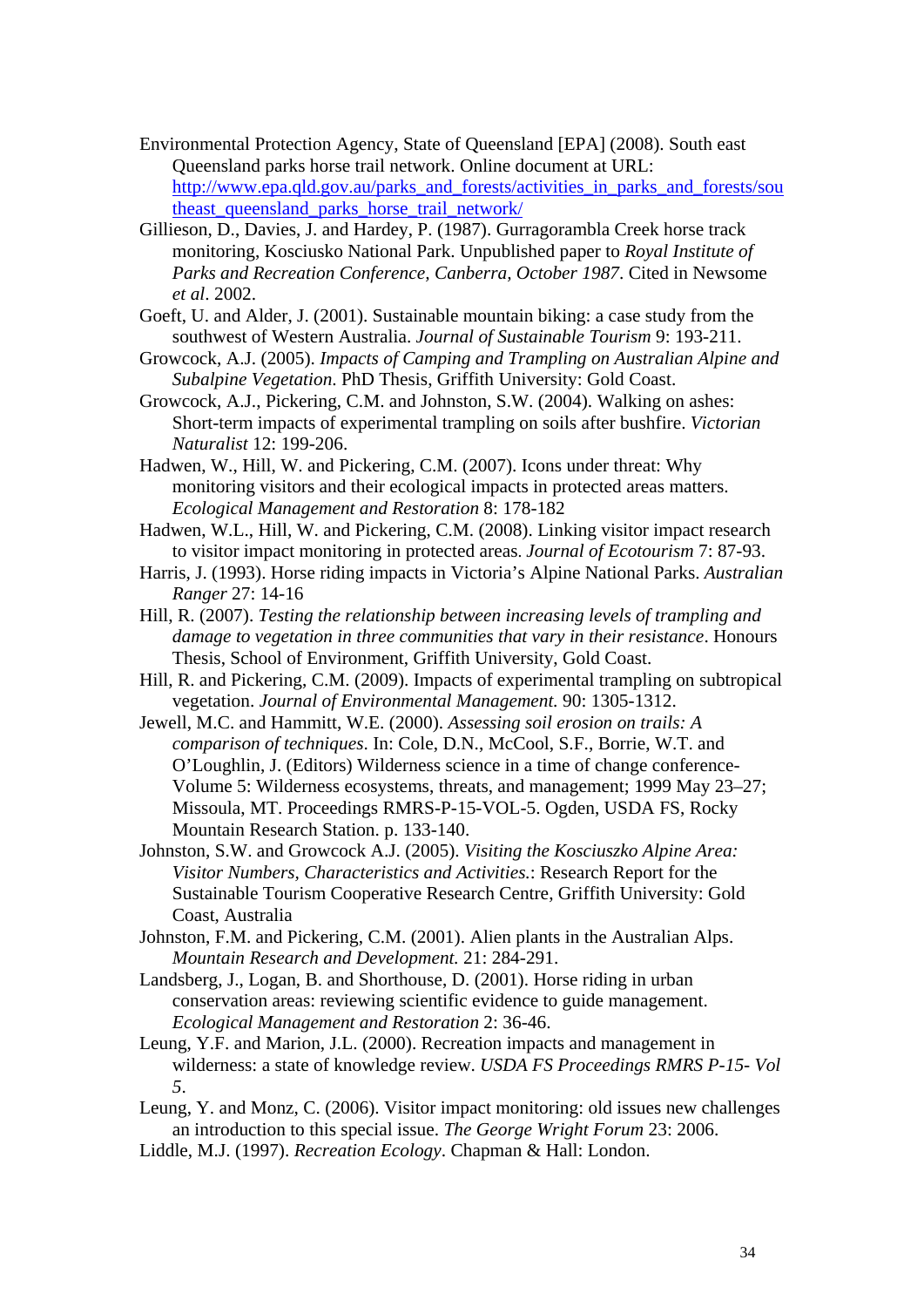- Littlefair, C. and Buckley, R. (In Press). Interpretation reduces ecological impacts of visitors to World Heritage Site. *Ambio.*
- Lockwood, M., Worboys, G.L. and Kothari, A. (2006). *Managing Protected Areas: A Global Guide.* Earthscan: London.

Manning R.E. (2007). *Parks and Carrying Capacity*. Island Press: London.

- Manning, R., Jacobi, C. and Marion, J.L. (2006). Recreation monitoring at Acadia National Park. *The George Wright Forum* 23: 59-72.
- Marion J. (2007). *Monitoring Manual for Formal Trails: Great Falls Park Version 4/25/07*. USDI, U.S. Geological Survey, Patuxent Wildlife Research Centre, Virginia Tech Field Station, Dept. of Forestry (0324) Blacksburg VA.
- Marion, J.L. and Farrell, T.A. (2002). Management practices that concentrate visitor activities: camping impact management at Isle Royale National Park, USA. *Journal of Environmental Management* 66: 201-212.
- Marion, J.L. Leung, Y-F,. and Nepal, S. (2006). Monitoring Trail Conditions: New Methodological Considerations. *The George Wright Forum* 2: 36-49.
- McDougall, K.L. and Wright, G.T. (2004). The impacts of trampling on feldmark vegetation in Kosciuszko National Park, Australia. *Australian Journal of Botany* 52: 315-320.
- Nepal, S.K. (2003). Trail impacts in Sagarmatha (Mt. Everest) National Park, Nepal: a logistical regression analysis. *Environmental Management* 32: 312-321
- Newsome, D., Cole, D.N. and Marion, J.L. (2004). Environmental impacts associated with recreational horse-riding. In: Buckley R. (ed.) *Environmental Impacts of Ecotourism. CABI* International: New York, pp. 61-82.
- Newsome, D., Moore, S.A. and Dowling, R.K. (2002a). *Natural Area Tourism: Ecology, Impacts and Management.* Channel View Publications. Clevedon, United Kingdom.
- Newsome, D., Phillips, N., Milewskii, A. and Annear, R. (2002b) Effects of horse riding on national parks and other natural ecosystems in Australia: implications for management. *Journal of Ecotourism* 1: 52-74.
- Newsome, D., Smith, A. and Moore, S.A. (2008). Horse riding in protected areas: a critical review and implications for research and management. *Current Issues in Tourism* 11: 1-23.
- Phillips, N. and Newsome, D. (2002). Understanding the impacts of recreation in Australian protected areas; quantifying damage caused by horse riding in D'Esntrecasteaux National Park, Western Australia. *Pacific Conservation Biology* 7: 256-273.
- Pickering, C.M. and Buckley, R.C. (2003). Swarming to the summit: managing tourists at Mt Kosciuszko, Australia. *Mountain Research and Development* 23: 230-233
- Pickering, C.M. and Hill, W. (2007). Impacts of recreation and tourism on plant biodiversity and vegetation in protected areas in Australia. *Journal of Environmental Management* 85: 791-800.
- Ploner, A. and Brandenburg, C. (2004). Modelling visitor attendance levels subject to day of the week and weather: A comparison between linear regression models and regression trees. *Journal for Nature Conservation* 11: 297-308.
- Parks and Wildlife Service (1994). *Walking Track Monitoring Strategy for the Tasmanian Wilderness World Heritage Area.* Department of Environment and Land Management: Hobart.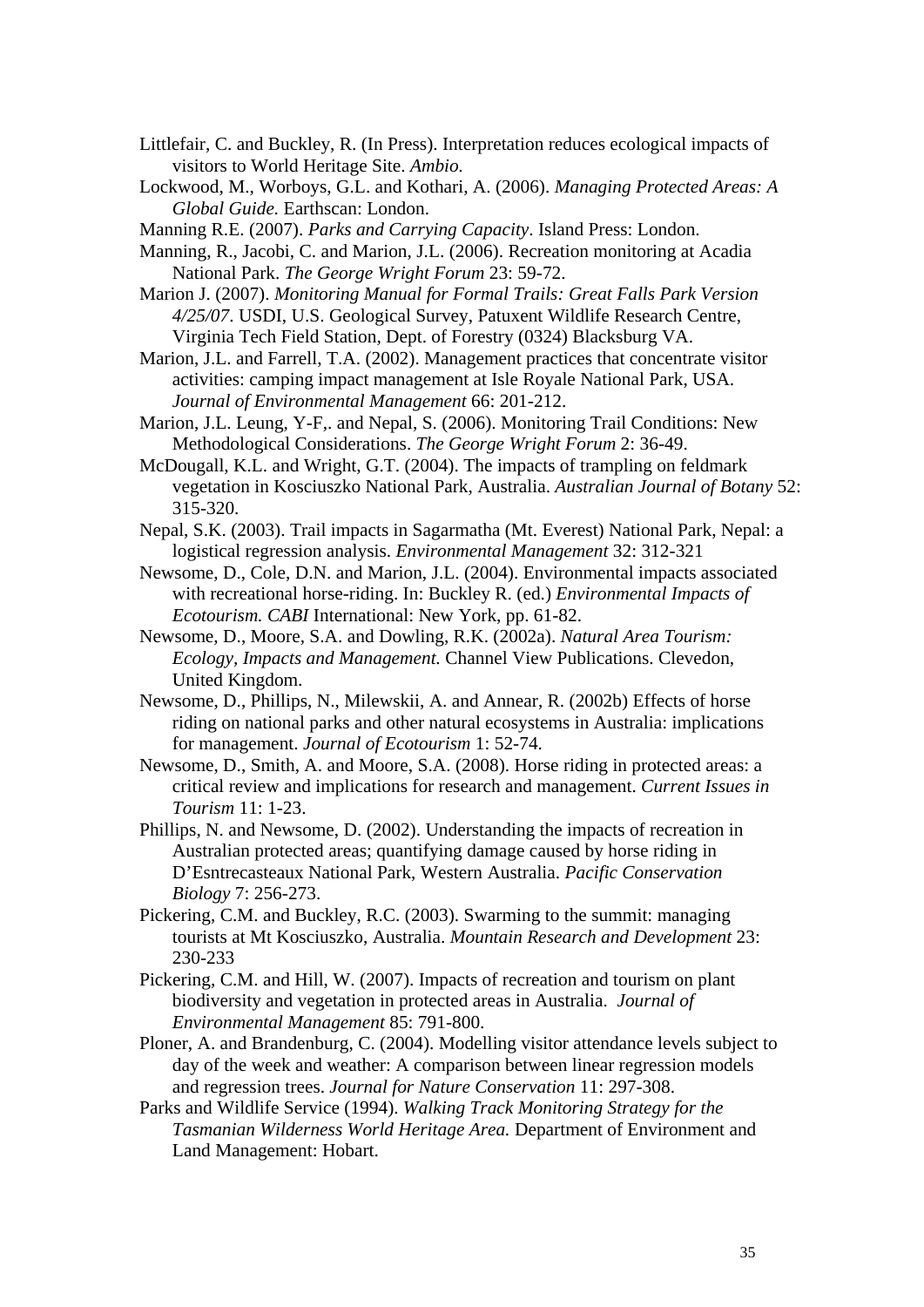- Royce, P. (1983). *Horse Riding Trails in John Forrest National Park: An Environmental Assessment.* Perth: National Parks Authority. Cited in Newsome *et al*. 2002.
- Smith, A. and Newsome, D. (2002). An integrated approach to assessing, managing and monitoring campsite impacts in Warren National Park, Western Australia. *Journal of Sustainable Tourism* 10: 343-359.
- St-John Sweeting, R.S. and Morris, K.A. (1991). Seed transmission through the digestive tract of the horse. In: *Proceedings of the 9th Australian Weeds Conference, 6-10 August, 1990 Adelaide*. pp. 170-172.
- Talbot, L.M., Turton, S.M. and Graham, A.W. (2003). Trampling resistance of tropical rainforest soils and vegetation in the wet tropics of north east Australia. *Journal of Environmental Management* 69: 63-69.
- Thorp, J.R. and Wilson, M (2008). Weeds Australia. Online document at URL: www.weeds.org.au
- Torn, A. (2007). *Sustainability of Nature-Based Tourism.* PhD Thesis, Oulun Yliopisto, Oulu: Finland.
- Turton, S.M., Kluck, T. and Day, T.J. (2000). Ecological impacts of visitors at dayuse and camping areas. In: Bentrupperbaumer J.M. and Reser J.P. (eds) *Impacts of Visitation and Use: Psychosocial and Biophysical Windows on Visitation and Use in the Wet Tropics World Heritage Area.* Cooperative Research Centre for Tropical Rainforest Ecology and Management, Cairns: pp. 123-134.
- Turton, S.M. (2005). Managing environmental impacts of recreation and tourism in rainforests at the Wet Tropics of Queensland World Heritage Area. *Geographical Research* 43: 140-151.
- Watson, A.E., Cole, D.N., Turner, D.L. and Reynolds, P.S. (2000). *Wilderness Recreation Use Estimation: A Handbook of Methods and Systems.* General Technical Report RMRS-GTR-56. Ogden, USA: U.S. Department of Agriculture, Forest Service, Rocky Mountain Research Station.
- Weaver, V. and Adams, R. (1996). Horses as vectors in the dispersal of weeds into native vegetation. *Proceedings of the 11th Weeds Conference, 30, Spetember-3 October, 1996. Clayton, Victoria*. pp. 383-397.
- Wells, F.H. and Lauenroth, W.K. (2007). The potential for horses to disperse alien plants along recreation trails. *Rangeland Ecological Management* 60: 574-577.
- Whinam, J. and Chilcott, N.M. (2003). Impacts after four years of experimental trampling on alpine/sub-alpine environments in western Tasmania. *Journal of Environmental Management* 67: 339-351.
- Whinam, J. and Comfort, M. (1996). The impact of commercial horse riding on subalpine environments at Cradle Mountain, Tasmania, Australia. *Journal of Environmental Management* 47: 61-70.
- Whinam, J., Cannel, E.J., Kirkpatrick, J.B. and Comfort, M. (1994). Studies on the potential impact of recreational horse riding on some alpine environments of the central plateau, Tasmania. *Journal of Environmental Management* 40: 103-117.
- Whinam, J., Chilcott, N., Ling, R. and Wyatt, P. (2003). A method for calculating environmental sensitivity to walker trampling in the Tasmania World Heritage Area. In: Buckley, R., Pickering, C.M., Weaver D.B. (Editors). *Nature-based Tourism, Environment and Land Management.* CAB International, London: pp. 151-165.
- Williams, J. and West, C.J. (2000). Environmental weeds in Australia and New Zealand: issues and approaches to management. *Austral Ecology* 25: 425-444.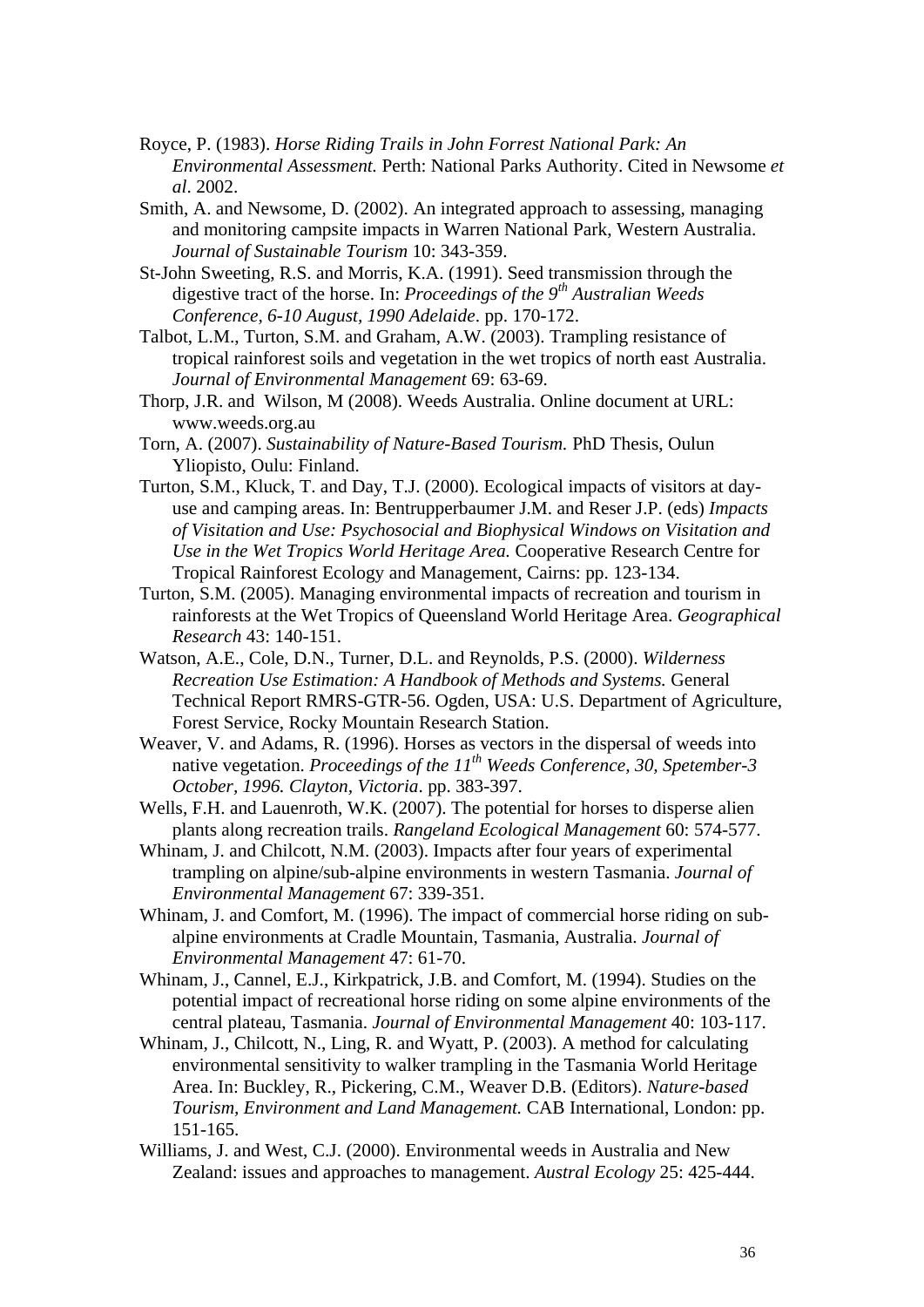- Williams, J., Read, C., Norton, A., Dovers, S., Burgam, M., Procter, W. and Anderson, H. (2001). *Australia State of the Environment Report 2001 (Biodiversity Theme Report).* Commonwealth Scientific and Industrial Research Organisation, Publishing on behalf of the Department of the Environment and Heritage, Australian Government: Canberra.
- Worboys, G.L., Lockwood, M. and DeLacy, T. (2005). *Protected Area Management: Principles and Practice.* Oxford University Press: Sydney.
- Yorks, T.J., West, N.E., Mueller, R.J. and Warren, S.D. (1997). Toleration of traffic by vegetation: Life form conclusions and summary extracts from a comprehensive data base. *Environmental Management* 21: 121-131.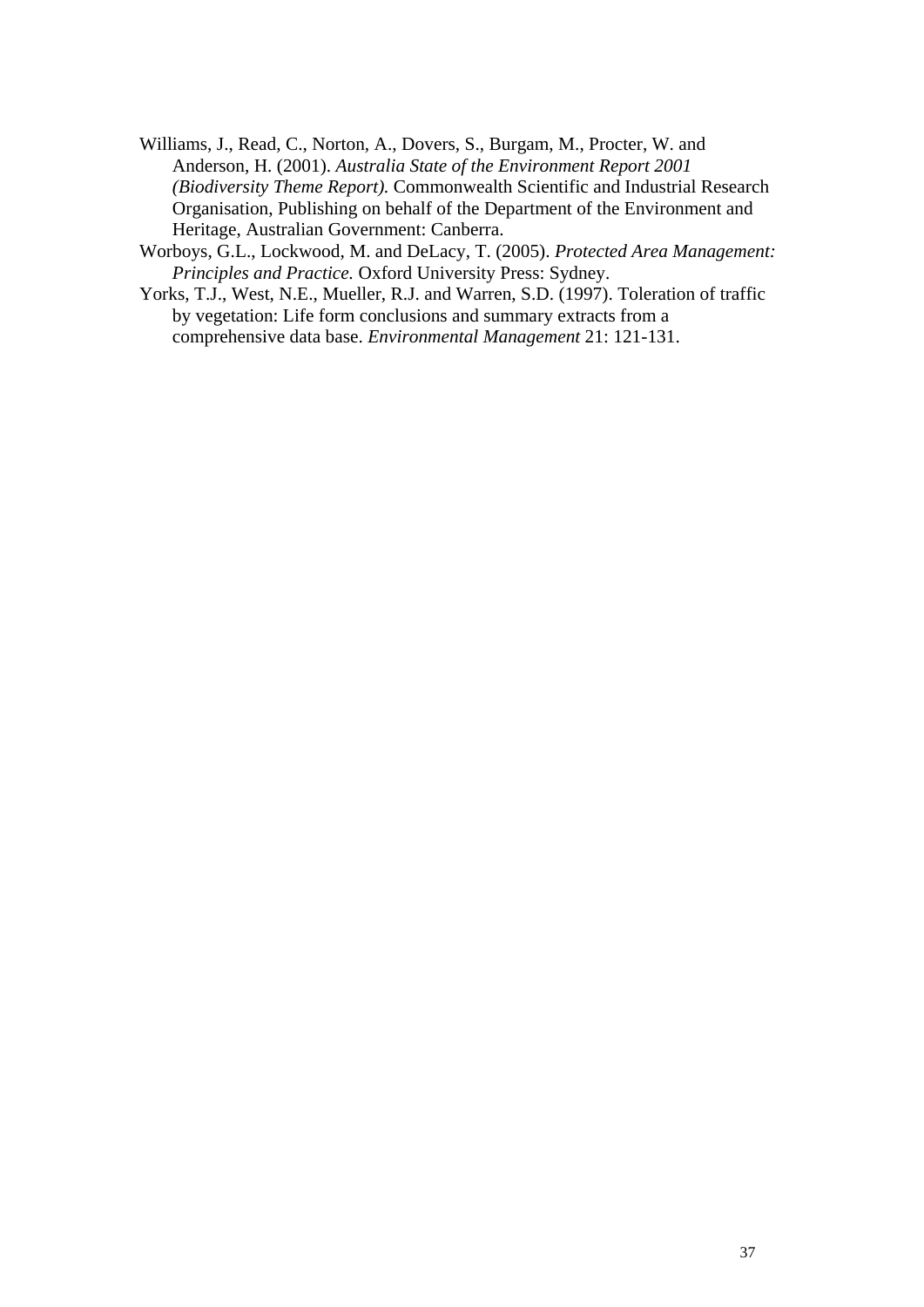# <span id="page-41-0"></span>**Appendix 1. Potential sources of information regarding social aspects of impact assessment.** (References kindly provided by Joe Reser).

- Aslin, H. (2006). *Rural lifestyle landholders: Implications for rural policy makers, natural resource managers and communicators*. Canberra: Bureau of Rural Sciences.
- Bazerman, M., Messick, D., Tenbrunsel, A.E. and Wade-Benzoni, K.A. (1997). (Eds). *Environment, ethics, and behaviour: The psychology of environmental valuation and degradation*. San Francisco: The New Lexington Press.
- Bechtel, R.B. and Churchman, A. (2002). (Eds). *Handbook of environmental psychology*. New York: Wiley.
- Bell, P.A., Greene, T.C., Fisher, J.D. and Baum, A. (2001). *Environmental Psychology*. 5<sup>th</sup> edition. New York: Harcourt College Publishers.
- Bell, S. and Morse, S. (2000). *Sustainability indicators: Measuring the immeasurable*. London: Earthscan.
- Bentrupperbäumer, J.M. and Reser, J.P. (2002). *Measuring and monitoring impacts of visitation and use in the Wet Tropics World Heritage Area 2001/2002: A site based bioregional perspective.* Cairns: Co-operative Research Centre for Tropical Rainforest Ecology and Management, James Cook University.
- Bentrupperbäumer, J.M. and Reser, J.P. (2003/2006). *The role of the Wet Tropics in the life of the community: A Wet Tropics World Heritage Area Community Survey 2001/2002*. Revised edition. Cairns: Co-operative Research Centre for Tropical Rainforest Ecology and Management, James Cook University.
- Bentrupperbäumer, J.M. and Reser, J.P. (2008). Encountering a World Heritage landscape: Community and visitor perspectives and experiences. In N. Stork and S. Turton (Eds). *Living in a dynamic tropical forest landscape: Lessons from Australia* (pp 387-397). Oxford, UK: Blackwell Publishing.
- Bonaiuto, M., Carrus, G. Martyorella, H. and Bonnes, M. (2002). Local identity processes and environmental attitudes in land use changes: The case of natural protected areas. *Journal of Economic Psychology*, 23, 631-653.
- Brandon, K., Redford, K.H., and Sanderson, S. (1998). *Parks in peril: People, politics, and protected areas*. The Nature Conservancy. Washington, D.C.: Island Press
- Brehm, J.M. (2007). Community attachment: The complexity and consequence of the natural environment facet. *Human Ecology*, 35, 477-488.
- Broussard, S.R., Washington-Ottombre, C. and Miller, B.K. (2008). Attitudes toward policies to protect open space: A comparative study of government planning officials and the general public. *Landscape and Urban Planning* 86: 14-24.
- Bullock, S.D. and Lawson, S.R. (2008). Managing the "commons" on Cadillac mountain: Stated choice analysis of Acadia National Park visitors; preferences. *Leisure Sciences* 30: 71-86.
- Ceballos-Lascurain, H. (1996). *Tourism, ecotourism and protected areas: The state of nature-based tourism around the world and guidelines for its development*. Gland, Switzerland: IUCN.
- Cheng, A.S., Kruger, L.E. and Daniels, S.E. (2003). "Place" as an integrating concept in natural resource politics: Propositions for a social science research agenda. *Society and Natural Resources* 16: 87-104.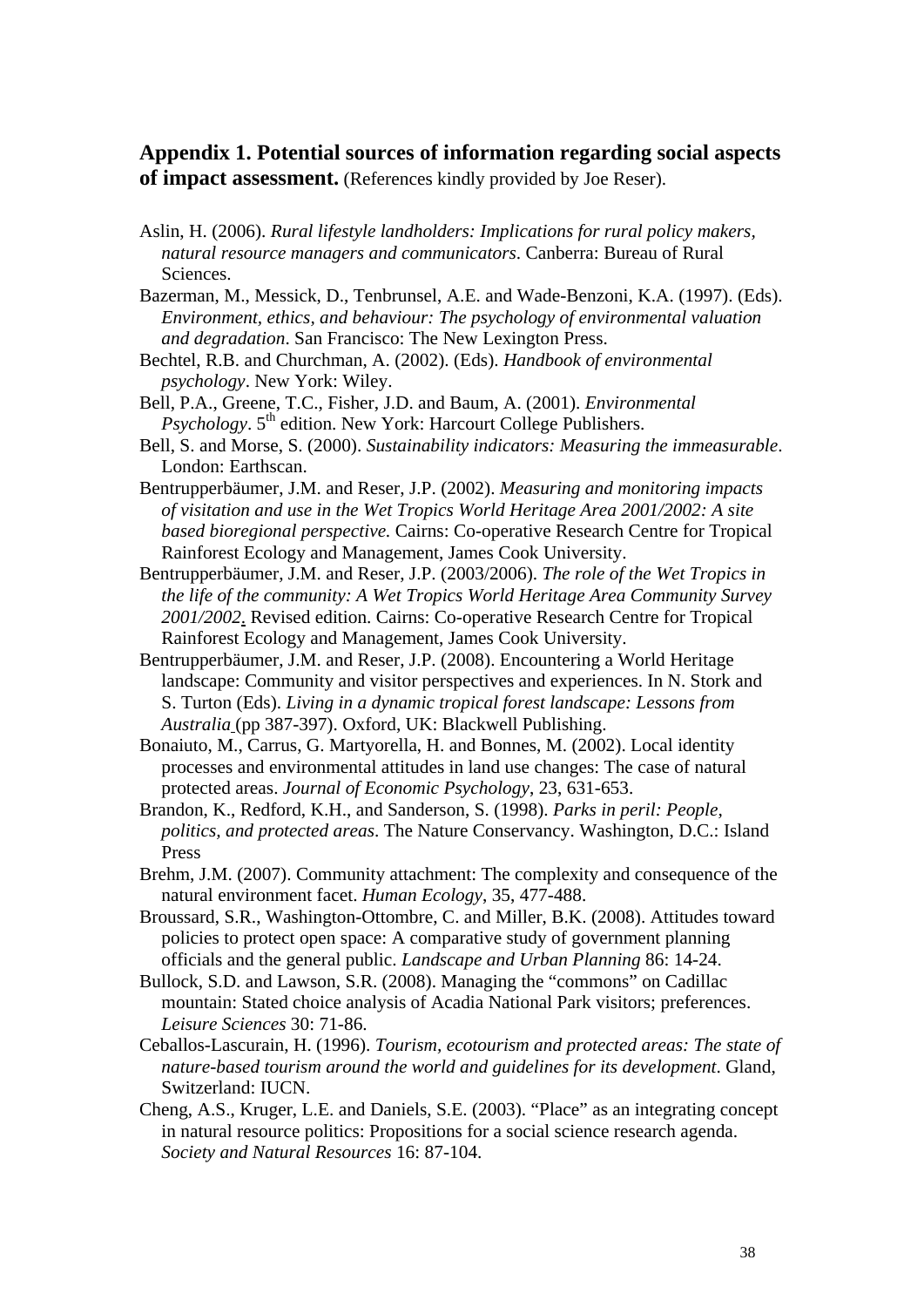- Cordell, H.K. and Bergstrom, J.C. (1999). (Eds). *Integrating social sciences with ecosystem management: Human dimensions in assessment, policy, and management*. Champaign, Il: Sagamore Publishing.
- Dale. A., Taylor, N. and Lane, M. (2001). (Eds). *Social assessment in natural resource management institutions*. Collingwood, Vic: CSIRO Publishing.
- Davenport, M.A. and Anderson, D.H. (2005). Getting from sense of place to placebased management: Meanings and perceptions of landscape change. *Society and Natural Resources* 18: 625-641.
- Diduck, A. and Sinclair, A.J. (2002). Public involvement in environmental assessment: The case of the nonparticipant. *Environmental Management* 29: 578- 588.
- Eisenhauer, B.W., Krannich, R.S. and Blahna, D.J. (2000). Attachments to special places on public lands: An analysis of activities, reason for attachment, and community connection. *Society and Natural Resources* 13: 421-441.
- Gee, M. (1994). Questioning the concept of the user. *Journal of Environmental Psychology* 14: 113-124.
- Geneletti, D. and van Duren, I. (2008). Protected area zoning for conservation and use: A combination of spatial criteria and multiobjective evaluation. *Landscape and Urban Planning* 85: 97-110.
- Gifford, R. (2007). *Environmental psychology: Principles and practice*. 4<sup>th</sup> edition. Colville,WA: Optimal Books.
- Gobster, P.H. and Hull, R.B. (2000). *Restoring nature: Perspectives from the social sciences and humanities*. Washington, D.C.: Island Press.
- Gunderson, K. and Watson, A. (2007). Understanding place meanings on the Bitteroot National Forest, Montana. *Society and Natural Resources* 20: 705-722.
- Halvorson, W.L.and Davis, F.E. (1996). (Eds). *Science and ecosystem management in the national parks*. Tucson: University of Arizona Press.
- Hartig, T. and Evans, G.W. (1993). Psychological foundations of nature experience. In T. Garling and R.G. Golledge (Eds*). Behavior and environment: Psychological and geographical approaches*. Amsterdam: Elsevier Science Publishers.
- Hartig, T. and Staats, H. (2003). (Eds). Restorative environments. *Journal of Environmental Psychology* 23: Whole issue focus.
- Herzog, T.R., Chen, H.C. and Primeau, J.S. (2002). Perception of the restorative potential of natural and other settings. *Journal of Environmental Psychology*, 22, 295-306.
- Horneman, L. (1999). *The development of a standardized methodology foe improving the management of visitors to natural areas*. Australian Research Council SPIRT Development Grant and Project Summary.
- Howe, J., McMahon, E. and Propst, L. (1997). *Balancing nature and commerce in gateway communities*. Washington, D.C.: Island Press.
- Jackson, J.E., Lee, R.G. and Sommers, P. (2004). Monitoring the community impacts of the Northwest Forest Plan: An alternative to social indicators. *Society and Natural Resources* 17: 223-233.
- Kaczynski, A.T. and Henderson, K.A. (2007). Environmental correlates of physical activity: A review of evidence about parks and recreation. *Leisure Studies* 29: 315- 354.
- Kaplan, S. (1995). The restorative benefits of nature: Toward an integrative framework. *The Journal of Environmental Psychology* 15: 169-182.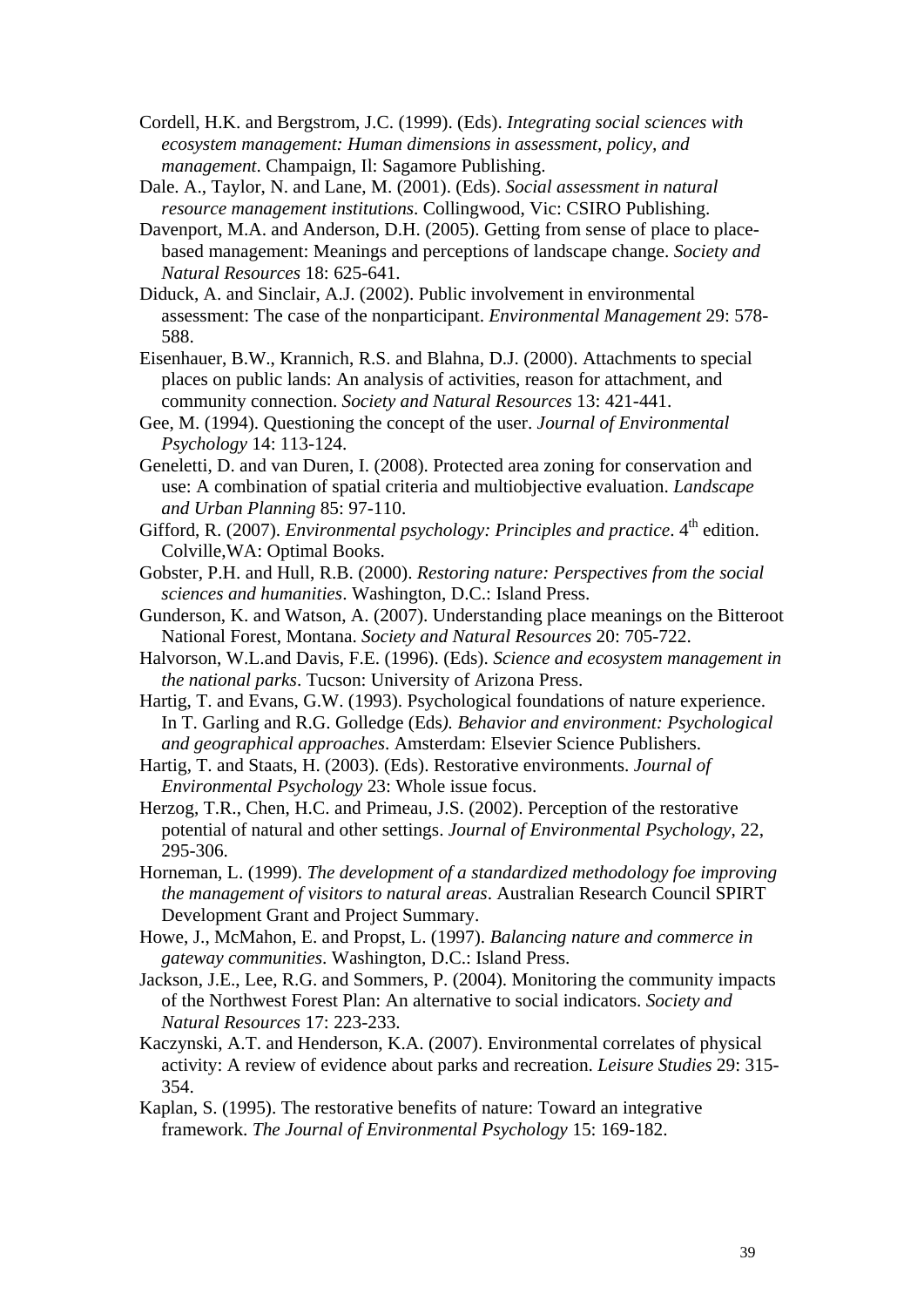- Kuentzel, W.F., Laven, D., Manning, R.E. and Valliere, W.A. (2008). When do normative standards matter most? Understanding the role of norm strength at multiple national park settings. *Leisure Sciences* 30: 127-142.
- Kyle, G., Graefe, A., Manning, R. and Bacon, J. ((2003). An examination of the relationship between leisure activity involvement and place attachment among hikers along the Appalachian Trail. *Journal of Leisure Research* 35: 249-273.
- Laven, D., Manning, R. and Krymkowski, D. (2005). The relationship between visitor-based standards of quality and existing conditions in parks and outdoor recreation. *Leisure Sciences* 27: 157-173.
- Lawrence, G., Higgins, V. and Lockie, S. (2001). (Eds). *Environment, society and natural resource management: Theoretical perspectives from Australia and the Americas*. Cheltingham, UK: Edward Elgar.
- Maller, C., Townsend, M., Brown, P. and St Leger, L. (2002). *Healthy parks healthy people: The health benefits of contact with nature in a park context: A review of current literature*. Melbourne: Parks Victoria and Faculty of Health and Behavioural Sciences, Deakin University.
- Maller, C.J., Townsend, M., Pryor, A., Brown, P. and St. Leger, L. (2006). Healthy nature healthy people: 'Contact with nature as an upstream promotion intervention for populations'. *Health Promotion International* 21: 45-54.
- Manfredo, M.J., Vaske, J.J., Bruyere, B.L., Field, D.R. and Brown, P,J. (2004). (Eds). *Society and natural resources: A summary of knowledge*. Jefferson, Mo: Modern Litho.
- Manzo, L.C. (2005). For better or worse: Exploring multiple dimensions of place meaning. *Journal of Environmental Psychology* 25: 67-86.
- Matsuoka, R.H. and Kaplan, R. (2008). People needs in the urban landscape: An analysis of landscape and urban planning contributions. *Landscape and Urban Planning* 84: 7-19.
- O'Brien, B.R. (1999). *Our national parks and the search for sustainability*. Austin TX: University of Texas Press.
- Pearce, P, (2008). The nautrue of rainforest tourism: Insights from a tourism social science research programme. In In N. Stork and S. Turton (Eds). *Living in a dynamic tropical forest landscape: Lessons from Australia* (pp 94-106). Oxford, UK: Blackwell Publishing.
- Reser, J.P. and Bentrupperbäumer, J.M. (2001). Reframing the nature and scope of social impact assessment: A modest proposal relating to psychological and social (psychosocial). impacts. In A. Dale, N. Taylor, and M. Lane (Eds). *Social assessment in natural resource management institutions* (pp 106-122). Collingwood, Victoria: CSIRO Publications.
- Reser, J.P. and Bentrupperbäumer, J.M. (2004). What and where are environmental values? Assessing the impacts of current diversity of use of 'environmental' and World Heritage' values. *Journal of Environmental Psychology*, 25, 125-146.
- Reser, J.P. and Bentrupperbäumer, J.M. (2005). The psychosocial impacts of visitation and use in World Heritage Areas: Researching and monitoring sustainable environments and encounters. In W.L. Filho (Ed). *Handbook of sustainability research* (pp 235-263)*.* New York: Peter Lang Scientific Publishers.
- Reser, J.P. and Bentrupperbäumer, J.M. (2008). Framing and researching the impacts of visitation and use in protected areas. In N. Stork and S. Turton (Eds). *Living in a dynamic tropical forest landscape: Lessons from Australia* (pp 420- 429). Oxford, UK: Blackwell Publishing.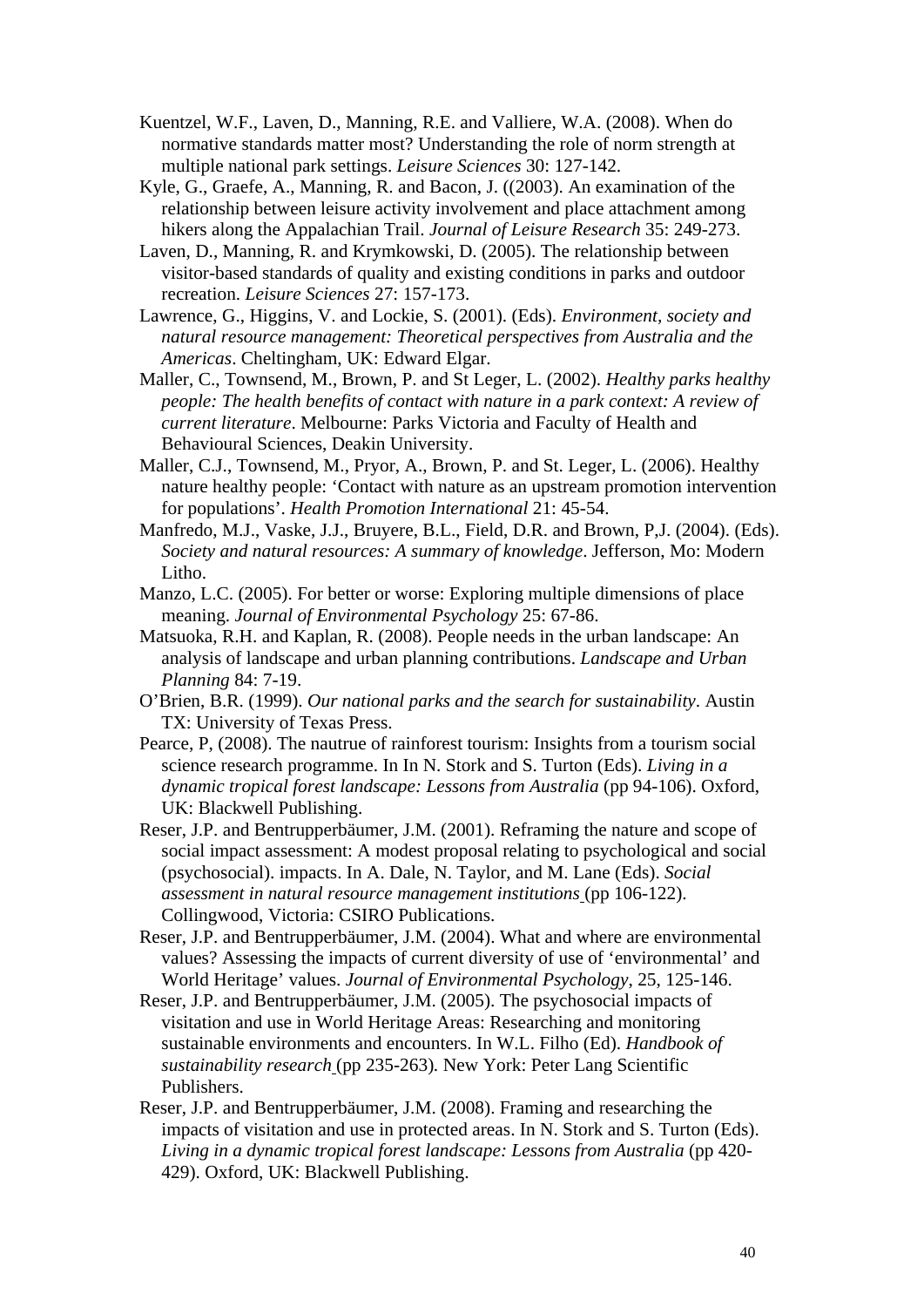- Reser, J.P. (2002). Environmental psychology and cultural and natural environmental heritage interpretation and management. *Journal of Environmental Psychology* 22:307-317.
- Rodeik, J. (2008). Protecting ecosystems and open spaces in urbanizing environments. Editorial. *Landscape and Urban Planning* 84: 3-6.
- Rogan, R., O'Conner, M. and Horwitz, P. (2005). Nowhere to hide: Awareness and perceptions of environmental change, and their influence on relationships with place. *Journal of Environmental Psychology* 25: 147-158.
- Steiner, F. (2002). *Human ecology: Following nature's lead*. Washington, DC: Island Press.
- Taylor, C.N., Bryan, C.H. and Goodrich, C.G. (2004). *Social assessment: Theory, process and technique*. 3<sup>rd</sup> edition. Middleton, Wi: Social Ecology Press.
- Theobald, D.M. and Romme, W.H. (2007). Expansion of the US wildland-urban interface. *Landscape and Urban Planning* 83: 340-354.
- Tibbatts, D. (2003). *Your parks: The benefits of parks and greenspace*. Urban Parks Forum. www.urbanparksforum.co.uk/Publications/your\_parks.htm
- Uzzell, D. and Ballantyne, R. (1998). (Eds). *Environmental psychology and cultural and natural environmental heritage interpretation and management: Contemporary issues in heritage and environmental interpretation*. London: The Stationary Office.
- Uzzell, D.L. and Moser, G. (2006). Environment and quality of life. *European Review of Applied Psychology* 56: 1-4.
- Vaske, J.J. and Manning, R.E. (2008). Analysis of multiple data sets on outdoor recreation research. Introduction to special issue. *Leisure Sciences* 30: 93-95.
- Vorkinn, M. and Riese, H. (2001). Environmental concern in a local context: The significance of place attachment. *Environment and Behavior* 33: 249-263.
- Williams, K. and Harvey, D. (2001). Transcendent experience in forest environments. *Journal of Environmental Psychology*, 21: 249-260.
- Wilson, R.F., Turton, S,M., Bentrupperbäumer, J.M. and Reser, J.P. (2005). Visitor monitoring system for the Wet Tropics World Heritage Area, Vols 1-3. Cairns: Co-operative Research Centre for Tropical Rainforest Ecology and Management, James Cook University.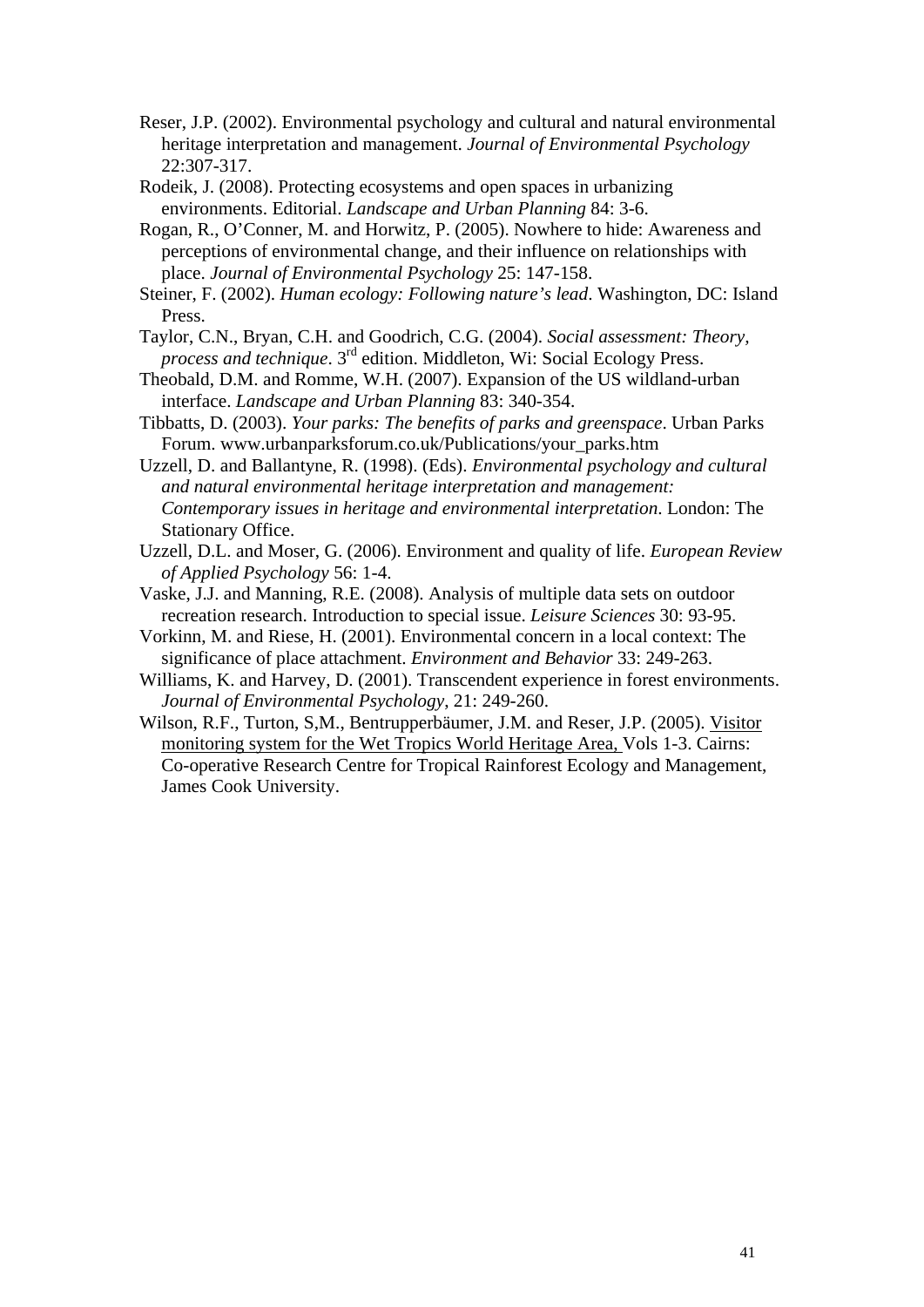**Appendix 2: One hundred and eighty-nine species that have seed that was either found on the coat of horses, or germinated from horse dung.** GH = from samples germinated in glasshouse. Field = germinated from manure in the field.

<span id="page-45-0"></span>

|                            | Coat                    | Horse dung                   |                                          |                                          |                       |                          |                           |                                    |           |                                                  |                         |
|----------------------------|-------------------------|------------------------------|------------------------------------------|------------------------------------------|-----------------------|--------------------------|---------------------------|------------------------------------|-----------|--------------------------------------------------|-------------------------|
| Reference                  | Couvreur et<br>al. 2004 | Cosyns &<br>Hoffmann<br>2005 | Campbell<br>& Gibson<br>2001<br>Illinois | Wells &<br>Lauenroth<br>2007<br>Colorado | Weaver & Adams 1996   |                          |                           | Whinam et al.<br>1994<br>Tasmania, |           | St John-Sweeting<br>and Morris 1991<br>Victoria, |                         |
| Location of study          | Belgium                 | Belgium                      | <b>USA</b>                               | <b>USA</b>                               | Victoria, Australia   |                          |                           | Australia                          |           | Australia                                        |                         |
| Sampled from<br>Germinated | Parks<br>GH             | Parks<br><b>GH</b>           | Parks<br><b>GH</b>                       | Parks NP<br><b>GH</b>                    | Kinglake<br><b>GH</b> | Otway<br>NP<br><b>GH</b> | Alpine<br>NP<br><b>GH</b> | Central Plateau,<br>Park<br>Field  | <b>GH</b> | Pasture<br><b>GH</b>                             | Total<br>All<br>studies |
| Species germinated         | 20                      | 72                           | 73                                       | 20                                       | 24                    | 11                       | 11                        | 6                                  | 10        | 6                                                | 189                     |
| Acetosella vulgaris        |                         |                              |                                          |                                          |                       |                          |                           |                                    |           |                                                  |                         |
| Agrimonia sp. (eupatoria?) |                         |                              |                                          |                                          |                       |                          |                           |                                    |           |                                                  |                         |
| Agrostis capillaris        |                         |                              |                                          |                                          |                       |                          |                           |                                    |           |                                                  | 3                       |
| Agrostis stolonifera       |                         |                              |                                          |                                          |                       |                          |                           |                                    |           |                                                  |                         |
| Aira caryophyllea          |                         |                              |                                          |                                          |                       |                          |                           |                                    |           |                                                  | 2                       |
| Aira praecox               |                         |                              |                                          |                                          |                       |                          |                           |                                    |           |                                                  |                         |
| Amaranthus retroflexus     |                         |                              |                                          | 1                                        |                       |                          |                           |                                    |           |                                                  |                         |
| Amaranthus spinosus?       |                         |                              |                                          |                                          |                       |                          |                           |                                    |           |                                                  |                         |
| Ambrosia artemisiifolia    |                         |                              |                                          |                                          |                       |                          |                           |                                    |           |                                                  |                         |
| Anthriscus caucalis?       |                         |                              |                                          |                                          |                       |                          |                           |                                    |           |                                                  |                         |
| Anthriscus sylvestris?     |                         |                              |                                          |                                          |                       |                          |                           |                                    |           |                                                  |                         |
| Arenaria serpyllifolia     |                         |                              |                                          |                                          |                       |                          |                           |                                    |           |                                                  |                         |
| Arvena fatua               |                         |                              |                                          |                                          |                       |                          |                           |                                    |           |                                                  |                         |
| Asphodelus fistulosus      |                         |                              |                                          |                                          |                       |                          |                           |                                    |           | 1                                                |                         |
| Aster pilosus?             |                         |                              |                                          |                                          |                       |                          |                           |                                    |           |                                                  |                         |
| Avena barbata              |                         |                              |                                          |                                          |                       |                          |                           |                                    |           |                                                  |                         |
| Avena sativa               |                         |                              |                                          |                                          |                       |                          |                           |                                    |           |                                                  |                         |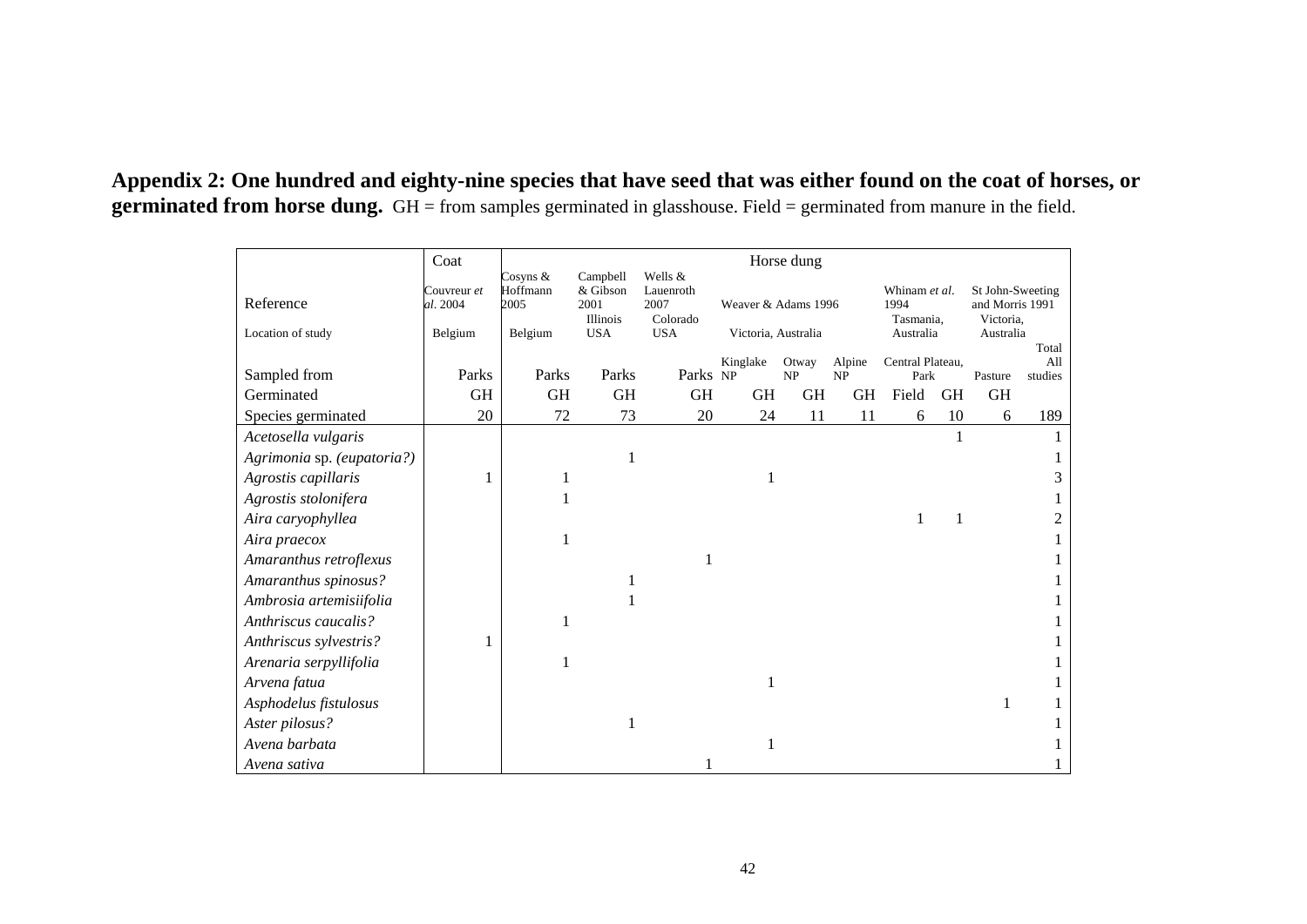|                          | Coat                    |                                |                                          |                                          |                     | Horse dung          |              |                                    |           |                                                  |  |
|--------------------------|-------------------------|--------------------------------|------------------------------------------|------------------------------------------|---------------------|---------------------|--------------|------------------------------------|-----------|--------------------------------------------------|--|
| Reference                | Couvreur et<br>al. 2004 | Cosyns $&$<br>Hoffmann<br>2005 | Campbell<br>& Gibson<br>2001<br>Illinois | Wells &<br>Lauenroth<br>2007<br>Colorado | Weaver & Adams 1996 |                     |              | Whinam et al.<br>1994<br>Tasmania, |           | St John-Sweeting<br>and Morris 1991<br>Victoria. |  |
| Location of study        | Belgium                 | Belgium                        | <b>USA</b>                               | <b>USA</b>                               |                     | Victoria, Australia |              | Australia                          | Australia | Total                                            |  |
| Sampled from             | Parks                   | Parks                          | Parks                                    | Parks NP                                 | Kinglake            | Otway<br>NP         | Alpine<br>NP | Central Plateau,<br>Park           | Pasture   | All<br>studies                                   |  |
| Avena sp.                |                         |                                |                                          |                                          |                     |                     |              |                                    |           |                                                  |  |
| Betula fontinalis        |                         |                                |                                          | 1                                        |                     |                     |              |                                    |           |                                                  |  |
| Boehmeria cylindrica     |                         |                                |                                          |                                          |                     |                     |              |                                    |           |                                                  |  |
| Briza minor              |                         |                                |                                          |                                          |                     |                     |              |                                    |           |                                                  |  |
| <b>Bromus</b> diandrus   |                         |                                |                                          |                                          |                     |                     |              |                                    |           | 3                                                |  |
| <b>Bromus</b> inermis    |                         |                                |                                          | 1                                        |                     |                     |              |                                    |           |                                                  |  |
| <b>Bromus</b> mollus     |                         |                                |                                          |                                          |                     |                     |              |                                    |           | 2                                                |  |
| <b>Bromus</b> rubens     |                         |                                |                                          |                                          |                     |                     |              |                                    |           |                                                  |  |
| Bromus sp.               |                         |                                |                                          |                                          |                     |                     |              |                                    |           |                                                  |  |
| <b>Bromus</b> tectorum   |                         |                                |                                          | 1                                        |                     |                     |              |                                    |           |                                                  |  |
| Calamagrostis epigejos   |                         |                                |                                          |                                          |                     |                     |              |                                    |           |                                                  |  |
| Callitriche heterophylla |                         |                                |                                          |                                          |                     |                     |              |                                    |           |                                                  |  |
| Capsella bursa-pastoris  |                         |                                |                                          | 1                                        |                     |                     |              |                                    |           |                                                  |  |
| Cardamine hirsuta        |                         |                                |                                          |                                          |                     |                     |              |                                    |           |                                                  |  |
| Carex arenaria           |                         |                                |                                          |                                          |                     |                     |              |                                    |           |                                                  |  |
| Carex blanda             |                         |                                |                                          |                                          |                     |                     |              |                                    |           |                                                  |  |
| Carex cephalophora       |                         |                                |                                          |                                          |                     |                     |              |                                    |           |                                                  |  |
| Carex flacca             |                         |                                |                                          |                                          |                     |                     |              |                                    |           |                                                  |  |
| Carex sp.                |                         |                                |                                          | $\overline{1}$                           |                     |                     |              |                                    |           |                                                  |  |
| Cenchrus sp.             |                         |                                |                                          |                                          |                     |                     |              |                                    |           |                                                  |  |
| Centaurium erythraea     |                         |                                |                                          |                                          |                     |                     |              |                                    |           |                                                  |  |
| Centaurium littorale     |                         |                                |                                          |                                          |                     |                     |              |                                    |           |                                                  |  |
| Cerastium fontanum       |                         |                                |                                          |                                          |                     |                     |              |                                    |           |                                                  |  |
| Cerastium glomeratum     |                         |                                |                                          |                                          |                     |                     |              |                                    |           | 3                                                |  |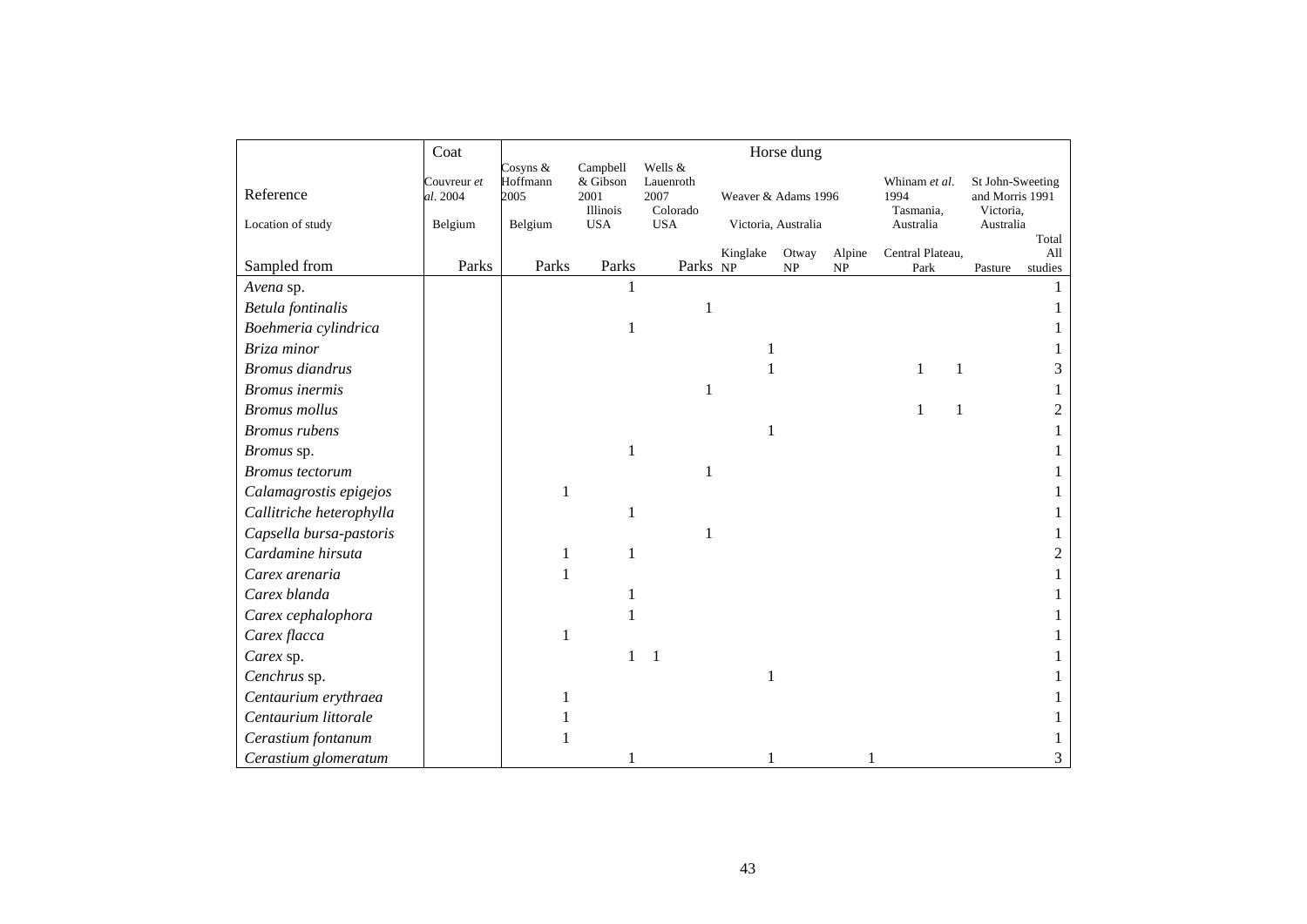|                         | Coat                    | Horse dung                     |                                          |                                          |                     |                                          |              |                                    |                                                  |                         |  |  |
|-------------------------|-------------------------|--------------------------------|------------------------------------------|------------------------------------------|---------------------|------------------------------------------|--------------|------------------------------------|--------------------------------------------------|-------------------------|--|--|
| Reference               | Couvreur et<br>al. 2004 | Cosyns $&$<br>Hoffmann<br>2005 | Campbell<br>& Gibson<br>2001<br>Illinois | Wells &<br>Lauenroth<br>2007<br>Colorado | Weaver & Adams 1996 |                                          |              | Whinam et al.<br>1994<br>Tasmania, | St John-Sweeting<br>and Morris 1991<br>Victoria, |                         |  |  |
| Location of study       | Belgium                 | Belgium                        | <b>USA</b><br><b>USA</b>                 |                                          |                     | Victoria, Australia                      |              | Australia                          | Australia                                        |                         |  |  |
| Sampled from            | Parks                   | Parks                          | Parks                                    | Parks NP                                 | Kinglake            | Otway<br>$\ensuremath{\text{NP}}\xspace$ | Alpine<br>NP | Central Plateau,<br>Park           | Pasture                                          | Total<br>All<br>studies |  |  |
| Chenopodium             |                         |                                |                                          |                                          |                     |                                          |              |                                    |                                                  |                         |  |  |
| ambrosioides            |                         |                                | 1                                        |                                          |                     |                                          |              |                                    |                                                  |                         |  |  |
| Chrysothamnus nauseosus |                         |                                |                                          | 1                                        |                     |                                          |              |                                    |                                                  |                         |  |  |
| Conyza canadensis       |                         | 1                              |                                          |                                          |                     |                                          |              |                                    |                                                  |                         |  |  |
| Crepis capillaris       |                         | 1                              |                                          |                                          |                     |                                          |              |                                    |                                                  |                         |  |  |
| Cyperus ovularis        |                         |                                | 1                                        |                                          |                     |                                          |              |                                    |                                                  |                         |  |  |
| Dactylis glomerata      |                         |                                |                                          | 1                                        |                     |                                          |              |                                    |                                                  | 2                       |  |  |
| Daucus carota           |                         |                                |                                          |                                          |                     |                                          |              |                                    |                                                  | 1                       |  |  |
| Dichanthelium boscii    |                         |                                |                                          |                                          |                     |                                          |              |                                    |                                                  | 1                       |  |  |
| Dichanthelium           |                         |                                |                                          |                                          |                     |                                          |              |                                    |                                                  |                         |  |  |
| dichotomum              |                         |                                |                                          |                                          |                     |                                          |              |                                    |                                                  | 1                       |  |  |
| Digitaria ischaemum     |                         |                                |                                          |                                          |                     |                                          |              |                                    |                                                  |                         |  |  |
| Digitaria sanguinalis   |                         |                                |                                          |                                          |                     |                                          |              |                                    |                                                  |                         |  |  |
| Eclipta prostrata       |                         |                                |                                          |                                          |                     |                                          |              |                                    |                                                  |                         |  |  |
| Eleocharis obtusa       |                         |                                |                                          |                                          |                     |                                          |              |                                    |                                                  | 1                       |  |  |
| Eleusine indica         |                         |                                |                                          |                                          |                     |                                          |              |                                    |                                                  | 1                       |  |  |
| Epilobium ciliatum      |                         | 1                              |                                          |                                          |                     |                                          |              |                                    |                                                  |                         |  |  |
| Epilobium hirsutum      |                         |                                |                                          |                                          |                     |                                          |              |                                    |                                                  |                         |  |  |
| Epilobium roseum        |                         |                                |                                          |                                          |                     |                                          |              |                                    |                                                  |                         |  |  |
| Epilobium sp.           |                         |                                |                                          |                                          |                     |                                          |              |                                    |                                                  | 2                       |  |  |
| Erigeron anuus          |                         |                                | 1                                        |                                          |                     |                                          |              |                                    |                                                  | 1                       |  |  |
| Erigeron philadelphicus |                         |                                |                                          |                                          |                     |                                          |              |                                    |                                                  |                         |  |  |
| Erigeron sp.            |                         |                                |                                          |                                          |                     |                                          |              |                                    |                                                  |                         |  |  |
| Erigeron strigosus      |                         |                                |                                          |                                          |                     |                                          |              |                                    |                                                  |                         |  |  |
| Erodium                 |                         |                                |                                          |                                          |                     |                                          |              |                                    |                                                  |                         |  |  |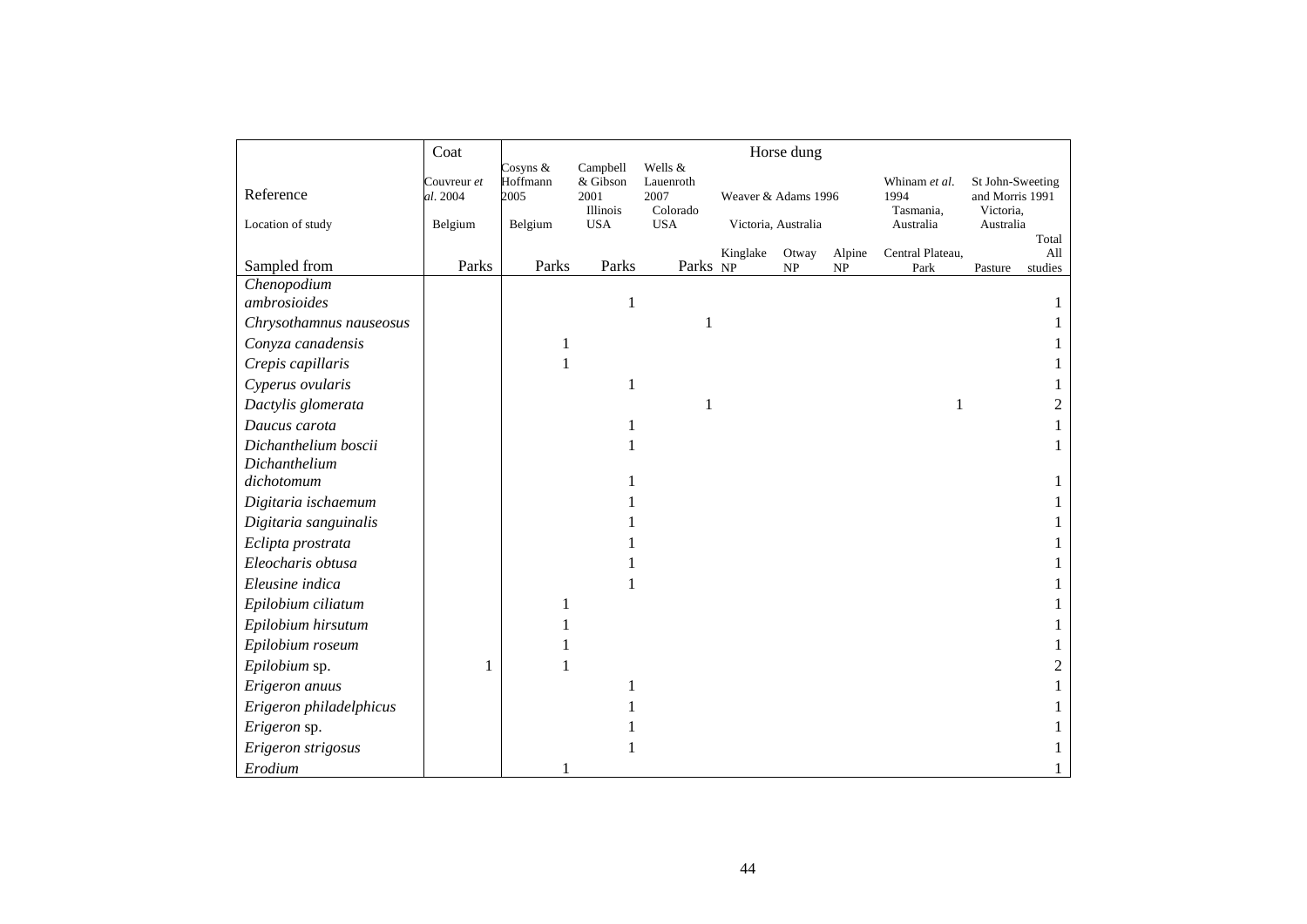|                       | Coat                    |                              | Horse dung<br>Wells &<br>Campbell |                               |                     |                     |              |                                    |                                                  |              |  |  |
|-----------------------|-------------------------|------------------------------|-----------------------------------|-------------------------------|---------------------|---------------------|--------------|------------------------------------|--------------------------------------------------|--------------|--|--|
| Reference             | Couvreur et<br>al. 2004 | Cosyns &<br>Hoffmann<br>2005 | & Gibson<br>2001<br>Illinois      | Lauenroth<br>2007<br>Colorado | Weaver & Adams 1996 |                     |              | Whinam et al.<br>1994<br>Tasmania, | St John-Sweeting<br>and Morris 1991<br>Victoria. |              |  |  |
| Location of study     | Belgium                 | Belgium                      | <b>USA</b>                        | <b>USA</b>                    |                     | Victoria, Australia |              | Australia                          | Australia                                        |              |  |  |
|                       |                         |                              |                                   |                               | Kinglake            | Otway               | Alpine       | Central Plateau,                   |                                                  | Total<br>All |  |  |
| Sampled from          | Parks                   | Parks                        | Parks                             | Parks NP                      |                     | NP                  | NP           | Park                               | Pasture                                          | studies      |  |  |
| cicutarium+lebelii    |                         |                              |                                   |                               |                     |                     |              |                                    |                                                  |              |  |  |
| Eupatorium cannabinum |                         | 1                            |                                   |                               |                     |                     |              |                                    |                                                  |              |  |  |
| Fageria vesca         |                         |                              |                                   | 1                             |                     |                     |              |                                    |                                                  |              |  |  |
| Festuca arundinacea   |                         |                              |                                   |                               |                     |                     |              |                                    |                                                  |              |  |  |
| Festuca filiformis    |                         |                              |                                   |                               |                     |                     |              |                                    |                                                  |              |  |  |
| Festuca rubra         |                         |                              |                                   |                               |                     |                     |              |                                    |                                                  |              |  |  |
| Galium aparine        |                         |                              |                                   |                               | 1                   |                     |              |                                    |                                                  |              |  |  |
| Galium mollugo        |                         |                              |                                   |                               |                     |                     |              |                                    |                                                  |              |  |  |
| Galium palustre       |                         |                              |                                   |                               |                     |                     |              |                                    |                                                  |              |  |  |
| Galium uliginosum     |                         |                              |                                   |                               |                     |                     |              |                                    |                                                  |              |  |  |
| Galium verum          |                         |                              |                                   |                               |                     |                     |              |                                    |                                                  |              |  |  |
| Geranium molle        |                         |                              |                                   |                               |                     |                     |              |                                    |                                                  |              |  |  |
| Gnaphalium uliginosum | 1                       |                              |                                   |                               |                     |                     |              |                                    |                                                  | 2            |  |  |
| Holcus lanatus        | 1                       |                              |                                   |                               | 1                   | 1                   | $\mathbf{1}$ | 1                                  |                                                  | 6            |  |  |
| Hordeum sp.           |                         |                              |                                   |                               |                     |                     |              |                                    |                                                  |              |  |  |
| Hydrocotyle sp.       |                         |                              |                                   |                               | 1                   |                     |              |                                    |                                                  |              |  |  |
| Hydrocotyle vulgaris  |                         |                              |                                   |                               |                     |                     |              |                                    |                                                  |              |  |  |
| Hypericum perforatum  |                         |                              |                                   |                               |                     |                     |              |                                    |                                                  |              |  |  |
| Iva annua             |                         |                              | $\mathbf{1}$                      |                               |                     |                     |              |                                    |                                                  |              |  |  |
| Juncus articulatus    |                         |                              |                                   |                               |                     |                     |              |                                    |                                                  |              |  |  |
| Juncus balticus       |                         |                              |                                   | 1                             |                     |                     |              |                                    |                                                  |              |  |  |
| Juncus bufonius       | 1                       |                              |                                   |                               | 1                   |                     |              |                                    |                                                  | 3            |  |  |
| Juncus confuses       |                         |                              |                                   | 1                             |                     |                     |              |                                    |                                                  |              |  |  |
| Juncus marginatus     |                         |                              |                                   |                               |                     |                     |              |                                    |                                                  |              |  |  |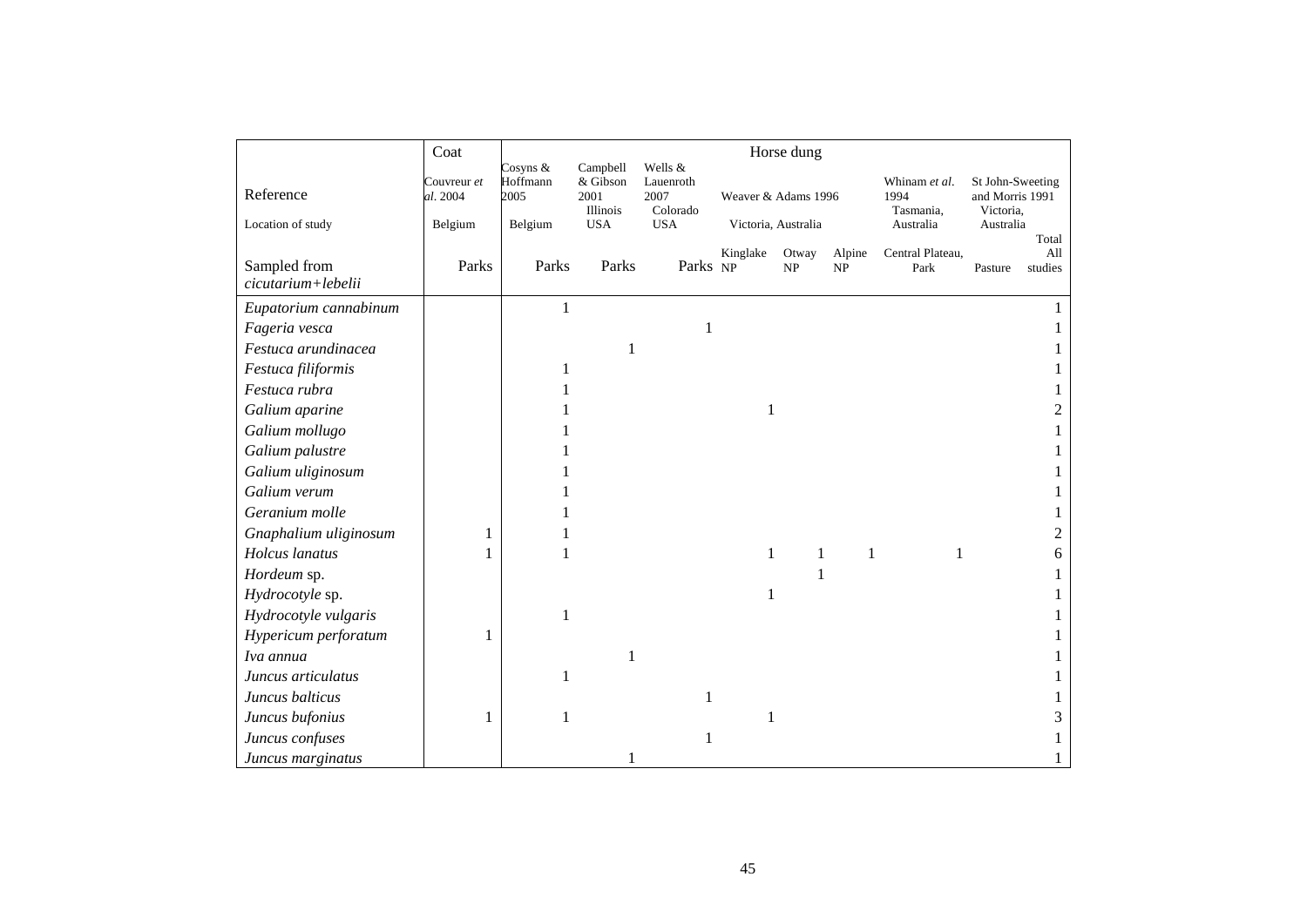|                       | Coat                    | Cosyns $&$       | Campbell                     | Wells &                       |                     | Horse dung          |              |                                    |                                                  |                         |
|-----------------------|-------------------------|------------------|------------------------------|-------------------------------|---------------------|---------------------|--------------|------------------------------------|--------------------------------------------------|-------------------------|
| Reference             | Couvreur et<br>al. 2004 | Hoffmann<br>2005 | & Gibson<br>2001<br>Illinois | Lauenroth<br>2007<br>Colorado | Weaver & Adams 1996 |                     |              | Whinam et al.<br>1994<br>Tasmania, | St John-Sweeting<br>and Morris 1991<br>Victoria. |                         |
| Location of study     | Belgium                 | Belgium          | <b>USA</b>                   | <b>USA</b>                    |                     | Victoria, Australia |              | Australia                          | Australia                                        |                         |
| Sampled from          | Parks                   | Parks            | Parks                        | Parks NP                      | Kinglake            | Otway<br>NP         | Alpine<br>NP | Central Plateau,<br>Park           | Pasture                                          | Total<br>All<br>studies |
| Juncus sp.            |                         |                  |                              |                               |                     |                     |              |                                    |                                                  |                         |
| Juncus tenuis         |                         |                  |                              |                               |                     |                     |              |                                    |                                                  |                         |
| Kummerowia striata    |                         |                  |                              |                               |                     |                     |              |                                    |                                                  |                         |
| Leersia virginica     |                         |                  |                              |                               |                     |                     |              |                                    |                                                  |                         |
| Lepidium virginicum   |                         |                  |                              |                               |                     |                     |              |                                    |                                                  |                         |
| Leucospora multifida  |                         |                  |                              |                               |                     |                     |              |                                    |                                                  |                         |
| Lindernia dubia       |                         |                  |                              |                               |                     |                     |              |                                    |                                                  |                         |
| Lobelia inflata       |                         |                  |                              |                               |                     |                     |              |                                    |                                                  |                         |
| Lolium perenne        |                         |                  |                              |                               |                     |                     |              |                                    |                                                  | 3                       |
| Lolium rigidum        |                         |                  |                              |                               |                     |                     |              |                                    |                                                  |                         |
| Ludwigia altermifolia |                         |                  |                              |                               |                     |                     |              |                                    |                                                  |                         |
| Luzula campestris     |                         |                  |                              |                               |                     |                     |              |                                    |                                                  |                         |
| Lycopus europaeus     |                         |                  |                              |                               |                     |                     |              |                                    |                                                  |                         |
| Lysimachia vulgaris   |                         |                  |                              |                               |                     |                     |              |                                    |                                                  |                         |
| Lythrum salicaria     |                         |                  |                              |                               |                     |                     |              |                                    |                                                  |                         |
| Malva parviflora      |                         |                  |                              |                               |                     |                     |              |                                    |                                                  |                         |
| Marrubium vulgare     |                         |                  |                              |                               |                     |                     |              |                                    |                                                  |                         |
| Matricaria chamomilla |                         |                  |                              |                               |                     |                     |              |                                    |                                                  |                         |
| Medicago lupulina     |                         | 1                |                              |                               |                     |                     |              |                                    |                                                  |                         |
| Medicago minima       |                         |                  |                              |                               |                     |                     |              |                                    |                                                  |                         |
| Medicago polymorpha   |                         |                  |                              |                               |                     | 1                   |              |                                    | 1                                                | 3                       |
| Medicago truncatula   |                         |                  |                              |                               |                     | $\mathbf{1}$        |              |                                    |                                                  | 3                       |
| Melilotus indicus     |                         |                  |                              |                               |                     |                     |              |                                    |                                                  |                         |
| Melilotus sp.         |                         |                  |                              |                               |                     |                     |              |                                    |                                                  |                         |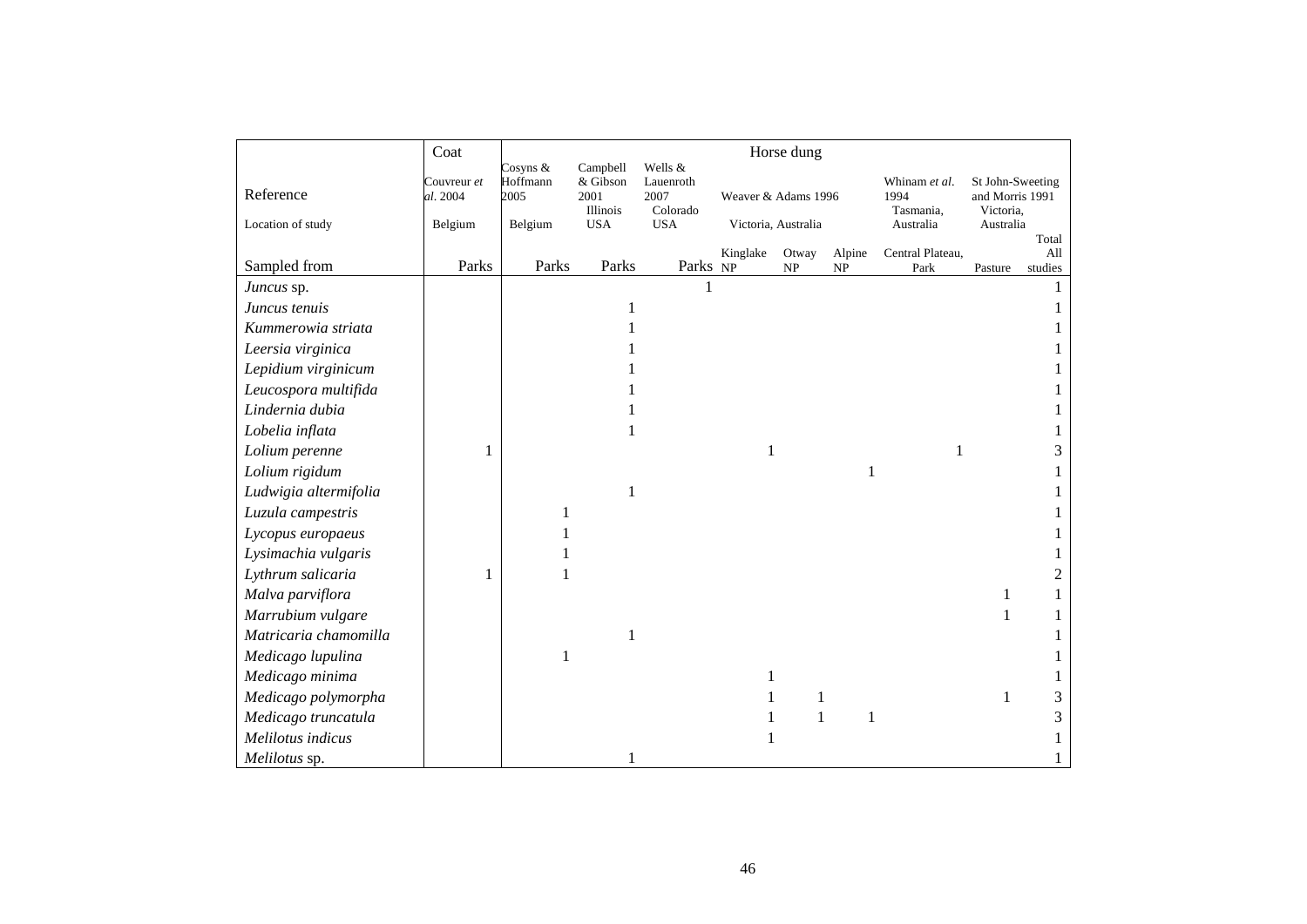|                            | Coat        |                        | Horse dung             |                        |                     |             |              |                          |                  |                |  |  |
|----------------------------|-------------|------------------------|------------------------|------------------------|---------------------|-------------|--------------|--------------------------|------------------|----------------|--|--|
|                            | Couvreur et | Cosyns $&$<br>Hoffmann | Campbell<br>& Gibson   | Wells &<br>Lauenroth   |                     |             |              | Whinam et al.            | St John-Sweeting |                |  |  |
| Reference                  | al. 2004    | 2005                   | 2001                   | 2007                   | Weaver & Adams 1996 |             |              | 1994                     | and Morris 1991  |                |  |  |
| Location of study          | Belgium     | Belgium                | Illinois<br><b>USA</b> | Colorado<br><b>USA</b> | Victoria, Australia |             |              | Tasmania,<br>Australia   | Victoria,        | Australia      |  |  |
|                            |             |                        |                        |                        |                     |             |              |                          |                  | Total          |  |  |
| Sampled from               | Parks       | Parks                  | Parks                  | Parks NP               | Kinglake            | Otway<br>NP | Alpine<br>NP | Central Plateau,<br>Park | Pasture          | All<br>studies |  |  |
| Mentha aquatica            |             | 1                      |                        |                        |                     |             |              |                          |                  |                |  |  |
| Mollugo verticillatus      |             |                        | 1                      |                        |                     |             |              |                          |                  |                |  |  |
| Myosurus minimus           |             |                        | 1                      |                        |                     |             |              |                          |                  |                |  |  |
| Oenothera glazioviana      |             | 1                      |                        |                        |                     |             |              |                          |                  |                |  |  |
| Oxalis sp.                 |             |                        |                        |                        | 1                   | 1           | 1            |                          |                  | 3              |  |  |
| Oxalis stricta             |             |                        | 1                      |                        |                     |             |              |                          |                  |                |  |  |
| Panicum sp.                |             |                        | 1                      |                        |                     |             |              |                          |                  |                |  |  |
| Pascopyrum smithii         |             |                        |                        | 1                      |                     |             |              |                          |                  |                |  |  |
| Pentaphylloides floribunda |             |                        |                        | 1                      |                     |             |              |                          |                  |                |  |  |
| Penthorum sedoides         |             |                        | $\mathbf{1}$           |                        |                     |             |              |                          |                  |                |  |  |
| Phacelia tanacetifolia     | 1           |                        |                        |                        |                     |             |              |                          |                  |                |  |  |
| Phalaris paradoxa          |             |                        |                        |                        | 1                   |             | 1            |                          |                  | 2              |  |  |
| Phleum pratense            |             | 1                      |                        |                        |                     |             |              |                          |                  |                |  |  |
| Pilea pumila               |             |                        | 1                      |                        |                     |             |              |                          |                  |                |  |  |
| Plantago coronopus         |             | 1                      |                        |                        |                     |             |              |                          |                  |                |  |  |
| Plantago lanceolata        |             | 1                      | 1                      |                        | 1                   |             |              | 1<br>1                   |                  | 5              |  |  |
| Plantago major             | 1           | 1                      | 1                      |                        |                     |             |              |                          |                  | 3              |  |  |
| Plantago rugelii           |             |                        |                        |                        |                     |             |              |                          |                  |                |  |  |
| Plantago virginica         |             |                        | 1                      |                        |                     |             |              |                          |                  |                |  |  |
| Poa annua                  |             | 1                      | 1                      |                        |                     | 1           | 1            |                          |                  | 4              |  |  |
| Poa pratensis              | 1           |                        |                        | 1                      |                     |             |              |                          |                  | 3              |  |  |
| Poa sp.                    |             |                        | 1                      | $\overline{1}$         |                     |             |              |                          |                  |                |  |  |
| Poa trivalis               | 1           | 1                      |                        |                        |                     |             |              |                          |                  | 2              |  |  |
| Polygonum arenastrum       |             |                        |                        | 1                      |                     |             |              |                          |                  |                |  |  |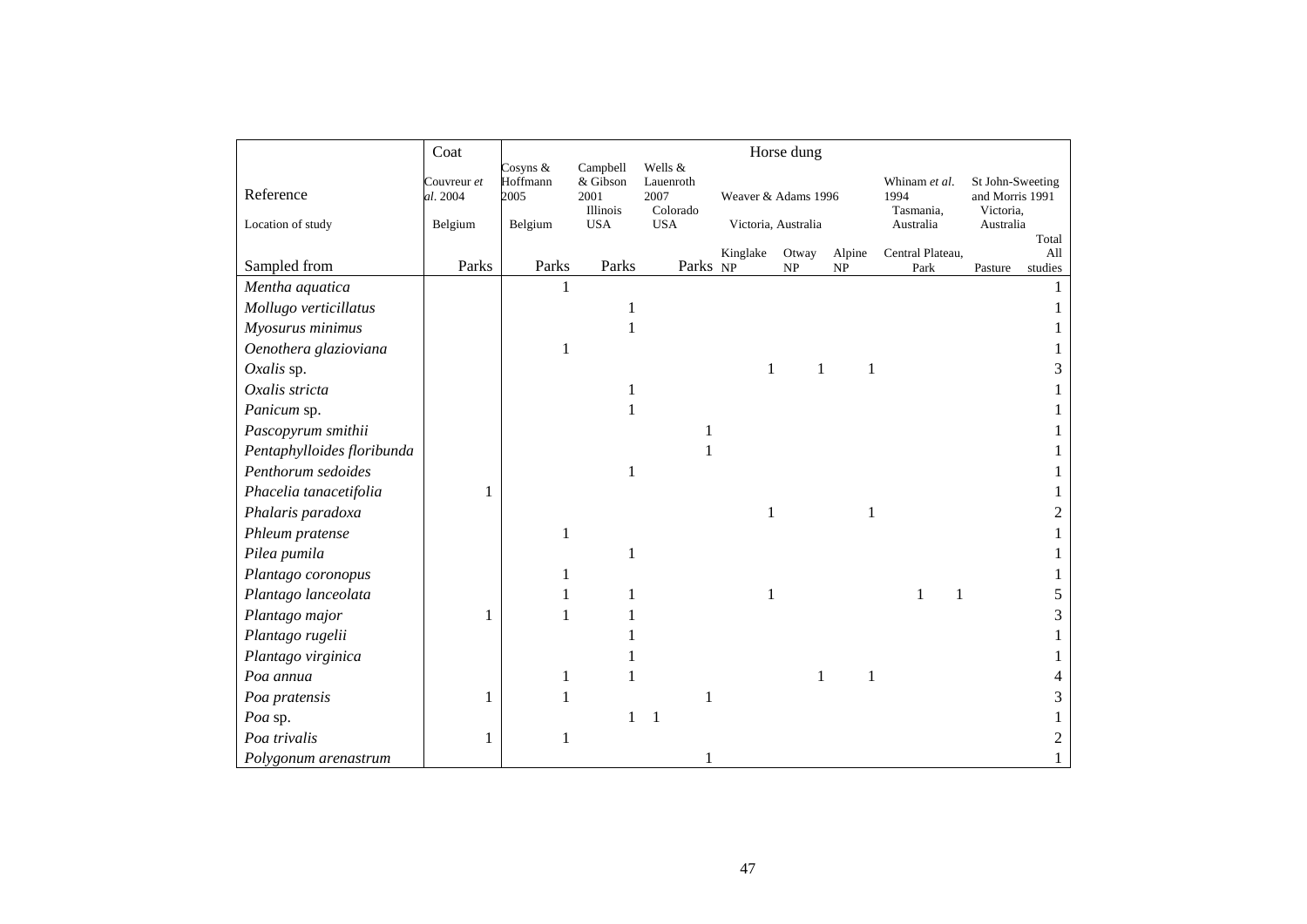|                                 | Coat<br>Couvreur et | Cosyns $&$<br>Hoffmann | Campbell<br>& Gibson | Wells &<br>Lauenroth |          | Horse dung          |              | Whinam et al.            | St John-Sweeting             |                |
|---------------------------------|---------------------|------------------------|----------------------|----------------------|----------|---------------------|--------------|--------------------------|------------------------------|----------------|
| Reference                       | al. 2004            | 2005                   | 2001<br>Illinois     | 2007<br>Colorado     |          | Weaver & Adams 1996 |              | 1994<br>Tasmania,        | and Morris 1991<br>Victoria. |                |
| Location of study               | Belgium             | Belgium                | <b>USA</b>           | <b>USA</b>           |          | Victoria, Australia |              | Australia                | Australia                    | Total          |
| Sampled from                    | Parks               | Parks                  | Parks                | Parks NP             | Kinglake | Otway<br>NP         | Alpine<br>NP | Central Plateau,<br>Park | Pasture                      | All<br>studies |
| Polygonum avicluare             |                     |                        |                      |                      |          |                     |              |                          |                              |                |
| Polygonum cespitosum            |                     |                        |                      |                      |          |                     |              |                          |                              |                |
| Polygonum convolvus             |                     |                        |                      |                      |          |                     |              |                          |                              |                |
| Potentilla reptans              |                     | 1                      |                      |                      |          |                     |              |                          |                              |                |
| Protulaca oleracea              |                     |                        |                      |                      |          |                     |              |                          |                              |                |
| Prunella vulgaris               |                     | 1                      |                      |                      |          |                     |              |                          |                              | $\overline{2}$ |
| Ranunculus abortivus            |                     |                        |                      |                      |          |                     |              |                          |                              |                |
| Ranunculus repens               |                     |                        |                      |                      |          |                     |              |                          |                              |                |
| Ranunculus sceleratus           |                     |                        |                      |                      |          |                     |              |                          |                              |                |
| Rubus caesius                   |                     |                        |                      |                      |          |                     |              |                          |                              |                |
| Rumex acetosella                |                     |                        |                      |                      |          |                     |              |                          |                              |                |
| Rumex conglomeratus             |                     |                        |                      |                      |          |                     |              |                          |                              |                |
| Rumex crispus                   |                     |                        |                      |                      |          |                     |              |                          |                              | 2              |
| Rumex obtusifolius              |                     |                        |                      |                      |          |                     |              |                          |                              | $\sqrt{2}$     |
| Rumex sp.                       |                     |                        |                      |                      |          | $\mathbf{1}$        | $\mathbf{1}$ |                          |                              | $\overline{2}$ |
| Rununculus sceleratus<br>Sagina |                     |                        |                      |                      |          |                     |              |                          |                              |                |
| procumbens+apetala              |                     |                        |                      |                      |          |                     |              |                          |                              | 1              |
| Salix nigra                     |                     |                        |                      |                      |          |                     |              |                          |                              |                |
| Samolus valerandi               |                     |                        |                      |                      |          |                     |              |                          |                              |                |
| Scirpus setaceus                |                     |                        |                      |                      |          |                     |              |                          |                              |                |
| Sedum acre                      |                     |                        |                      |                      |          |                     |              |                          |                              |                |
| Senecio glabellus               |                     |                        | 1                    |                      |          |                     |              |                          |                              |                |
| Senecio jacobaea                |                     |                        |                      |                      |          |                     |              |                          |                              | $\overline{c}$ |
| Senecio sylvaticus              |                     |                        |                      |                      |          |                     |              |                          |                              |                |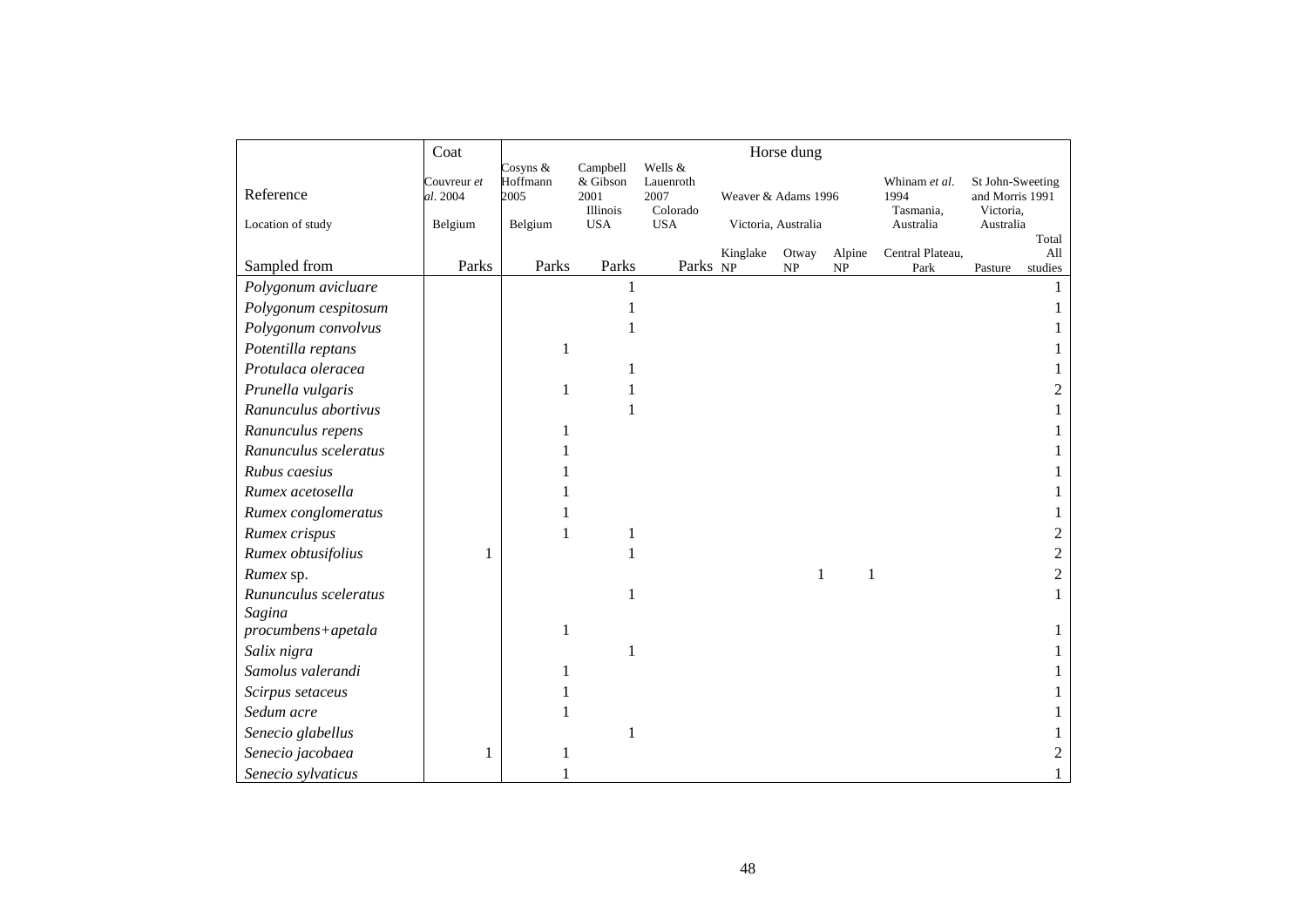|                           | Coat                    | Horse dung                     |                                          |                                          |                     |                     |              |                                    |                                                  |                         |  |  |
|---------------------------|-------------------------|--------------------------------|------------------------------------------|------------------------------------------|---------------------|---------------------|--------------|------------------------------------|--------------------------------------------------|-------------------------|--|--|
| Reference                 | Couvreur et<br>al. 2004 | Cosyns $&$<br>Hoffmann<br>2005 | Campbell<br>& Gibson<br>2001<br>Illinois | Wells &<br>Lauenroth<br>2007<br>Colorado | Weaver & Adams 1996 |                     |              | Whinam et al.<br>1994<br>Tasmania, | St John-Sweeting<br>and Morris 1991<br>Victoria, |                         |  |  |
| Location of study         | Belgium                 | Belgium                        | <b>USA</b>                               | <b>USA</b>                               |                     | Victoria, Australia |              | Australia                          | Australia                                        |                         |  |  |
| Sampled from              | Parks                   | Parks                          | Parks                                    | Parks NP                                 | Kinglake            | Otway<br>NP         | Alpine<br>NP | Central Plateau,<br>Park           | Pasture                                          | Total<br>All<br>studies |  |  |
| Senecio vulgaris          |                         |                                |                                          |                                          |                     |                     |              |                                    |                                                  | 1                       |  |  |
| Setaria viridis           |                         |                                |                                          | 1                                        |                     |                     |              |                                    |                                                  |                         |  |  |
| Solanum dulcamara         |                         |                                |                                          |                                          |                     |                     |              |                                    |                                                  |                         |  |  |
| Solanum nigrum            |                         |                                |                                          |                                          |                     |                     |              |                                    |                                                  |                         |  |  |
| Solidago canadensis       |                         |                                |                                          |                                          |                     |                     |              |                                    |                                                  |                         |  |  |
| Solidago ulmifolia        |                         |                                | 1                                        |                                          |                     |                     |              |                                    |                                                  |                         |  |  |
| Sonchus oleraceus         | 1                       | 1                              |                                          |                                          |                     |                     |              |                                    |                                                  | 2                       |  |  |
| Spergularia rubra         |                         |                                |                                          | 1                                        |                     |                     |              |                                    |                                                  | 1                       |  |  |
| Stellaria media           |                         | 1                              |                                          |                                          | 1                   |                     |              |                                    |                                                  | 4                       |  |  |
| Tanacetum vulgare         | 1                       |                                |                                          |                                          |                     |                     |              |                                    |                                                  |                         |  |  |
| Taraxacum officinale      |                         |                                | 1                                        |                                          |                     |                     |              |                                    |                                                  |                         |  |  |
| Trifolium arvense         |                         |                                |                                          |                                          | 1                   | 1                   | $\mathbf{1}$ |                                    |                                                  | 3                       |  |  |
| Trifolium balansae        |                         |                                |                                          |                                          |                     |                     |              |                                    | 1                                                |                         |  |  |
| Trifolium brachycalycinum |                         |                                |                                          |                                          |                     |                     |              |                                    | 1                                                |                         |  |  |
| Trifolium campestre       |                         |                                |                                          |                                          |                     |                     |              |                                    |                                                  |                         |  |  |
| Trifolium dubium          |                         |                                |                                          |                                          |                     |                     |              |                                    |                                                  |                         |  |  |
| Trifolium glomeratum      |                         |                                |                                          |                                          |                     | 1                   |              |                                    |                                                  |                         |  |  |
| Trifolium pratense        |                         |                                |                                          |                                          |                     |                     |              |                                    |                                                  |                         |  |  |
| Trifolium repens          | 1                       | 1                              | 1                                        |                                          |                     |                     |              |                                    |                                                  | 7                       |  |  |
| Trifolium subterraneum    |                         |                                |                                          |                                          |                     | $\mathbf{1}$        |              |                                    |                                                  | $\overline{c}$          |  |  |
| Urtica dioica             | 1                       | 1                              |                                          |                                          |                     |                     |              |                                    |                                                  | $\overline{2}$          |  |  |
| Verbascum thapsus         |                         |                                |                                          |                                          |                     |                     |              |                                    |                                                  | 1                       |  |  |
| Verbena urticifolia       |                         |                                |                                          |                                          |                     |                     |              |                                    |                                                  |                         |  |  |
| Veronica arvensis         |                         |                                |                                          |                                          |                     |                     |              |                                    |                                                  |                         |  |  |